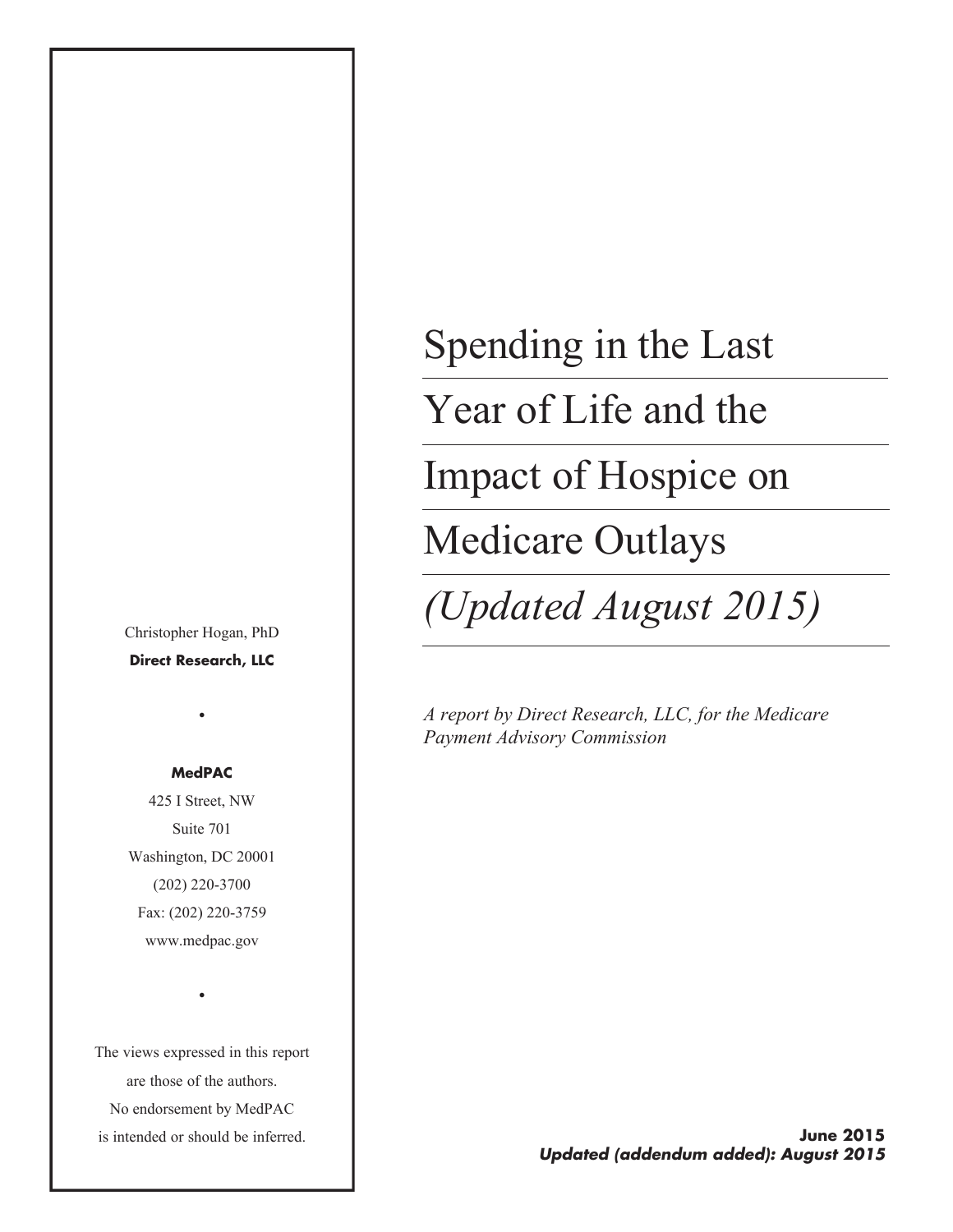# Spending in the Last Year of Life and the Impact of Hospice on Medicare Outlays *(Updated August 2015)*

Analysis of a decade of Medicare data ending 2013, and assessment of the impact of hospice on Medicare costs.

June 22, 2015 Addendum added August 6, 2015

Submitted by: Christopher Hogan, Ph.D. President, Direct Research LLC 226 Glen Ave., SW Vienna, VA 22180

Submitted to: Kimberly Neuman, M.A. Principal Policy Analyst Medicare Payment Advisory Commission 425 I St, NW Suite 701 Washington, DC 20001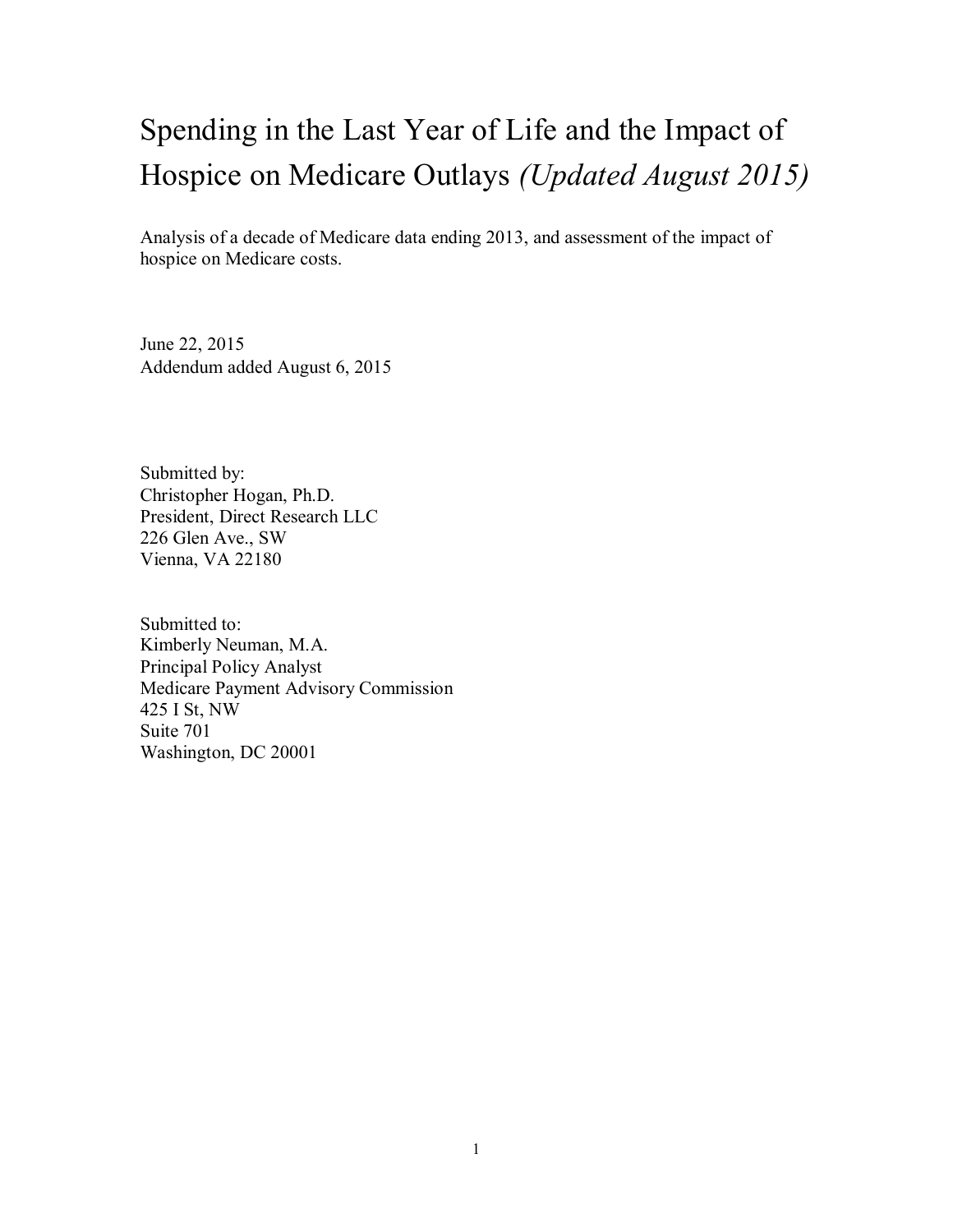# **Executive Summary**

Does the Medicare hospice benefit increase or reduce Medicare spending? In this report, we took three different approaches to answering this question:

- Tracking the past decade's trend in end-of-life spending and hospice enrollment.
- Replicating and reconciling conflicting findings in the literature regarding hospice cost or savings.
- Providing a market-level rather than person-level analysis of the impact of hospice on Medicare outlays.

While this report focuses on implications for Medicare costs, it is important to note that the main benefits of hospice are not financial. Hospice offers patients an option for holistic end-of-life care focused on symptom management and psychosocial supports consistent with an individual's preferences. The analysis in this report has no bearing on those benefits or on the value of those benefits relative to their costs.

# **1 Trends in spending in the last year of life and trends in hospice use.**

# **This analysis (and prior work by CMS staff) shows that expansion of hospice from the mid-1990s to the present coincided with an increase in the fraction of Medicare spending for the last year of life.**

Medicare hospice use nearly doubled over the last decade, with hospice use among elderly Medicare fee-for-service decedents rising from 26 percent in 2002 to 47 percent in 2012 (Figure 1-2). Hospice now serves the majority of elderly decedents with cancer and an increasing share of elderly non-cancer decedents.

One recent study estimated that hospice use saves thousands of dollars per decedent, even for very short hospice stays (Kelley et al., 2013). If true, rapid growth of hospice over the past decade should have reduced last-year-of-life spending as a fraction of the total, all other things equal. This first section asks whether or not national trends appear to reflect those estimated hospice cost savings.

We used the methodology developed by CMS (then HCFA) staff to track trends in endof-life spending (Lubitz and Riley, 1993; Riley and Lubitz, 2010). We looked at fee-forservice enrollees age 65 and older, captured spending in the 12 months prior to death, and weighted the data to hold age-sex mix and mortality rate constant over the study period.

Last-year-of-life spending rose from 2002 to 2012 (Table 1-1, Figure 1-1). The share of Medicare spending for those in the last year of life increased at an average rate of 1.1 percentage points per decade ( $p < 0.01$ , versus a mean share of about 27 percent). Similarly, the ratio of decedents' to survivors' per capita cost rose 0.41 percentage points per decade ( $p < 0.01$ , versus a mean ratio of about 6 to 1). These continued an upward trend that began in the mid-1990s (Calfo, Smith, and Zezza undated).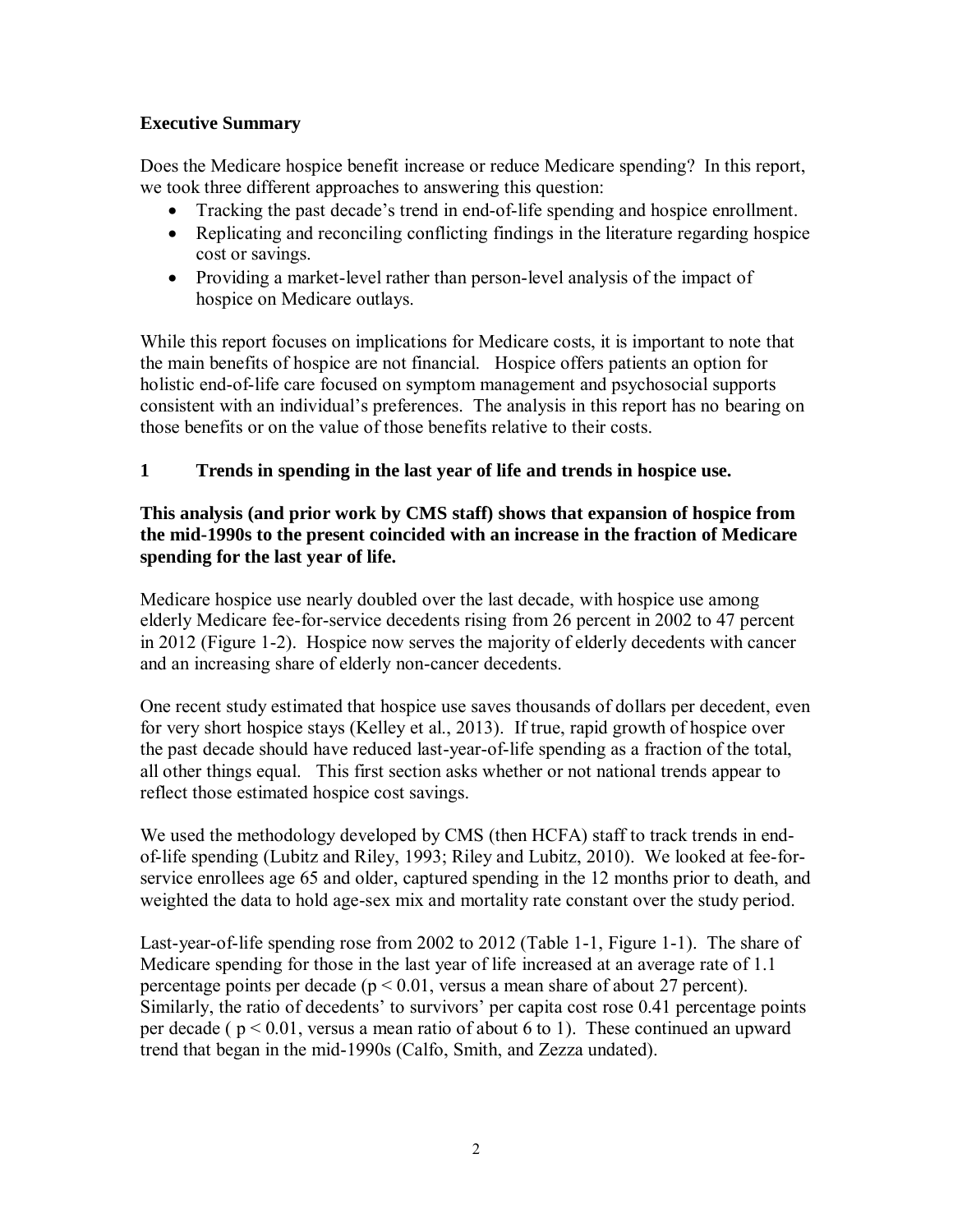Separately, we calculated hospice spending outside of the last year of life (Table 1-2). For the elderly, this rose from 25 percent of hospice spending in 2002 to 32 percent in 2012 (after peaking at 34 percent in 2008). Coupled with the overall increase in hospice use, this amounted to an increase from \$0.9 billion to \$3.4 billion over this period.<sup>1</sup>

Looking over a longer time period, adjusted for demographic changes, the published literature shows that by 2006, Medicare end-of-life spending had risen roughly to the level that existed in the pre-hospice era (Lubitz and Riley 2010). Our analysis in this study through 2012 finds similar results.

A study of national averages is not a strong test of hospice impact. That said, national trends show no evidence of substantial savings from hospice

# **2 Reconciling discrepancies in the modern literature on hospice use and cost.**

**The uniformly large hospice cost savings reported in some recent studies may be an artifact of the methodology used. Excluding those, the literature suggests that hospice on average produces no savings, or raises costs, in the last six months to year of life. This varies by cause of death (possible hospice savings for cancer decedents) and length of hospice enrollment (higher costs for long-term hospice enrollees).** 

A 2013 CMS-sponsored study characterized the recent literature on hospice and cost as "mixed" (Abt Inc., 2013). We tabulated and analyzed the results of those studies and found that the results of the studies depended strongly on the methods used (Table 2-1).

Four studies that looked at a *fixed time period prior to death* (e.g., last year or half-year) showed small costs or small savings for hospice users, depending on time period and population studied. (Henceforth, fixed-period methodology.)

By contrast, two studies that looked *only at the period of hospice enrollment* (and a similar pseudo-enrollment period created for non-hospice decedents) showed very large (e.g., 24 percent) cost savings for hospice decedents. (Henceforth, enrollment/pseudoenrollment methodology.)

Using 2012-2013 Medicare claims data, we replicated both the fixed-period and pseudoenrollment results. These two sets of results – no savings or large savings – were reconciled in a fairly obvious way: Hospice decedents spend more than non-hospice decedents in the period prior to hospice enrollment/pseudo-enrollment (Figure 2-1, Figure 2-2). In particular, there is a strong correlation between the timing of spending and hospice election. For example, most hospice enrollments occur immediately following discharge from an acute/postacute episode (Table 2-6).

The fixed-period studies apply a single methodology – costs in a fixed time interval (e.g., last year or half-year of life) – to hospice and non-hospice decedents alike. The study

<sup>&</sup>lt;sup>1</sup> This is not adjusted for the impact of caps on hospice spending.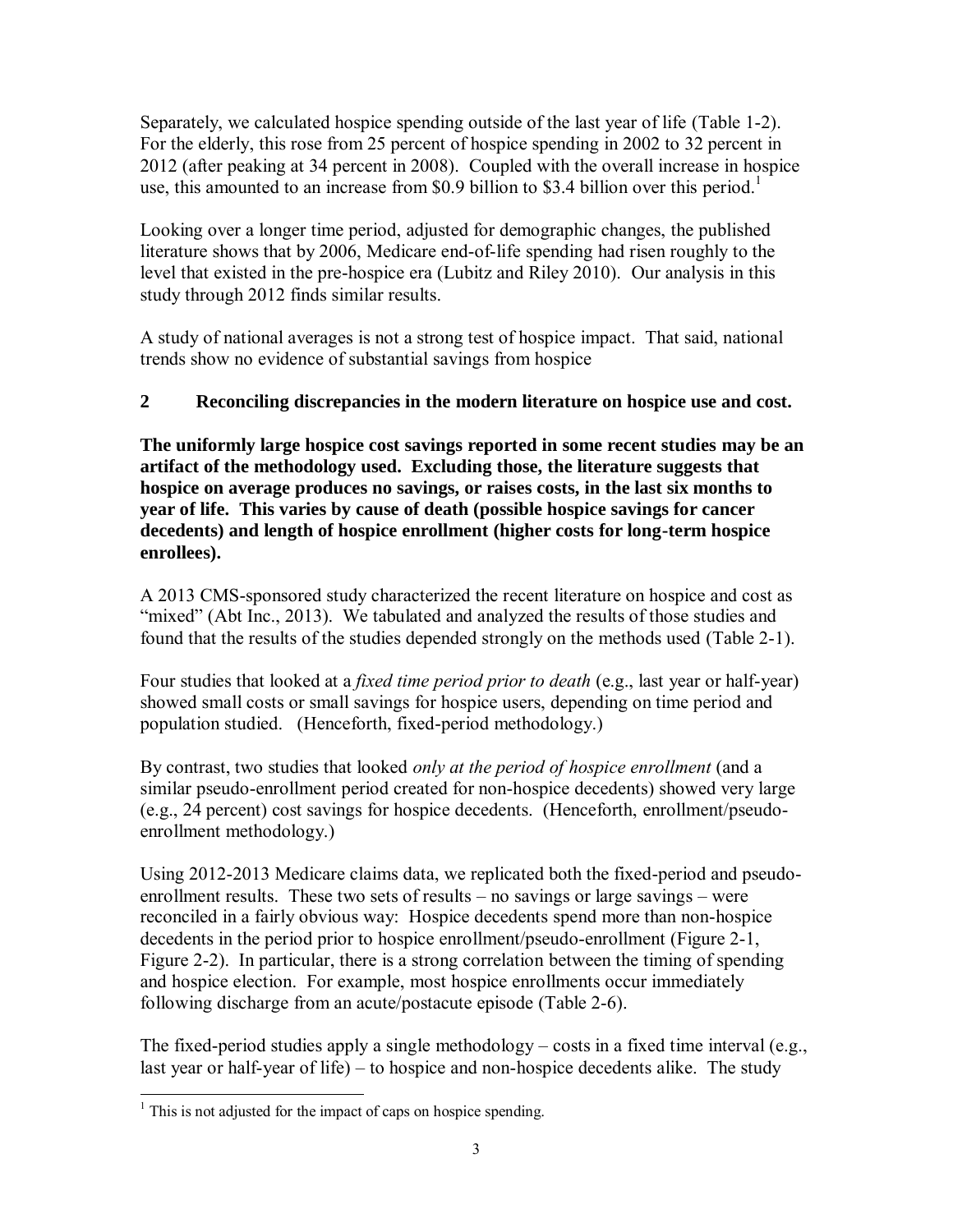period is exogenously determined, that is, it does not depend on the choices made by the individuals being studied.

The pseudo-enrollment studies, by contrast, apply different methods to hospice and nonhospice decedents. For hospice decedents, the study interval is endogenously determined by their choice of hospice election date. For non-hospice decedents, the study interval is exogenously imposed by the researcher's random assignment of a pseudo-enrollment date.

Comparing two different populations using two different methods, as the enrollment/pseudo-enrollment studies do, raises a fundamental question. Is the cost difference measured by these studies due to the difference in populations or due to the difference in methods?

To assess the reliability of this approach, we first provided an example showing that the two methods (enrollment, pseudo-enrollment) can give radically different cost estimates for seemingly identical individuals. In effect, leaving spending unchanged but relabeling the hospice spending category results in a substantial change in estimated cost (Table 2-9).

We then applied both methods (enrollment and pseudo-enrollment) to one population – hospice decedents. We first calculated costs during the period of hospice enrollment. We then assigned hospice decedents a pseudo-enrollment period (as if they were nonhospice decedents) and re-calculated costs during the period of pseudo-enrollment.

For this one population – hospice decedents – switching from enrollment to pseudoenrollment raised estimated end-of-life costs by about 30 percent (Table 2-10). This difference is as large as that shown in pseudo-enrollment studies in the literature.

This analysis casts significant doubt on the validity of the enrollment/pseudo-enrollment studies. The methodology relies on the exact date of hospice enrollment, which is both endogenous (chosen by the beneficiary) and correlated with cost (typically follows an extended period of high spending). Those studies assert that the large and uniform cost differences they observe are the result of hospice enrollment. This analysis raises the possibility that the size and uniformity of the estimated savings are artifacts of the methodology.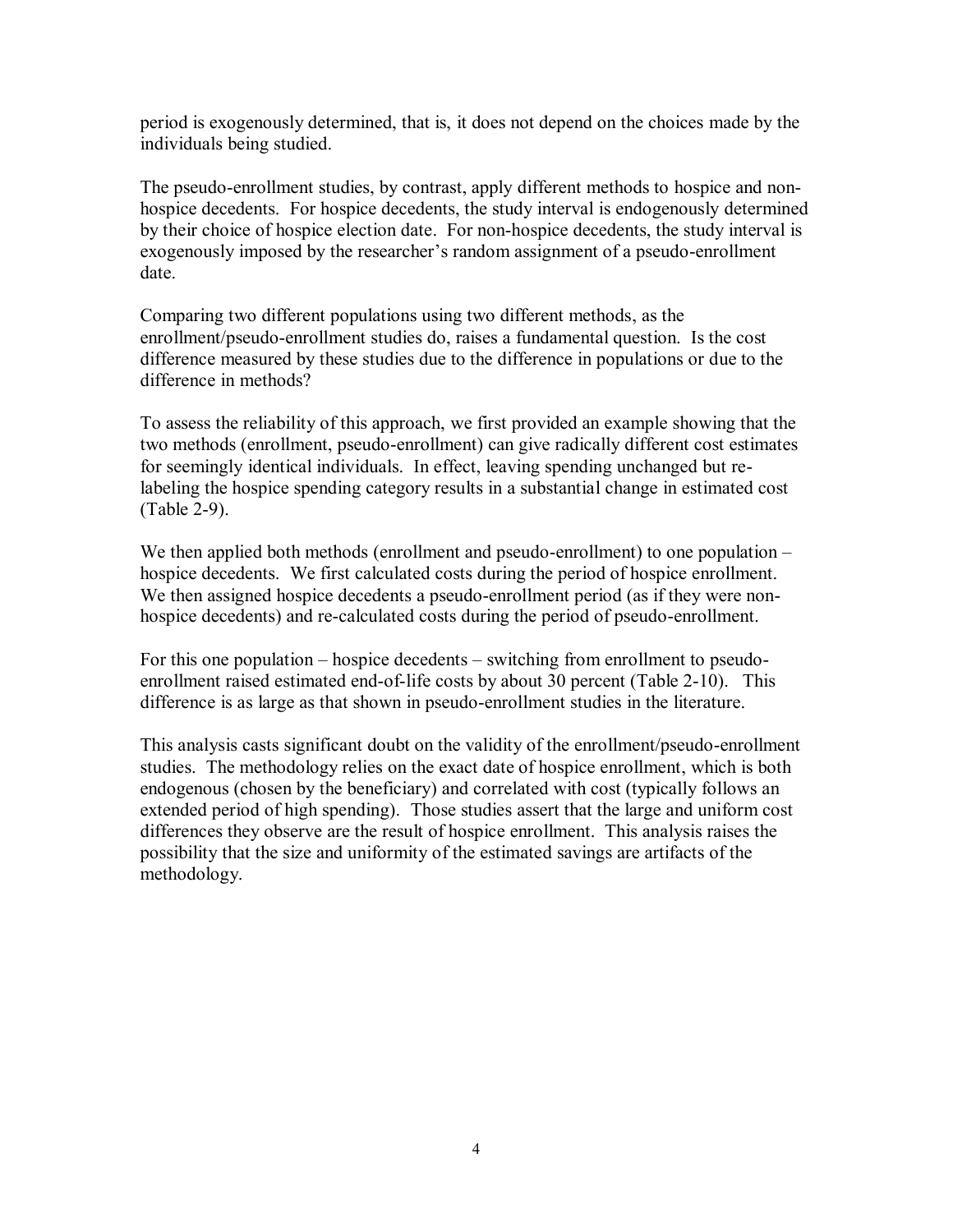**3 A market-level approach to estimating the effect of hospice on cost.** 

**We used a novel, market-level approach to estimate the impact of hospice on cost. We pooled hospice and non-hospice decedents, calculated decedent-to-survivor cost ratios by area (CBSA), and asked whether hospice market share affected marketaverage end-of-life costs. This approach validated the main findings of the personlevel fixed-period studies. Hospice use raises end-of-life costs modestly, and that is due entirely to non-cancer decedents and to longer hospice stays.** 

The existing literature on hospice and costs has some substantial shortcomings. Whether fixed-period or pseudo-enrollment, these are all *person-level* studies examining *decedents' costs* for a fairly *short period of time.* This raises two sets of fundamental shortcomings.

First, because these studies contrast hospice users and non-users, they will always be subject to the criticism that the two populations (hospice and non-hospice) differ materially in ways not captured in administrative or other data sources. Second, these studies ignore the substantial fraction of hospice spending occurring outside of the last year of life (currently, about one-third of total Medicare hospice spending, Table 1-2).

For this section of the paper, we avoided these issues using a market-level approach, looking for a correlation between cost per decedent and hospice penetration across market areas and over time. This pools hospice and non-hospice decedents, and (in some formulations) allows total hospice cost (including costs outside the last year of life) to be factored into the analysis. Results from this approach matched the fixed-period studies. Hospice use appears to add modestly to Medicare cost, due to non-cancer decedents and long hospice stays (Table 3-1).

# **4 Summary.**

# **The preponderance of evidence suggests that the hospice benefit has not reduced Medicare spending. That is based on the following analyses.**

In section 1, for the past decade, we documented that Medicare hospice use grew substantially and that Medicare end-of-life costs rose. This continues a pattern that began in the mid-1990s, first documented by CMS Office of the Actuary staff (Calfo, Smith, and Zezza undated).

In Section 2, we showed that recent findings of large and uniform hospice cost savings in some studies are plausibly an artifact of the "pseudo-enrollment" methodology. The remainder of the literature examined costs over a fixed period of time, either the last year or half-year of life. Those fixed-period studies show no hospice cost savings on average, possibly modestly higher costs, with the costs concentrated in non-cancer and longer-stay decedents.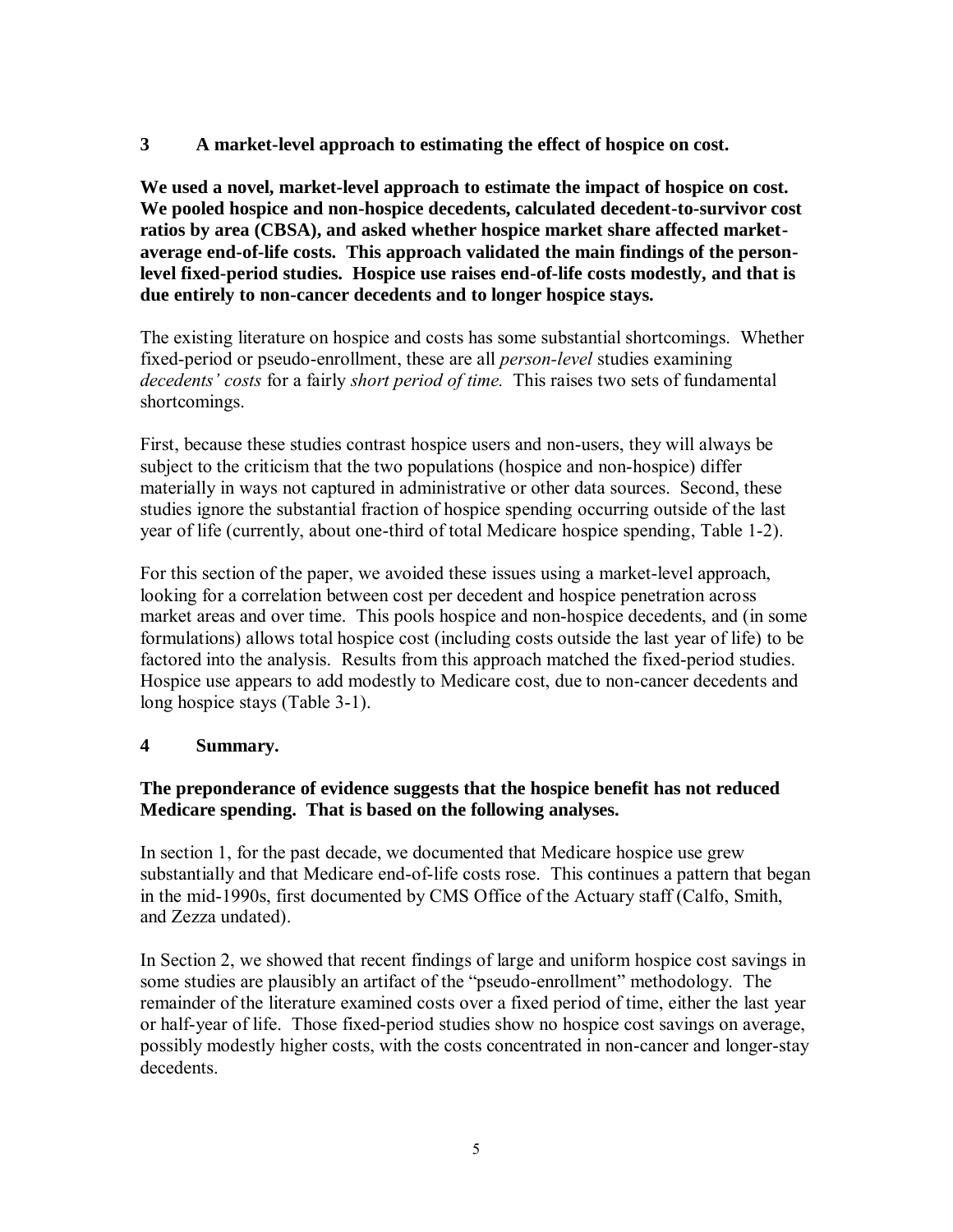In Section 3, we validated the main findings of the fixed-period hospice cost studies using a completely novel approach. We studied the cost of all decedents, at the marketarea level, as a function of the extent and composition of hospice enrollment. This alternative approach validated the principal findings of the fixed-period studies. Hospice appears to raise end-of-life costs modestly. It reduces costs for cancer decedents on average, but not for others, and not for individuals with long hospice stays.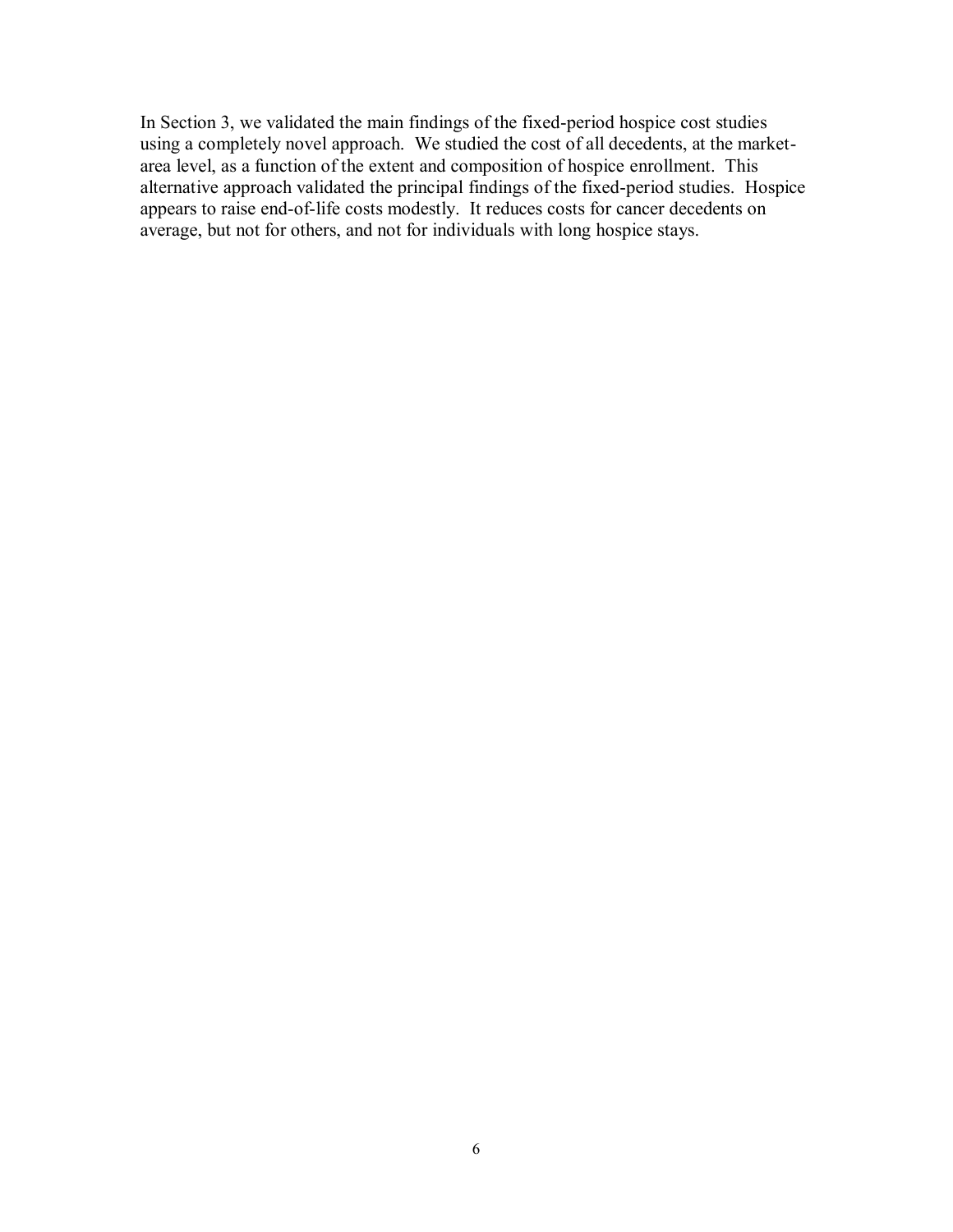# **1 Trends in spending in the last year of life and trends in hospice use.**

This analysis continues work originated by CMS staff, tracking the share of Medicare spending for those in the last year of life (Lubitz and Riley, 1993). We follow the methods outlined in that work, with some accommodation for shortcomings of the Medicare limited data set (LDS) files used here. As noted in the methods section, the level of spending estimated here will be close to, but not identical to, that estimated in earlier work.

The context for the original analyses was "the high cost of dying", a phenomenon that predates Medicare and continues to be a subject of study (Scitovsky, 2005). At that time, analysts asked whether Medicare cost growth was being driven by increased end-of-life spending. Lubitz and Riley demonstrated that, to the contrary, end-of-life spending (as captured by spending in the last year of life) accounted for about one-quarter of Medicare outlays, and had changed little over time. There was little to suggest that these costs were uniquely a driver of Medicare spending growth (Lubitz and Riley, 1993).

The context here is the opposite: Has hospice reduced "the high cost of dying"? One recent study estimated that hospice use saves thousands of dollars per decedent, even for very short hospice stays (Kelley et al., 2013). If true, rapid growth of hospice over the past decade should have reduced last-year-of-life spending as a fraction of the total, all other things equal. This first section asks whether or not national trends reflect those estimated hospice cost savings.

Finally, we note that "the cost of dying" is a misleading way to characterize costs in the last year of life. With the exception of cancer decedents, unpredictability of date of death means that little spending is actually made in anticipation of death (Scitovsky, 2005). Instead, we are observing the costs of a severely ill population as it attempts to cope with particularly bad manifestations of disease. Decedents' costs are several multiples of survivors' costs, but virtually all of that is attributable to their high illness severity, not to the fact of dying. Decedents' costs are no more than 30 percent higher than a comparably ill survivor population (Hogan et al., 2001).

# **1.1 Methods**

This analysis closely follows methods developed by CMS staff (Lubitz and Riley 1993). Counting backward from date of death, periods of enrollment are marked as in the last year or life or not.<sup>2</sup> Part A and Part B fee-for-service claims are attributed to periods of enrollment based on claim "through date", typically the date of the last service on the claim. (So, for example, hospital inpatient costs are attributed to the day of discharge, unless otherwise specified.) No Part D data costs are included. Payments are summarized from the claims in a standard fashion, showing Medicare program payment and beneficiary coinsurance liabilities separately. Only beneficiaries age 65 and older are included.

<sup>&</sup>lt;sup>2</sup> Analysis therefore ends in the calendar year prior to the last year of available data, because it needs next year's death dates to determine which of this year's enrollment periods are in the last year of life.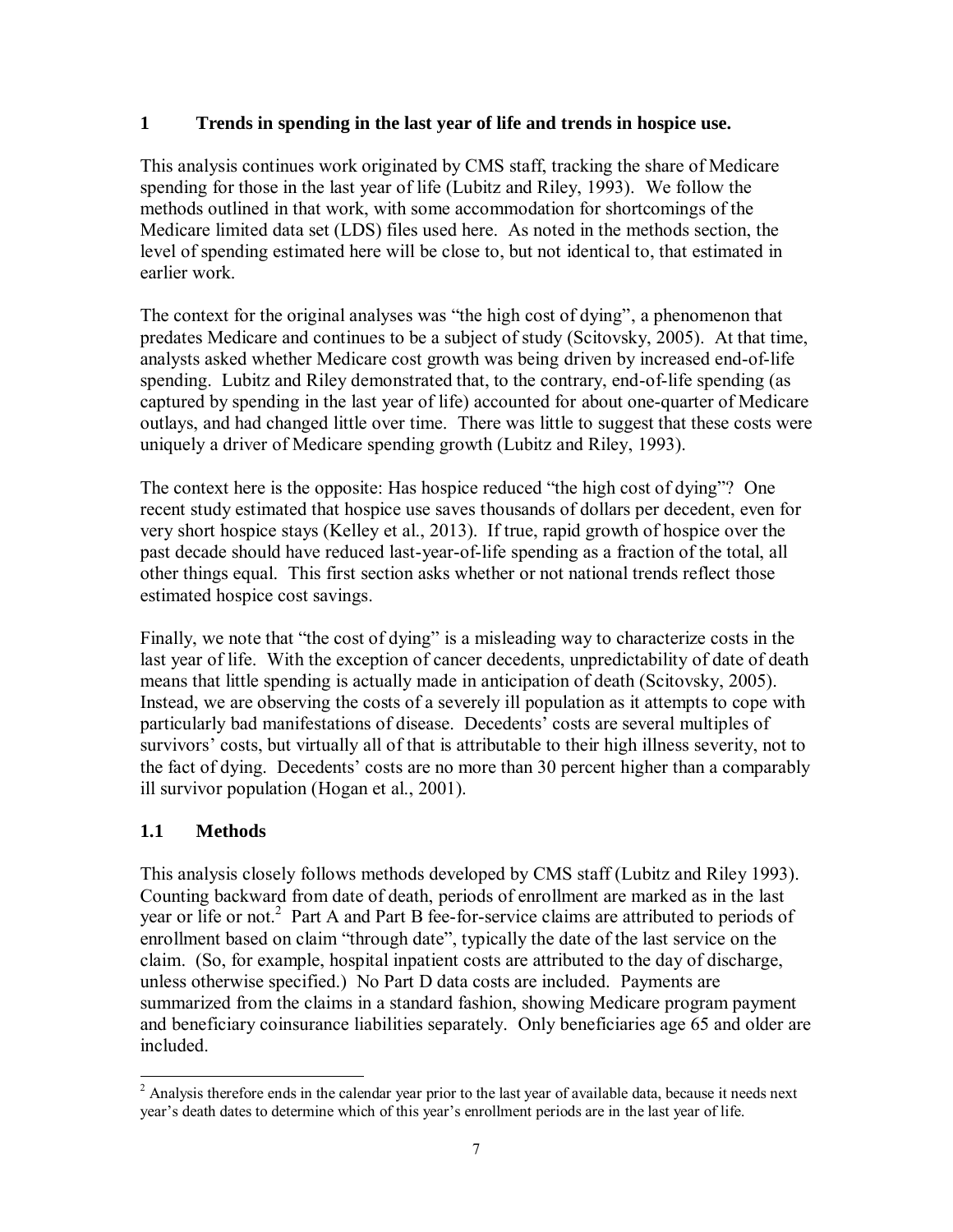In any calendar year, enrollment periods (and associated spending) in the last year of life and not in the last year of life were summarized separately. This gives the fraction of Medicare spending and enrollment in any year that is for the last year of life. Cost is cost per person-year of enrollment.

Over long time periods, the demographics and mortality rate of the Medicare elderly population will change. We re-weight the data to maintain the same population proportions (by age category, sex, and decedent/non-decedent status) as occurred in the first year of the analysis (2002). This avoids confounding trends in the population (e.g., falling mortality rates, older age at death) from trends in health care use and treatment patterns.

We used 5 percent sample limited data set standard analytic files (LDS SAF) and denominator files for this work. This requires some approximations and has some minor drawbacks.

- LDS files do not record date of death when the exact date is unknown. This has been estimated to omit roughly 4 percent of deaths. We verified this by comparison of Medicare data to National Center for Health Statistics mortality rate estimates for the 65+ population. This analysis will therefore slightly understate the fraction of Medicare spending attributable to last year of life.
- LDS files prior to 2009 do not contain exact dates, only year and quarter of service. To provide a consistent time series, we rounded dates in the later years and applied a consistent quarter-based methodology. To get at "last year of life" costs, we take the quarter of death, the three preceding quarters, and half the costs and enrollment in the fourth quarter prior to the quarter of death. Because beneficiaries die at random in the quarter of death, this should be on average a good approximation of costs in the exact last 12 months of life.

For this analysis, we did not separately screen out those without full A and B enrollment (that is, A-only or B-only enrollees). We did screen out those with any Part C (Medicare Advantage) enrollment. (Those individuals do not generate fee-for-service claims but may elect hospice and generate hospice claims.) We verified that the LDS Denominator (enrollment) file marks Part C hospice enrollees as Part C enrolled after hospice election.

Analysis is restricted to the elderly (age 65 and older). We used all data in a year for individuals whose denominator age for a given year was 64 or older. (The age on the denominator file is age at the end of the prior year). For elderly Medicare enrollees, this will in fact restrict enrollment and use to age 65 and older. A small amount of age 64 use and enrollment for disabled enrollees will also be captured, but the quantities are numerically insignificant, and the files were not separately screened to eliminate that.

Estimated share of spending will differ modestly depending on whether spending is based on total payments (including beneficiary deductible and coinsurance) or Medicare program payments (excluding those factors). For consistency with earlier estimates, we discuss the results for program payments. Tables include both sets of figures.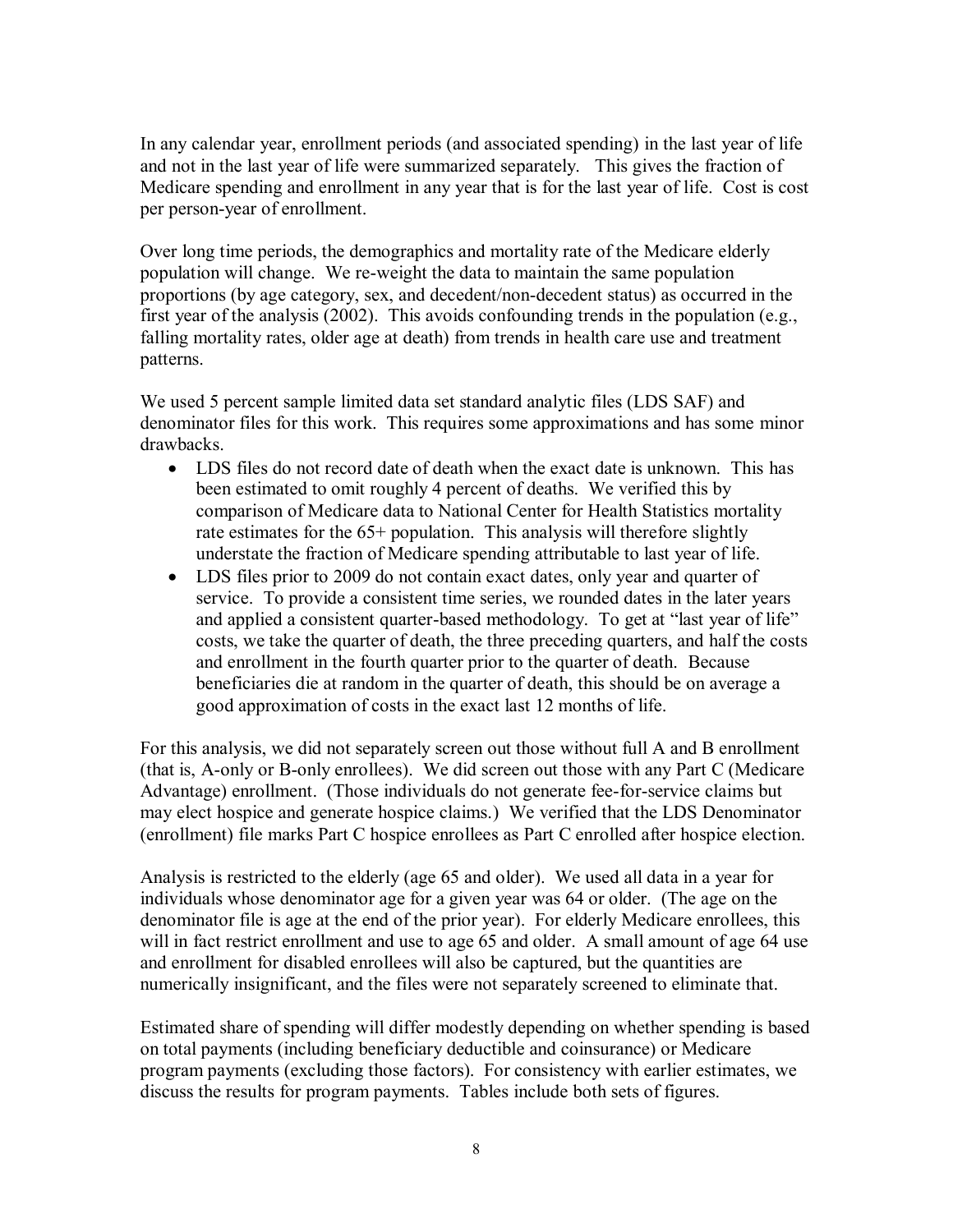## **1.2 Results**

Table 1-1 shows decedent and survivor Medicare Part A/B spending per person-year of enrollment, both total (including coinsurance) and program payment (excluding coinsurance). Over this period, the ratio of decedent spending to survivor spending rose slightly, as did the share of spending attributable to decedents. As noted on the table, our numbers for 2006 are within a few percent of the work we are attempting to replicate.

| Table 1-1: Total and Program Payments per Person-Year, Decedents and Survivors |      |          |                           |       |                         |                     |      |       |                       |
|--------------------------------------------------------------------------------|------|----------|---------------------------|-------|-------------------------|---------------------|------|-------|-----------------------|
|                                                                                |      |          |                           |       |                         |                     |      |       |                       |
|                                                                                |      |          | Total payment per person- |       |                         | Program payment per |      |       | <b>Decedent Share</b> |
|                                                                                | year |          |                           |       | person-year             | of Payments         |      |       |                       |
|                                                                                |      |          |                           |       |                         |                     |      | Total | Program               |
|                                                                                |      | Decedent | Survivor                  | Ratio | Decedent Survivor Ratio |                     |      | Pmt.  | Pmt.                  |
| 2002                                                                           | S.   | 34,257   | \$5,785                   | 5.92  | \$30,032                | \$4,742             | 6.33 | 25.2% | 26.5%                 |
| 2003                                                                           | \$   | 35,691   | \$6,144                   | 5.81  | \$31,242                | \$5,048             | 6.19 | 25.2% | 26.4%                 |
| 2004                                                                           | \$   | 38,375   | \$6,719                   | 5.71  | \$33,540                | \$5,516             | 6.08 | 24.7% | 25.9%                 |
| 2005                                                                           | \$   | 42,609   | \$7,217                   | 5.90  | \$36,211                | \$5,864             | 6.18 | 25.3% | 26.1%                 |
| 2006                                                                           | \$   | 44,998   | \$7,541                   | 5.97  | \$38,345                | \$6,134             | 6.25 | 25.5% | 26.4%                 |
| 2007                                                                           | \$   | 46,080   | \$7,705                   | 5.98  | \$40,406                | \$6,353             | 6.36 | 25.6% | 26.8%                 |
| 2008                                                                           | \$   | 50,116   | \$8,088                   | 6.20  | \$43,993                | \$6,673             | 6.59 | 26.1% | 27.3%                 |
| 2009                                                                           | \$   | 52,301   | \$8,427                   | 6.21  | \$46,092                | \$6,975             | 6.61 | 26.0% | 27.2%                 |
| 2010                                                                           | \$   | 52,600   | \$8,632                   | 6.09  | \$46,307                | \$7,122             | 6.50 | 25.9% | 27.1%                 |
| 2011                                                                           | \$   | 54,017   | \$8,758                   | 6.17  | \$47,668                | \$7,241             | 6.58 | 25.9% | 27.1%                 |
| 2012                                                                           | Ś.   | 53,295   | \$8,681                   | 6.14  | \$46,973                | \$7,181             | 6.54 | 26.0% | 27.3%                 |
| % change                                                                       |      | 56%      | 50%                       | 4%    | 56%                     | 51%                 | 3%   | 3%    | 3%                    |

Source: Analsyis of LDS SAF 5% sample claims and enrollment data, fee-for-service enrollees age 65+

Note: For 2006, Riley and Lubitz (2010) show program payments of \$38,975 and \$5,993 for decedents and survivors, respectively, and 28.1 percent decedent share. Differences are likely due to different base year for demographic adjustment and limitations of the LDS data source used here.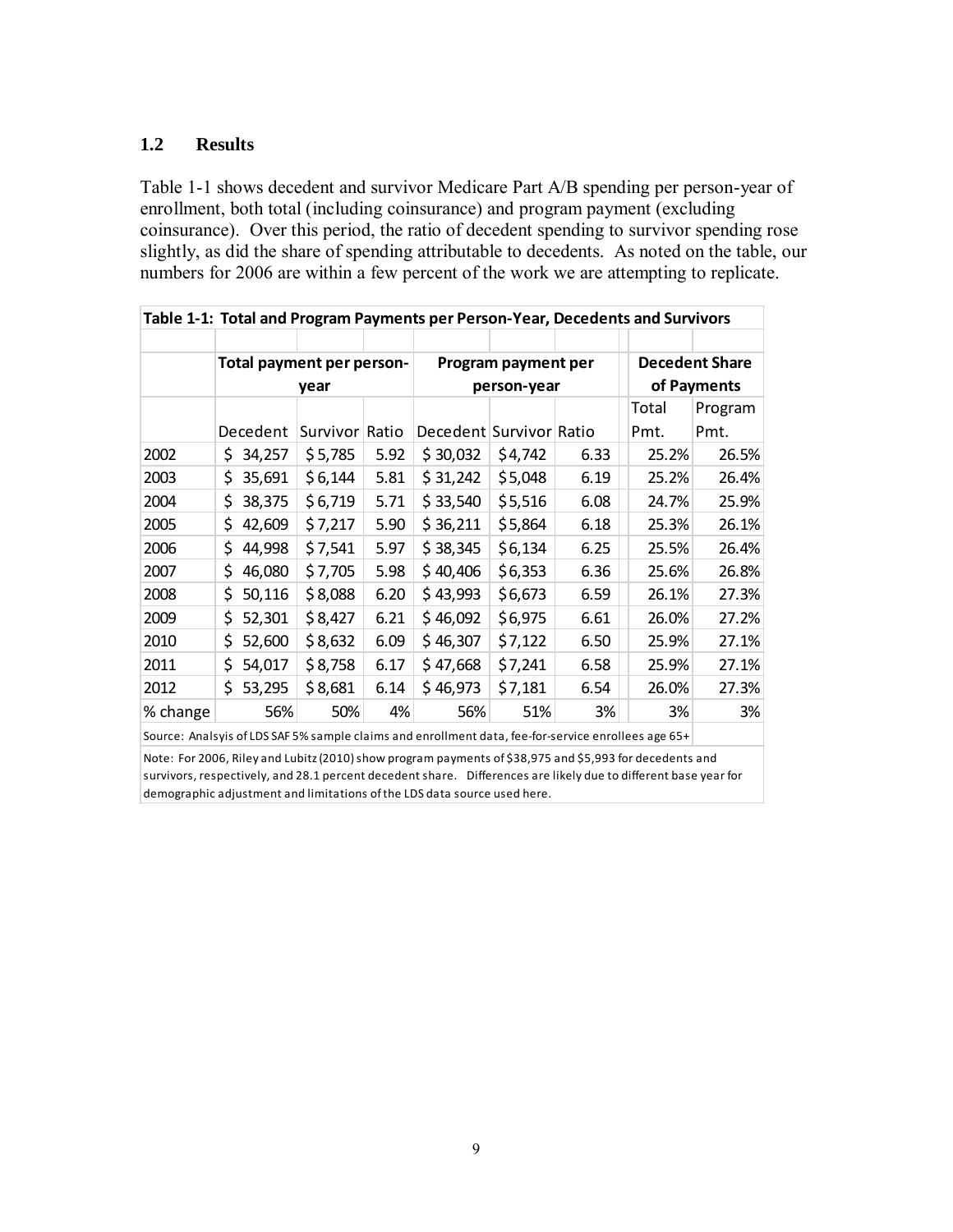Figure 1 plots the share of spending by year, along with a fitted linear trend. The upward trend amounts to 1.1 percentage points per decade  $(P < .01, OLS$  regression, p-value adjusted for positive serial correlation using the method of generalized differences). Correspondingly (but not shown), the ratio of decedents' to survivors' per capita cost rose 0.41 percentage points per decade ( $p < 0.01$ , OLS regression, p-value adjusted for positive serial correlation using the method of generalized differences).

Arithmetically, these large and statistically significant total spending trends were primarily attributable to hospice spending. When we excluded hospice spending, both trend values fell by half and were no longer statistically significantly different from zero.



This upward trend in spending was noted earlier by researchers from the CMS Office of the Actuary. In their replication of this same method, they noted a steady rise in end-oflife costs beginning in the mid-1990s (Calfo, Smith, Zezza undated). The trend we observe here is modestly smaller than the point-to-point change noted in that study.

Hospice use continued to increase over the study period (Figure 1-2). Hospice use by elderly rose from 26 percent to 47 percent of Medicare fee-for-service decedents between 2002 and 2012.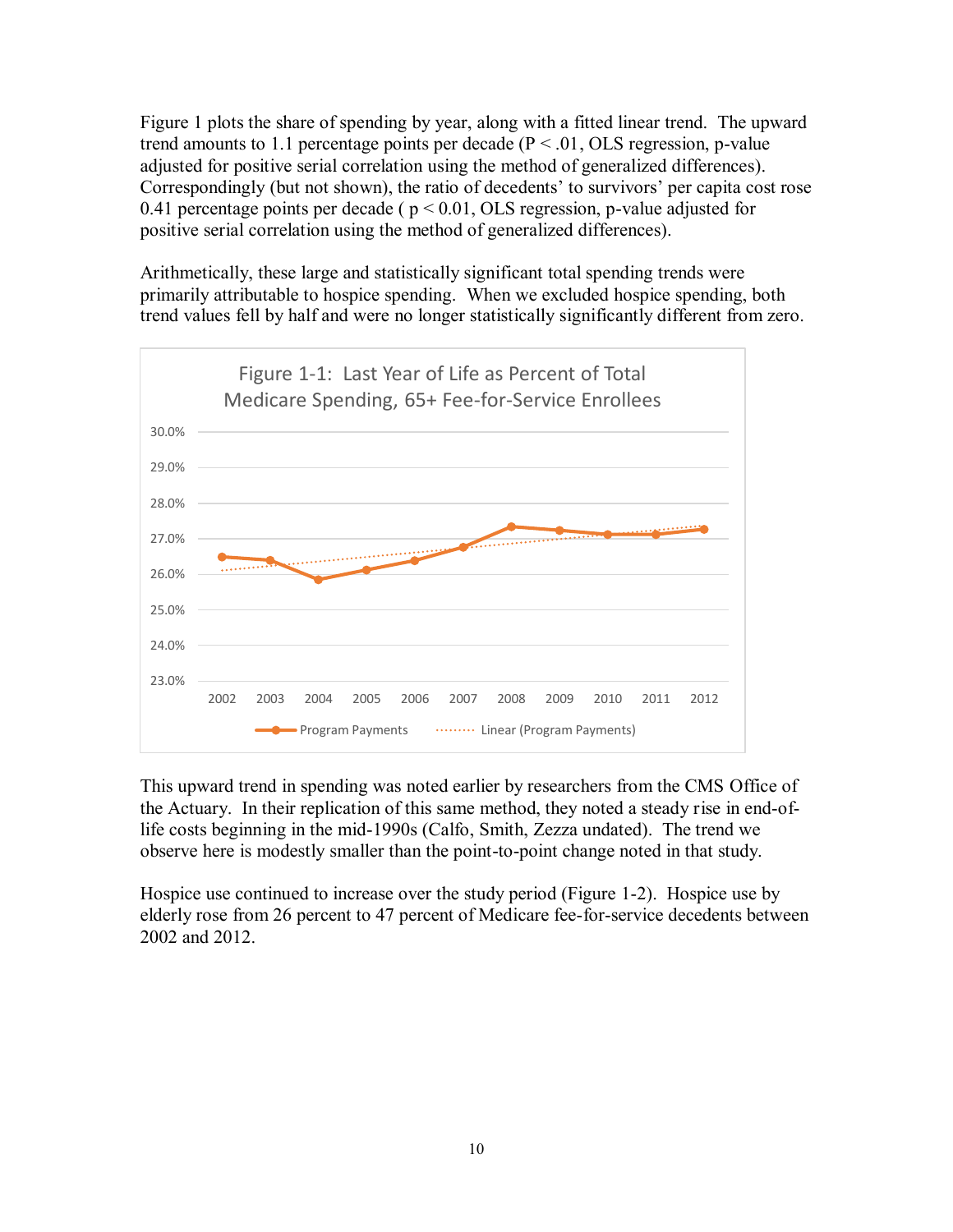

Finally, all of the prior analysis excludes hospice spending occurring more than a year prior to death. The share of hospice spending prior to the last year of life has risen from about one-quarter of spending in 2002 to about a third of spending in 2012 (Table 1-2). In 2012, program payments for hospice before the last year of life accounted for roughly 1.2 percent of all Medicare fee-for-service Part A and Part B payments for the elderly (calculation not shown).

| Table 1-2: Hospice Spending Outside of the Last Year of Life |            |                                                                                   |  |  |  |  |  |  |
|--------------------------------------------------------------|------------|-----------------------------------------------------------------------------------|--|--|--|--|--|--|
|                                                              | Percent of | Estimated program                                                                 |  |  |  |  |  |  |
| Year                                                         |            | hospice spending payment in billions.                                             |  |  |  |  |  |  |
| 2002                                                         | 25.4%      | -\$<br>0.9                                                                        |  |  |  |  |  |  |
| 2003                                                         | 28.5%      | \$<br>1.3                                                                         |  |  |  |  |  |  |
| 2004                                                         | 31.1%      | \$<br>1.7                                                                         |  |  |  |  |  |  |
| 2005                                                         | 32.2%      | \$<br>2.0                                                                         |  |  |  |  |  |  |
| 2006                                                         | 33.5%      | \$<br>2.4                                                                         |  |  |  |  |  |  |
| 2007                                                         | 33.4%      | \$<br>2.6                                                                         |  |  |  |  |  |  |
| 2008                                                         | 34.3%      | \$<br>2.8                                                                         |  |  |  |  |  |  |
| 2009                                                         | 34.1%      | \$<br>3.0                                                                         |  |  |  |  |  |  |
| 2010                                                         | 33.0%      | \$<br>3.1                                                                         |  |  |  |  |  |  |
| 2011                                                         | 33.6%      | \$<br>3.3                                                                         |  |  |  |  |  |  |
| 2012                                                         | 32.1%      | \$<br>3.4                                                                         |  |  |  |  |  |  |
|                                                              |            | Source: Analsvis of LDS SAF 5% sample claims and enrollment data, fee-for-service |  |  |  |  |  |  |

Source: Analsyis of LDS SAF 5% sample claims and enrollment data, fee-for-service enrollees age 65+. Program payments multiplied by 20 to estimate Medicare FFS totals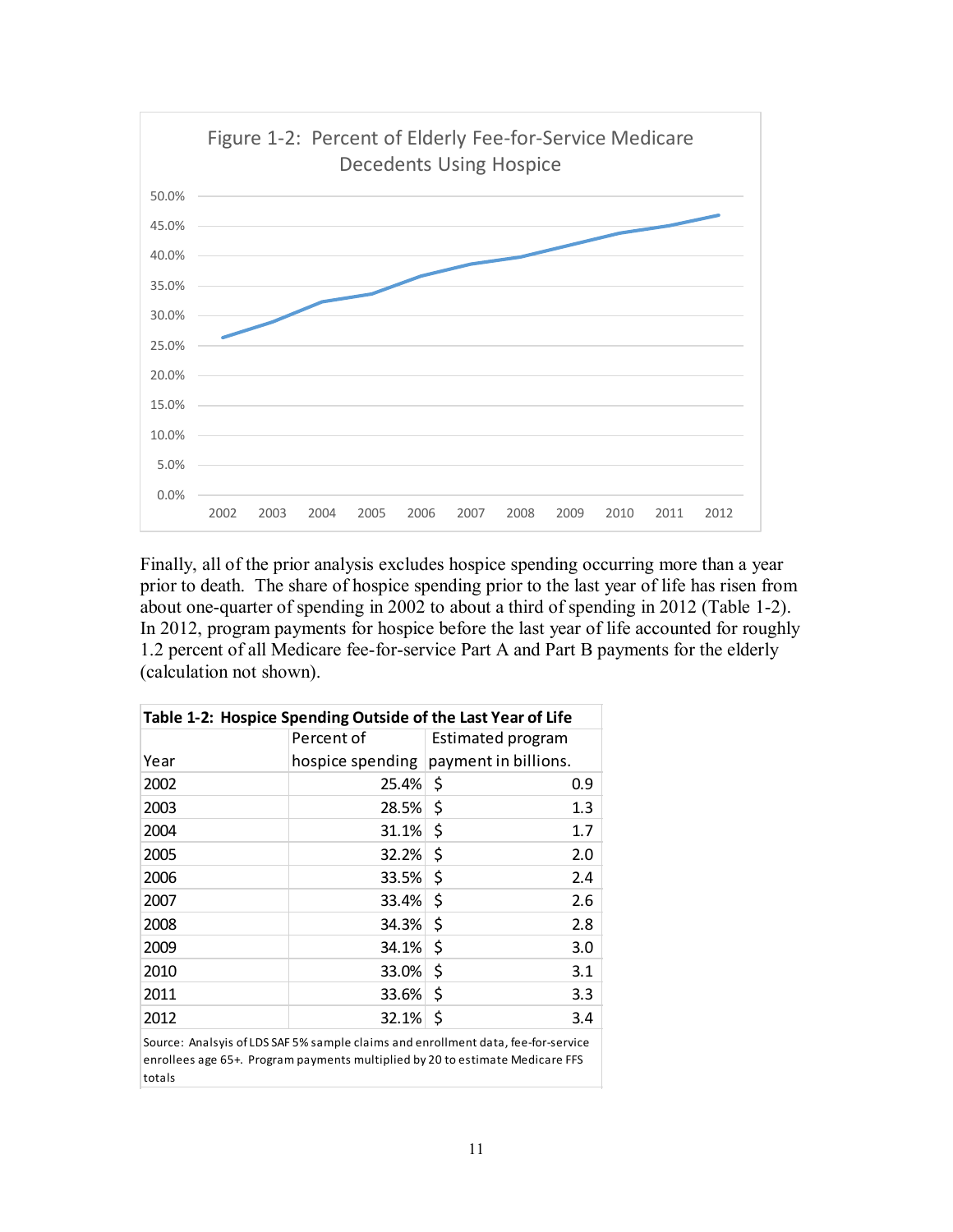## **1.3 Conclusion: National trends and claims of substantial hospice cost savings.**

If hospice produced large average cost savings, we should have been able to see that in national trends, all other things equal. A 2013 study estimated (roughly) \$3000 savings per hospice user, circa 2005 (Kelley et al., 2013). Table 1-3 shows that those claimed savings would have translated into a 0.4 percentage point decline in the share of spending for the last year of life. Referring back to Figure 1-1, a line falling by 0.4 percentage points over this period would have been visibly different from the actual spending path of 0.8 percentage point increase over the period.

| Table 1-3: How should these figures have changed, if claimed hospice savings were true? |    |         |  |  |  |  |  |
|-----------------------------------------------------------------------------------------|----|---------|--|--|--|--|--|
|                                                                                         |    |         |  |  |  |  |  |
| Claimed cost savings per hospice user (est.)                                            | \$ | 3,000   |  |  |  |  |  |
| Last year of life total spending (2005 figure, Table 1-1).                              | \$ | 42,609  |  |  |  |  |  |
| Percent savings, per hospice user                                                       |    | 7%      |  |  |  |  |  |
| Increase in hospice percent over period (from Table 2).                                 |    | 20%     |  |  |  |  |  |
| Total per-decedent cost savings that should have occurred                               |    | 1.4%    |  |  |  |  |  |
|                                                                                         |    |         |  |  |  |  |  |
| Actual decedent share, 2002                                                             |    | 26.5%   |  |  |  |  |  |
| What decedent share would be, with projected cost reduction                             |    | 26.1%   |  |  |  |  |  |
| What should have occurred to end-of-life share (percentage points).                     |    | $-0.4%$ |  |  |  |  |  |
| What actually occurred (percentage points).                                             |    | 0.8%    |  |  |  |  |  |
| Discrepancy                                                                             |    | 1.2%    |  |  |  |  |  |
|                                                                                         |    |         |  |  |  |  |  |
| Note: Savings roughly interpolated from Kelley et al 2013.                              |    |         |  |  |  |  |  |

Our findings on national trends are consistent with the assumption that the hospice benefit has a net cost to Medicare. Over the past decade, the proportion of Medicare elderly decedents using hospice nearly doubled. This coincided with a modest but statistically significant upward trend in total end-of-life costs as a fraction of total Medicare spending. But after excluding hospice spending, there was no statistically significant trend.

By contrast, it requires three separate assumptions to reconcile national trends with an assumption of large net savings from hospice. The first is that hospice results in substantial per-person savings. The second is that some unknown factor has more-thanoffset those savings. The third is that, by chance, the magnitude of that factor is roughly as large as hospice savings itself.

In that sense, the national trends cast doubt on hospice cost savings. Asserting that hospice substantially reduces costs now requires, in addition, an assertion that an unknown factor of just the right magnitude has steadily offset those savings.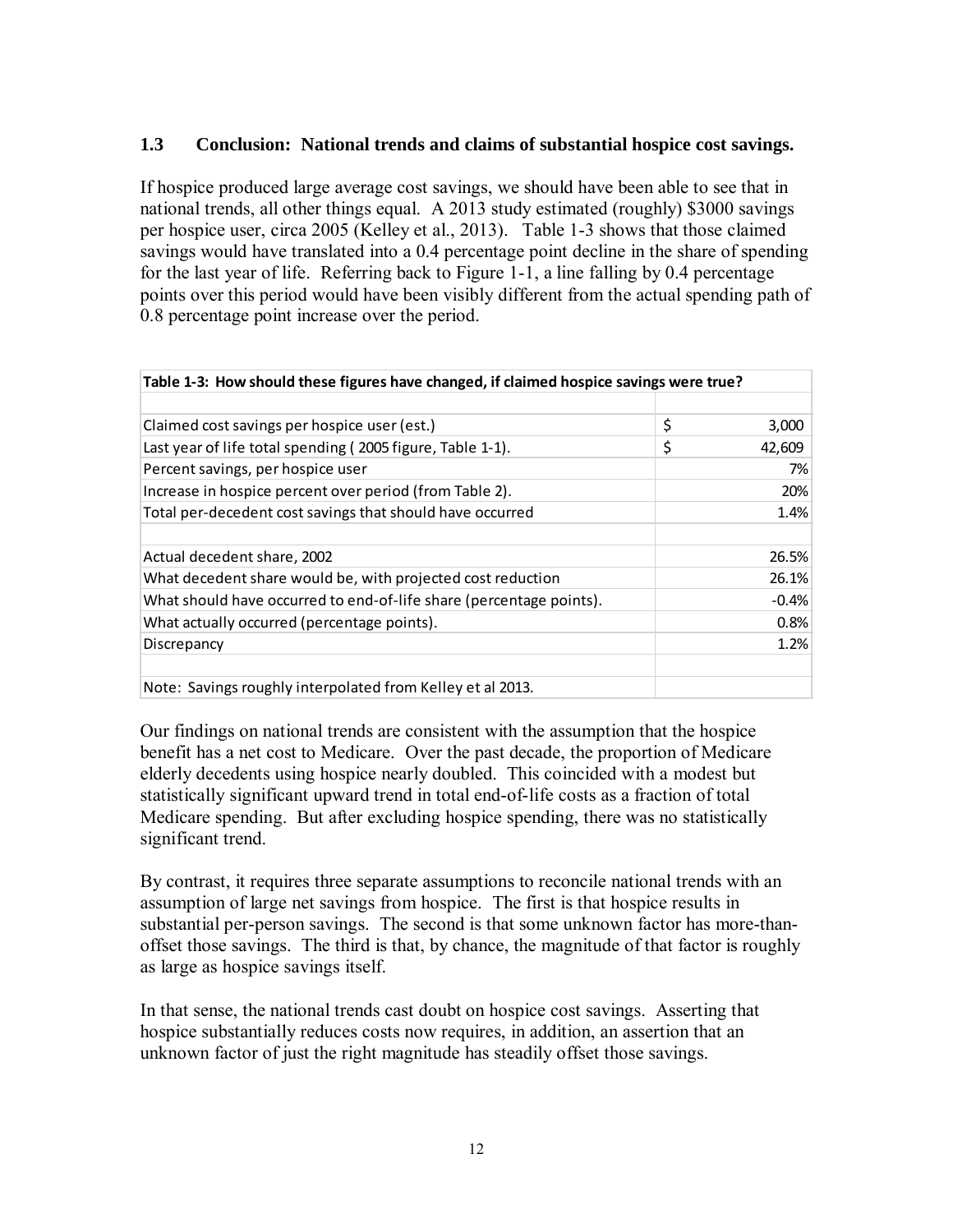## **2 Reconciling discrepancies in the modern literature on hospice use and cost.**

This section starts from a recent CMS-sponsored review of the literature on hospice use and Medicare cost (Abt, 2013). The point of this analytic review of the literature is to show that the results of these studies depend *strongly* on the methods used. We then use 2012 and 2013 claims data to compare and contrast various approaches to estimating savings or cost from hospice.

#### **2.1 Analysis of the Abt (2013) literature review.**

Results from the Abt (2013) literature review are summarized in Table 2-1. Boldface cells show the consistent difference in findings based on methodology used.

|                                                                                |             | Table 2-1: Tabulation of the Abt (2013) Literature Review on Hospice and Medicare Costs                   |               |
|--------------------------------------------------------------------------------|-------------|-----------------------------------------------------------------------------------------------------------|---------------|
|                                                                                |             |                                                                                                           |               |
|                                                                                |             | <b>Hospice users' costs</b>                                                                               |               |
|                                                                                |             |                                                                                                           |               |
| Study                                                                          | Period      | Αll                                                                                                       | Cancer        |
|                                                                                |             |                                                                                                           |               |
| Fixed time period (last year or last six months of life)                       |             |                                                                                                           |               |
| Emanuel et al. (2002)                                                          | 1996        | Not signif. lower                                                                                         | 8%-10% lower  |
| Campbell et al. (2004)                                                         | 1996-1999   | 4% higher                                                                                                 | 1% lower      |
| Blecker et al. (2011)*                                                         | Before 2011 | 7% higher                                                                                                 |               |
| Taylor et al. (2007)**                                                         | 1993 - 2003 | No difference                                                                                             |               |
|                                                                                |             |                                                                                                           |               |
| Period of hospice enrollment/pseudo-enrollment                                 |             |                                                                                                           |               |
| Taylor et al. (2007)**                                                         | 1993 - 2003 | ~24% lower                                                                                                | Large savings |
| Kelley et al. (2013)                                                           | 2002-2008   | ~\$2500 - \$6500 lower                                                                                    |               |
|                                                                                |             |                                                                                                           |               |
| Other (excluded from analysis)                                                 |             |                                                                                                           |               |
| Pyenson et al. (2004)***                                                       |             |                                                                                                           |               |
| Weckman et al. (2012)****                                                      |             |                                                                                                           |               |
|                                                                                |             |                                                                                                           |               |
| Source: Analysis of Medicare cost and hospice literature review, Abt 2013.     |             |                                                                                                           |               |
| * Congestive heart failure patients only.                                      |             |                                                                                                           |               |
|                                                                                |             | ** Same study, listed twice, looked at last year of life and hospice enrollment period.                   |               |
|                                                                                |             | *** Not comparable to the other studies, and showed highly mixed results (large costs and large savings). |               |
| Looked forward from a defined clinical event, not backward from date of death. |             |                                                                                                           |               |
|                                                                                |             | Seven hosice patients and numerous non-hospice patients in one medical center. Sample too small           |               |
| and not nationally representative.                                             |             |                                                                                                           |               |

Four of the studies compared costs for hospice and non-hospice decedents for a fixed time period prior to death (either six months or one year).<sup>3</sup> The studies differed in terms of time period and exact population studied. For hospice decedents as a whole, none of

<sup>&</sup>lt;sup>3</sup> The Taylor et al. (2007) study is counted twice, as it looked both at the final year of life, and at the period of hospice enrollment.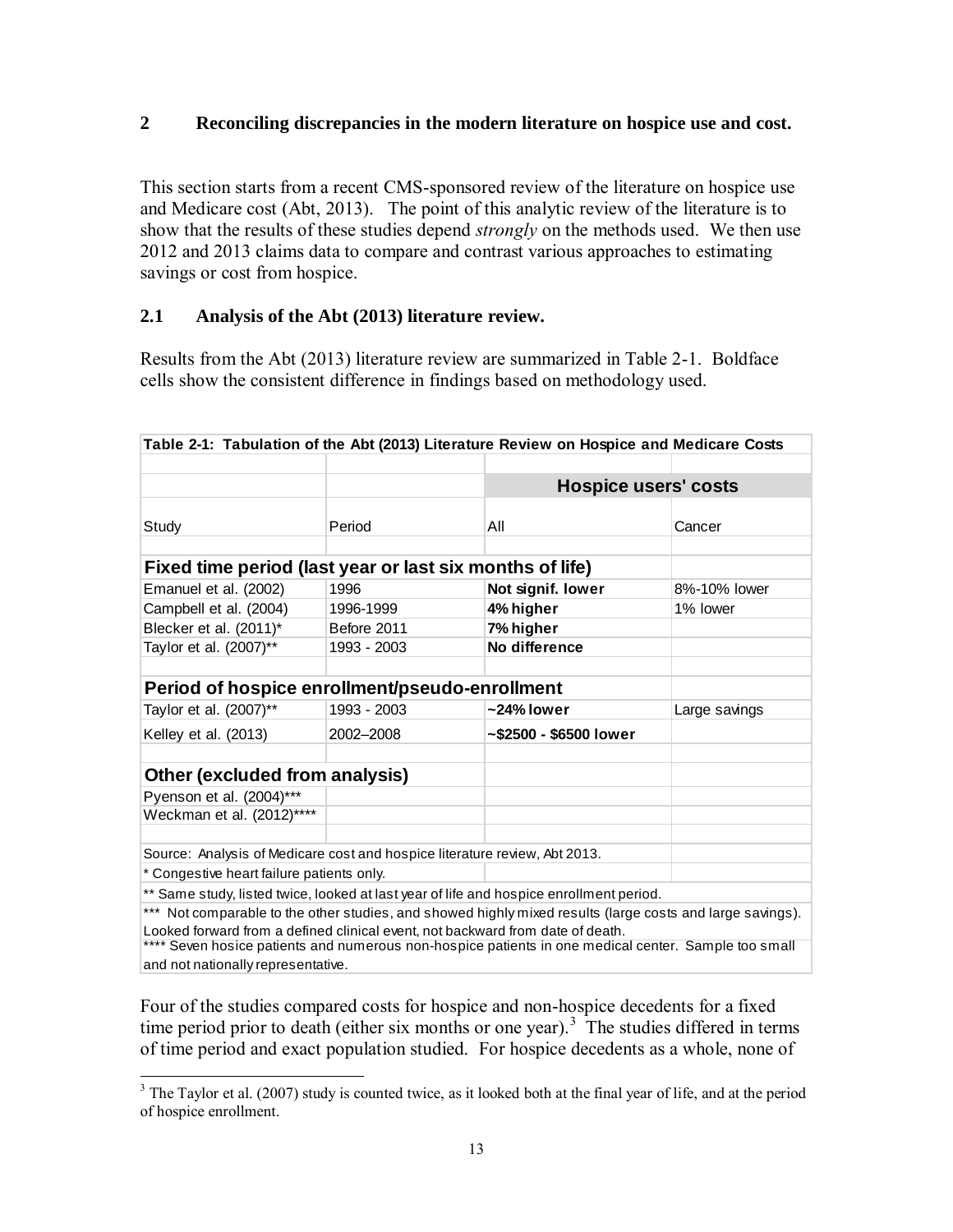these showed statistically significant savings. The shortest study (last six months of life) estimated a net cost of 7 percent (that is, hospice enrollees incurred Medicare costs 7 percent higher than their non-hospice counterparts). Collectively, among these four studies, there was some evidence of modest savings for cancer decedents, and net costs for older and long-stay hospice patients (which would be inversely correlated with cancer decedents).

Two studies measured costs only during the period of hospice enrollment, compared to a similar period (termed here pseudo-enrollment) for non-hospice decedents. These studies showed very large savings for hospice as a whole, across nearly all lengths of stay studied. Estimates of Medicare savings averaged 24 percent in one study, and on the order of \$2500 to \$6500 per hospice decedent (circa 2005) in the other.

It is evident that the results of these studies are strongly linked to methodology. Studies of a fixed period prior to death show no savings, and possibly costs, for Medicare decedents as a whole. Studies of the hospice enrollment/pseudo-enrollment period in isolation show large savings. Both sets of results cannot be correct as an estimate of the impact of hospice on Medicare spending. The focus of the remainder of the section is to determine which set of studies is correct.  $4.5$ 

# **2.2 Replication of results from the literature.**

The first task is to replicate the critical feature of the results – the strong dependence on methodology – using a single time period and data file. This demonstrates that the difference in results is attributable to that aspect of method (period of hospice enrollment versus last year or six months of life), and not to other differences.

The two sets of studies (hereafter fixed-period and pseudo-enrollment studies) vary along several dimensions. The fixed-period studies typically used Medicare claims (for the US or a few states), and time period varied over more than a decade. The enrollment-period studies used a few thousand decedents in the Health and Retirement Survey, and the time period for the most recent study centered on 2005. In addition, the enrollment-period studies matched hospice and non-hospice decedents based on projected likelihood of using hospice.

Here, we use a uniform dataset, uniform underlying population, and uniform methods for accounting for cost and timing of cost to compare the two types of studies.

 $\overline{a}$  $4$  We excluded two studies from this comparison. One of these (Weckmann et al., 2012) relied on the experience of seven hospice patients at a single academic medical center and so lacks generalizability. We exclude one other study because it was an outlier in terms of methods and findings (Pyenson et al 2004). Uniquely, that study did not look backward from date of death, but captured individuals dying within two years of treatment signaling likely incurable fatal disease (e.g., switch in cancer chemotherapy regimen). That study found very large costs and very large savings, depending on the disease. The only consistent finding from that study is that hospice decedents lived longer than non-hospice decedents.

<sup>&</sup>lt;sup>5</sup> Taylor et al. (2007) noted that the last-year results differed strongly from the hospice-enrollment-period results within their own study. They dismissed the last-year-of-life findings as failing to account for variations in length of hospice enrollment.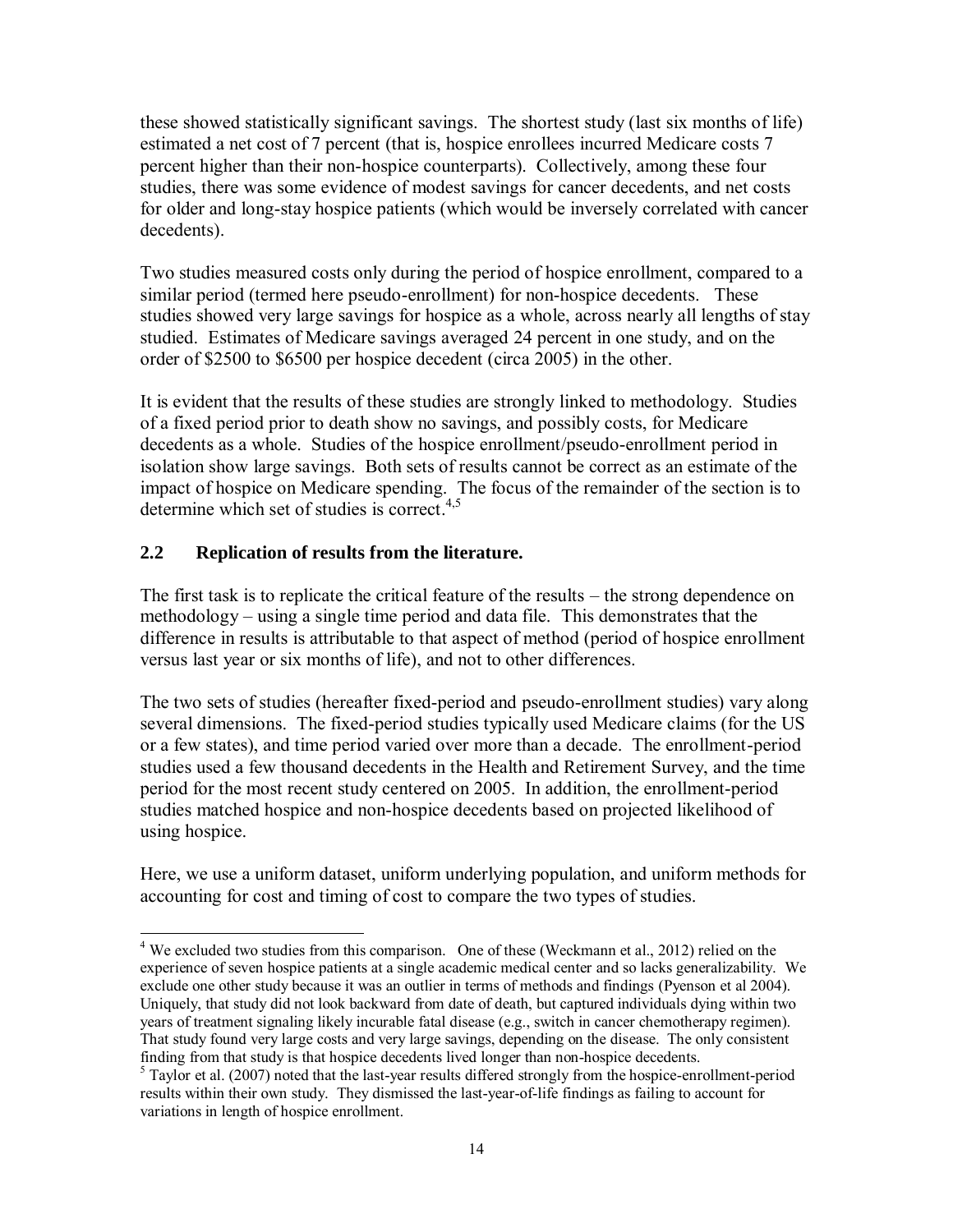In the next sections, we do the following:

Section 2.2.1 describes the methods we use to replicate the fixed period and enrollment/pseudo enrollment studies.

Section 2.2.2 replicates the studies that use a fixed period methodology. Consistent with these studies, we find no overall savings from hospice. By diagnosis, we find significant cost savings for cancer decedents, and significant costs for all others.

Section 2.2.3 replicates the studies that use an enrollment/pseudo enrollment methodology. Consistent with these studies, we find hospice decedents' costs are lower for all enrollment periods up to six months, and are lower both for cancer and non-cancer decedents.

Sections 2.2.4 and 2.2.5 conduct additional analysis to reconcile the apparent contradictory results from these two methodologies. Our analysis finds potential bias in the enrollment/pseudo-enrollment methodology that casts doubt on the validity of the studies that find large and uniform hospice cost savings.

# **2.2.1 Methods in Brief**

The data source is Medicare LDS SAF 5 percent sample claims from 2012 and 2013. Except as noted below, we account for all bill costs on the final date of the claim ("through-date"). This tends to move the timing of spending modestly closer to date of death than other cost accounting methods, and is replaced by pro-rating bill cost on a perdiem basis for one portion of the analysis.

The study population is all fee-for-service elderly decedents in 2013 who had a full 12 months of fee-for-service enrollment prior to death. Dates on these claims are exact dates (not rounded to the nearest quarter), so intervals are based on counting backward from date of death. Payments include only Part A and Part B costs, and we track both total payment (including beneficiary coinsurance/deductible liabilities) and Medicare program payment (excluding the same). Medicare Advantage enrollees are excluded, and we note that the LDS denominator continues to carry the Part C indicator for such enrollees after hospice election.

**Diagnosis-based risk adjustment.** Diagnosis-based risk adjustment is problematical because the illness severity of long-stay hospice patients can easily be understated. For these individuals, typically the only bill observed is the hospice bill. This may only list the diagnosis that is the principal reason for hospice enrollment. By contrast, those remaining in traditional Medicare will generate a full range of fee-for-service bills and so are likely to show greater breadth of diagnoses reported (and so higher apparent illness severity).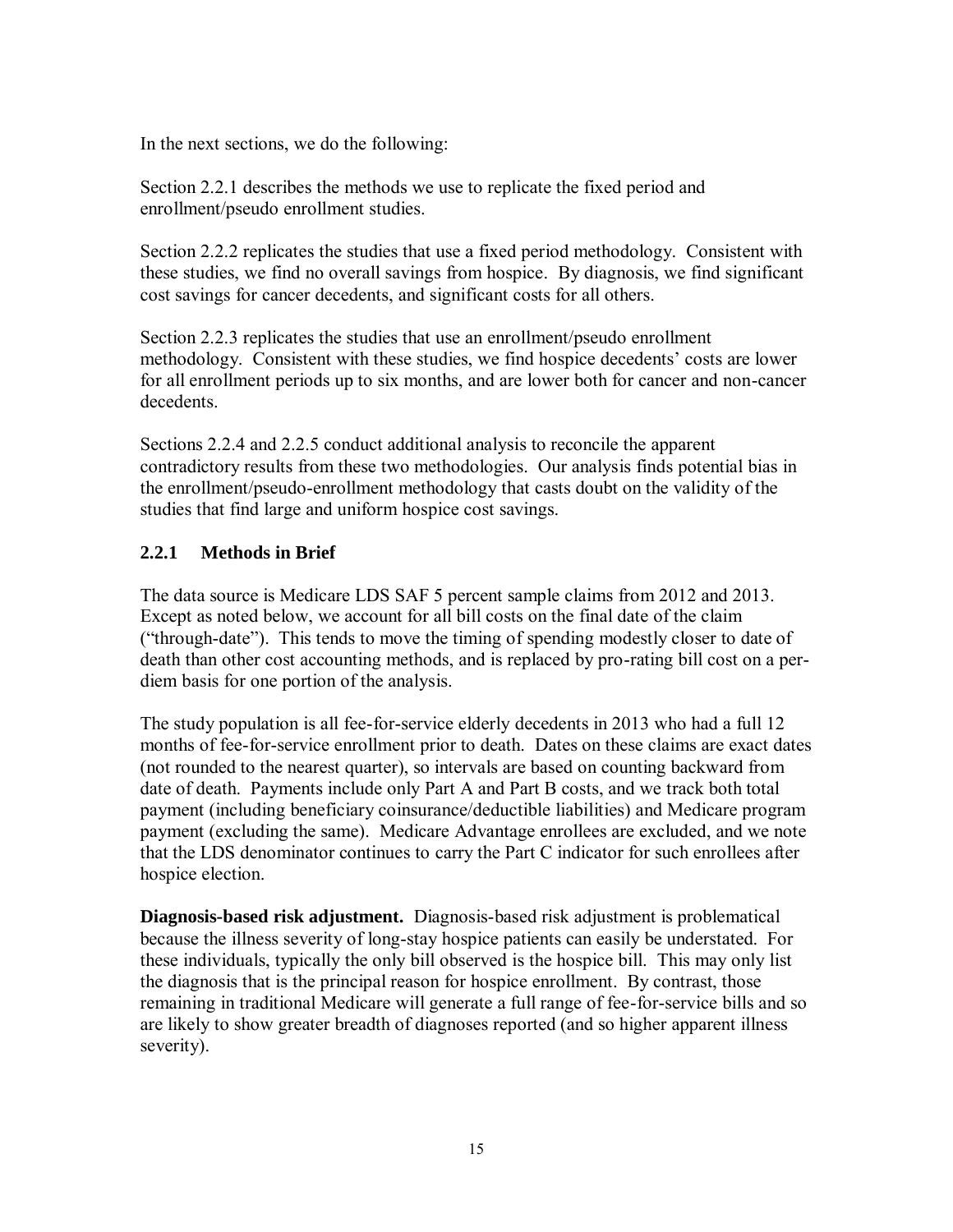We constrained the amount of diagnosis information used to try to keep hospice and nonhospice decedents on a more nearly equal footing. We constructed two measures. The broader measure uses only principal diagnoses (not secondary diagnoses) from claims, allowing an individual to trigger multiple diagnoses categories. The narrower measure allows each individual to trigger only one diagnosis category, chosen as the category appearing most frequently as principal diagnosis on claims. In all cases, diagnoses were grouped into the AHRQ Clinical Classification System categories. It was readily apparent that the broader measure exaggerated differences in health status between hospice and non-hospice decedents for shorter intervals, and was abandoned in favor of flagging a single diagnosis per beneficiary.

Throughout, we flag beneficiaries who had any (claim principal) diagnosis of cancer reported in the last year of life. It is well established that cancer decedents tend to be costlier than others, and shorter hospice stays than others, so this distinction appeared important. By taking any (claim principal) diagnosis in the entire last year of life, we modestly overstate "cancer decedents" as a fraction of all elderly decedents (about 30 percent), compared to estimated cause-of-death data (about 22 percent).

**Hospice enrollment period and pseudo-enrollment period**. The LDS files show hospice enrollment periods only on the hospice claims themselves. (The LDS denominator file does not show hospice enrollment periods.) Hospice decedents were defined as decedents using hospice in the last 30 days of life. Non-hospice decedents were those with no hospice use in the last 30 days of life. The start of the hospice enrollment period was taken as the earliest hospice start date mentioned on any claim 2011 to 2013.

For the enrollment/pseudo-enrollment analysis, we needed to construct a pseudoenrollment period for the non-hospice decedents. We calculated span of hospice enrollment for hospice decedents (date of death less earliest date of hospice enrollment), truncating that at 365 days to ensure that it did not extend beyond the claims data available for all individuals in the sample. We then randomly assigned those spans to non-hospice decedents, separately for cancer decedents (defined above) and others.

The pseudo-enrollment period for non-hospice decedents began at the date of death less the randomly-assigned hospice span. This gives the hospice and non-hospice decedents the same distribution of enrollment (or pseudo-enrollment) periods prior to death. Because we wanted to do some comparisons between cancer decedents and others, we matched the pseudo-enrollment spans based on presence of any cancer diagnosis on the claim. No other attempt was made to match enrollment period by (e.g.) most common principal diagnosis, age, or other characteristics. Instead, we are relying on the risk adjustment factors in the resulting regression analysis to account for differences among decedents

**Regression analysis.** Ordinary least squares (OLS) regression was used to decompose total cost during the study period (either last N months of life, or period of hospice enrollment/pseudo enrollment). Explanatory variables included: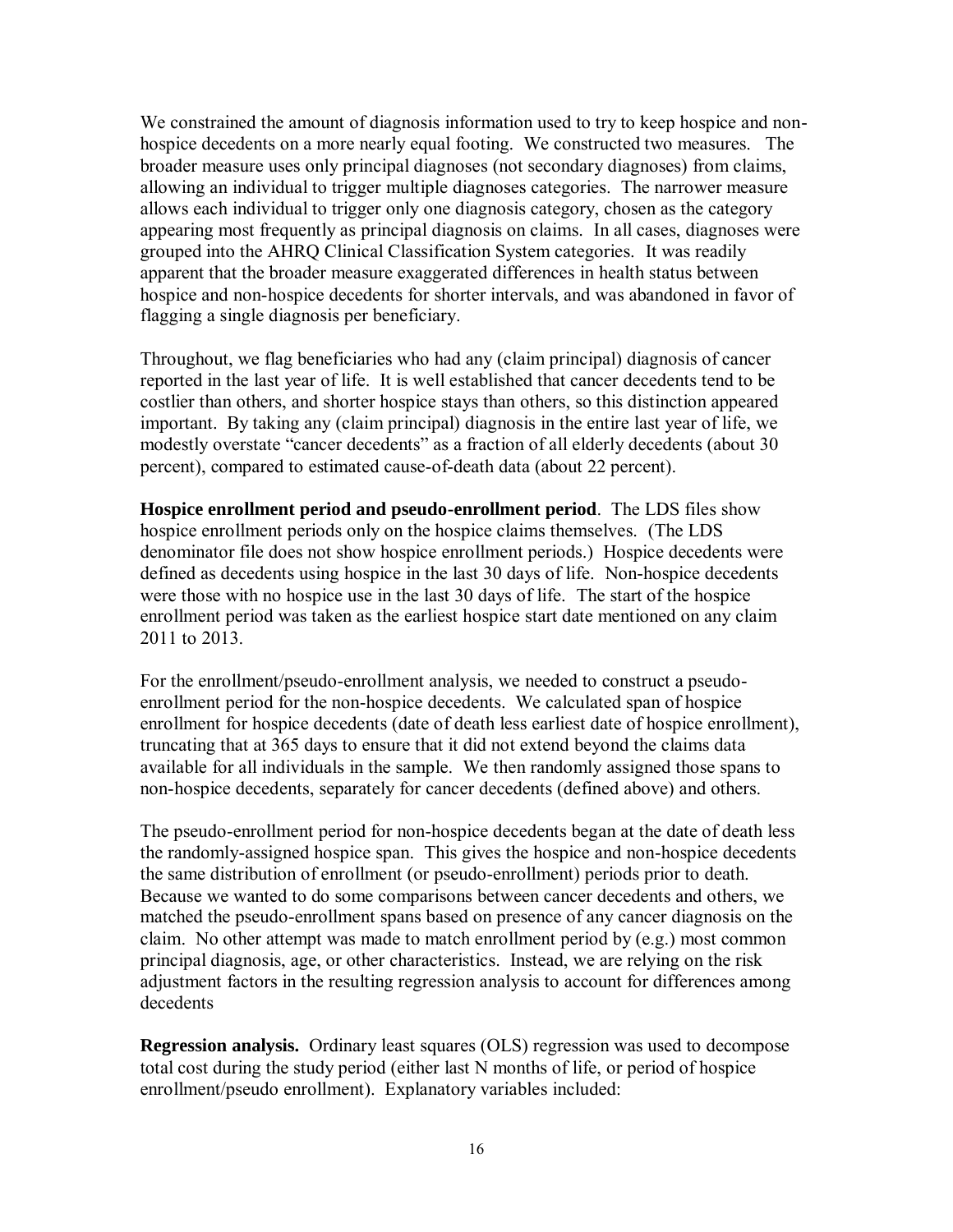- Age categories
- $-$  Sex
- Race (Caucasian, African-American, Other)
- Medicaid (any Medicaid buy-in)
- Diagnosis-based risk adjustment category (one per person, discussed above)
- Geographic area (CBSA or rural-rest-of-state).

## **2.2.2 Replicating the fixed enrollment period studies.**

Table 2-2 contrasts total payments for hospice and non-hospice decedents for various periods from one month to one year prior to death. Results follow a clear pattern: The shorter the period examined prior to death, the lower the spending of hospice decedents relative to non-hospice decedents. The time period for which costs appear roughly equal is somewhere near the last half-year of life. If we look at fewer months prior to death, hospice decedents have lower spending. By contrast, if we look at the year prior to death, non-hospice decedents have lower spending. (Note that this is not the length of hospice enrollment that varies, but the period prior to death over which we summarize costs.)

These results appear similar to the portion of the Abt (2013) literature review that examined the last year or last six months of life, in that we show modestly higher costs for hospice decedents than for others. The 11 percent difference in Medicare program payments (for hospice decedents relative to others, last year of life) is higher than shown in the historical literature. This might plausibly relate to longer average hospice stays (and so, higher average hospice spending) in 2013 than in the historical data analyzed in the literature review.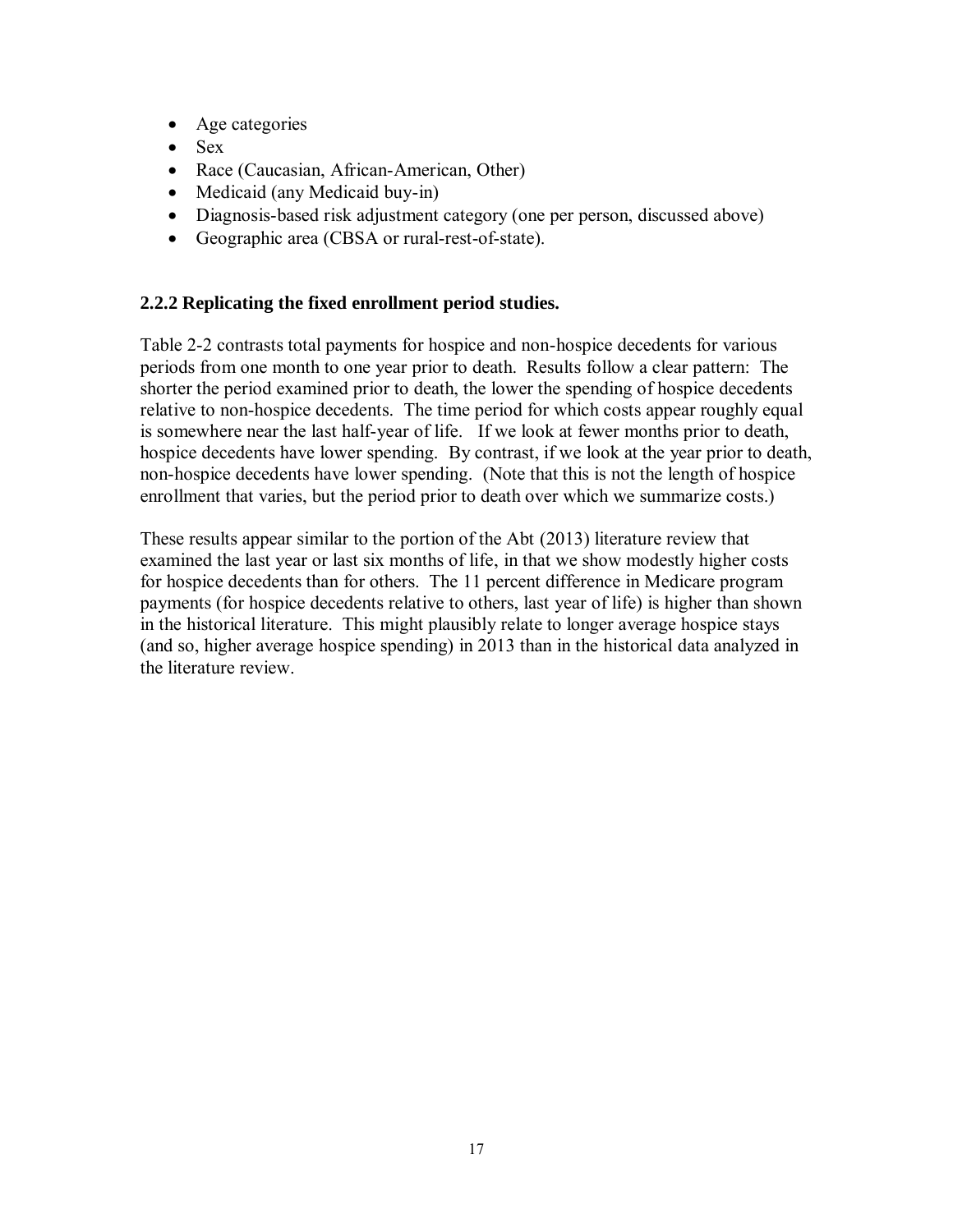| Table 2-2: 2013 Decedent Spending in Various Periods Prior to Date of Death     |      |          |    |          |                             |         |           |            |        |  |
|---------------------------------------------------------------------------------|------|----------|----|----------|-----------------------------|---------|-----------|------------|--------|--|
|                                                                                 |      |          |    |          |                             |         |           |            |        |  |
|                                                                                 |      |          |    |          |                             |         |           | Regression |        |  |
|                                                                                 |      |          |    |          | Mean Values, No Adjustments |         |           | Adjusted   |        |  |
| Period (days                                                                    | Non- |          |    |          |                             |         |           |            |        |  |
| prior to                                                                        |      | hospice  |    | Hospice  |                             | $P -$   |           | $P -$      | Memo:  |  |
| death)                                                                          |      | decedent |    | decedent | Diff.                       | value   | Diff.     | value      | % diff |  |
| <b>Medicare program payment</b>                                                 |      |          |    |          |                             |         |           |            |        |  |
| 30                                                                              | \$   | 15,779   | \$ | 12,423   | $-53,355$                   | < 0.001 | $-53,018$ | < .0001    | $-19%$ |  |
| 60                                                                              | \$   | 20,097   | \$ | 17,757   | $-52,340$                   | < 0.001 | $-51,936$ | < .0001    | $-10%$ |  |
| 91                                                                              | \$   | 23,492   | \$ | 22,228   | $-51,264$                   | < 0.001 | $-5871$   | < .0001    | $-4%$  |  |
| 182                                                                             | \$   | 31,126   | \$ | 32,755   | \$1,628                     | < 0.001 | \$1,767   | < .0001    | 6%     |  |
| 365                                                                             | \$   | 43,725   | \$ | 49,433   | \$5,708                     | < 0.001 | \$4,888   | < .0001    | 11%    |  |
| <b>Total payment</b>                                                            |      |          |    |          |                             |         |           |            |        |  |
| 30                                                                              | \$   | 17,389   | \$ | 13,157   | $-54,232$                   | < 0.001 | $-53,851$ | < .0001    | $-22%$ |  |
| 60                                                                              | \$   | 22,362   | \$ | 19,021   | $-53,340$                   | < 0.001 | $-52,873$ | < .0001    | $-13%$ |  |
| 91                                                                              | \$   | 26,307   | \$ | 24,001   | $-52,306$                   | < 0.001 | $-51,865$ | < .0001    | -7%    |  |
| 182                                                                             | \$   | 35,217   | \$ | 35,881   | \$664                       | 0.11    | \$782     | 0.0108     | 2%     |  |
| 365                                                                             | \$   | 50,117   | \$ | 55,124   | \$5,007                     | < 0.001 | \$3,936   | < .0001    | 8%     |  |
|                                                                                 |      |          |    |          |                             |         |           |            |        |  |
| Memo:                                                                           |      |          |    |          |                             |         |           |            |        |  |
| sample size                                                                     |      | 36856    |    | 32922    |                             |         |           |            |        |  |
| Source: Analysis of 2012 and 2013 LDS SAF 5% sample claims and enrollment data. |      |          |    |          |                             |         |           |            |        |  |

We can examine the data differently, breaking the last year of life into intervals: days 0- 30, 31-60, 61-91, 92-181, and 182-365 for each decedent. That is, instead of combining the entire time period prior to death, we can ask how spending compared two months from death, three months from death, and so on. Unlike the last-N-months-of-life, this approach captures differences in the timing of spending relative to the date of death.

On average, hospice decedents spend less than non-hospice decedents only in the last month of life (Figure 2-1). In every other interval prior to death, they spend more than non-hospice decedents. When we look at the full year prior to death, it's not that hospice decedents spend less on average, it's that they incur their spending earlier in that year.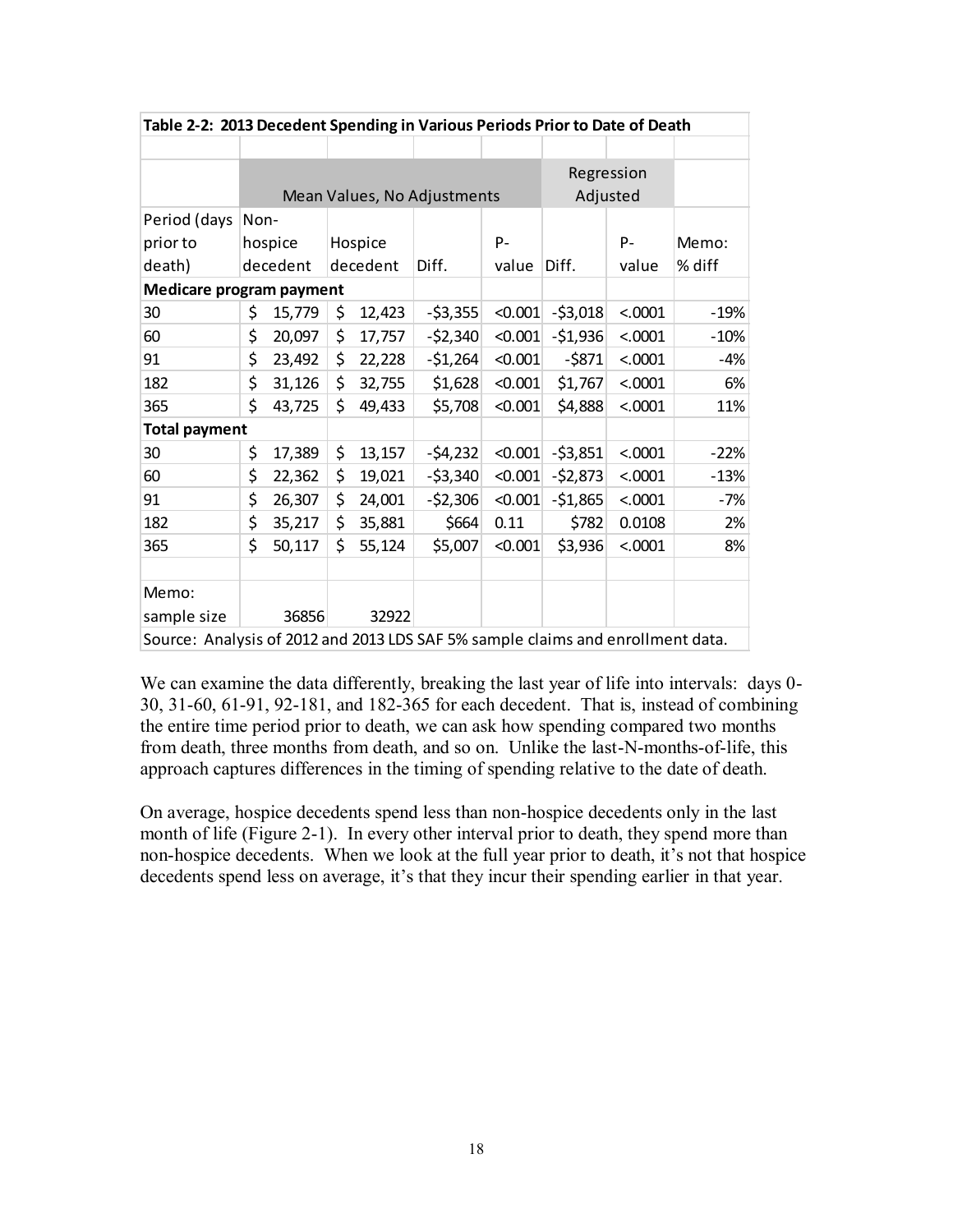

The immediate consequence of this is that our estimates of savings or cost for hospice as a whole will depend materially on the time period studied. (Again, note that this is not the length of hospice enrollment, but the period over which we are tracking spending.)

Finally, we can replicate the typical finding of hospice savings for cancer decedents. We do not have cause of death data, but instead split the file based on the presence of any principal diagnosis of cancer on a claim in the last year of life. (Compared to cause-ofdeath data, this overstates the number of cancer decedents by about 30 percent.)

Table 2-3 shows that hospice decedents with cancer cost less than non-hospice decedents with cancer, regardless of the period studied. For decedents without cancer, however, the study look back period at which hospice and non-hospice decedents appear to have equal costs is now the last three months of life – any period shorter than that, and hospice decedents have lower costs. Any longer look back period, and non-hospice decedents have lower costs.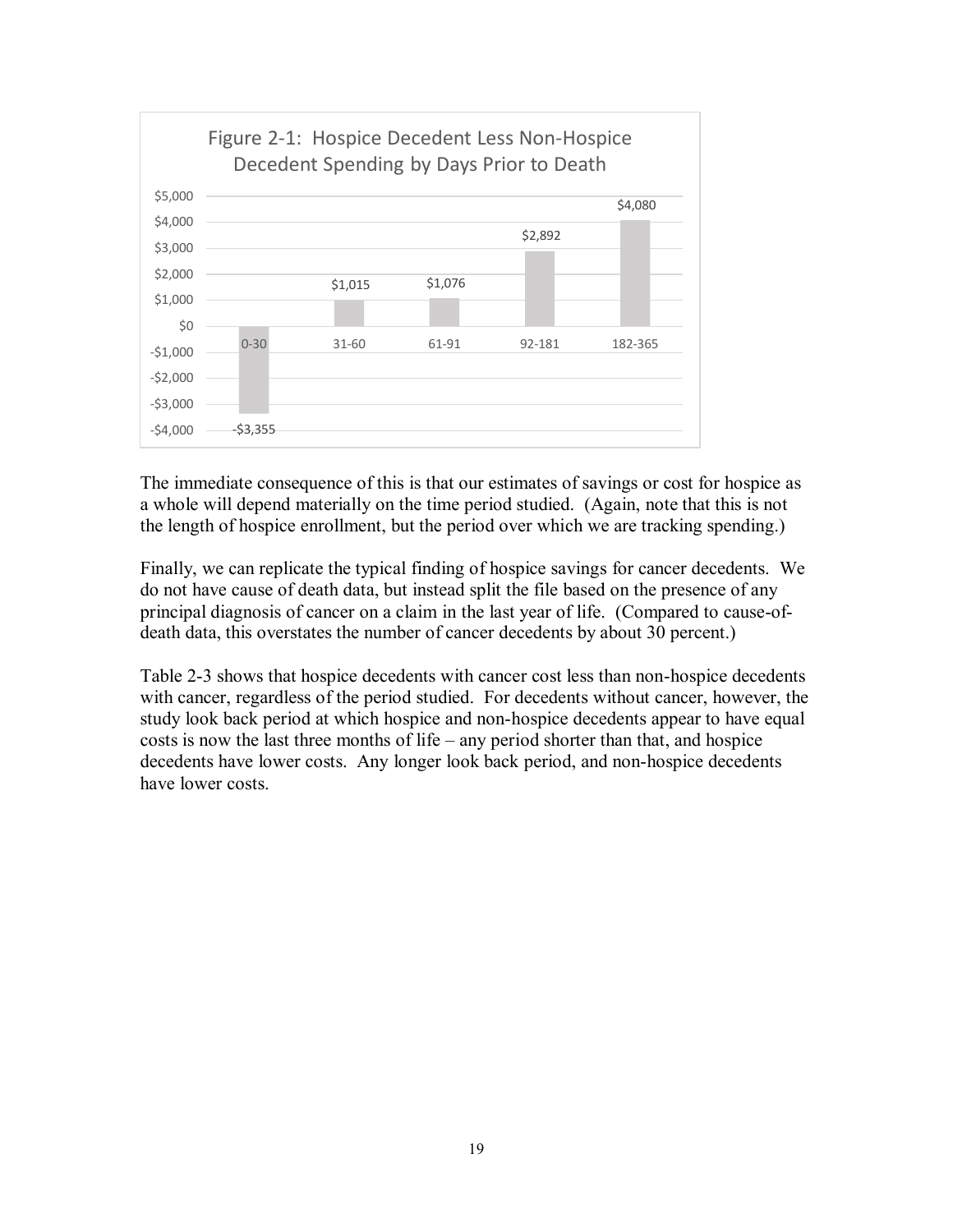| Presence of Cancer Diagnosis                                                    |          |                             |           |               |                            |         |        |  |  |
|---------------------------------------------------------------------------------|----------|-----------------------------|-----------|---------------|----------------------------|---------|--------|--|--|
|                                                                                 |          |                             |           |               |                            |         |        |  |  |
|                                                                                 |          | Mean Values, No Adjustments |           |               | <b>Regression Adjusted</b> |         |        |  |  |
|                                                                                 | Non-     |                             |           |               |                            |         |        |  |  |
| Period (days prior to                                                           | hospice  | Hospice                     |           |               |                            |         | Memo:  |  |  |
| death)                                                                          | decedent | decedent                    | Diff.     | P-value Diff. |                            | P-value | % diff |  |  |
| No cancer diagnosis in final year                                               |          |                             |           |               |                            |         |        |  |  |
| 30                                                                              | \$14,371 | \$12,099                    | $-52,271$ | < 0.001       | $-51,795$                  | < .0001 | $-12%$ |  |  |
| 60                                                                              | \$18,181 | \$17,156                    | $-51,025$ | < 0.001       | $-$ \$415                  | 0.0769  | $-2%$  |  |  |
| 91                                                                              | \$21,178 | \$21,436                    | \$259     | 0.44          | \$935                      | 0.0005  | 4%     |  |  |
| 182                                                                             | \$27,906 | \$31,322                    | \$3,415   | < 0.001       | \$4,090                    | < .0001 | 15%    |  |  |
| 365                                                                             | \$38,989 | \$46,244                    | \$7,255   | < 0.001       | \$7,488                    | < .0001 | 19%    |  |  |
| Memo: Observations                                                              | 28,593   | 19,531                      |           |               |                            |         |        |  |  |
|                                                                                 |          |                             |           |               |                            |         |        |  |  |
| With cancer diagnosis in final year                                             |          |                             |           |               |                            |         |        |  |  |
| 30                                                                              | \$20,651 | \$12,896                    | $-57,755$ | < 0.001       | $-56,756$                  | < .0001 | $-33%$ |  |  |
| 60                                                                              | \$26,724 | \$18,633                    | $-58,092$ | < 0.001       | $-56,795$                  | < .0001 | $-25%$ |  |  |
| 91                                                                              | \$31,500 | \$23,383                    | $-58,117$ | < 0.001       | $-56,653$                  | < .0001 | $-21%$ |  |  |
| 182                                                                             | \$42,270 | \$34,845                    | $-57,425$ | < 0.001       | $-$ \$5,733                | < .0001 | $-14%$ |  |  |
| 365                                                                             | \$60,109 | \$54,083                    | $-56,026$ | < 0.001       | $-54,270$                  | < .0001 | -7%    |  |  |
| Memo: Observations                                                              | 8,263    | 13,391                      |           |               |                            |         |        |  |  |
| Source: Analysis of 2012 and 2013 LDS SAF 5% sample claims and enrollment data. |          |                             |           |               |                            |         |        |  |  |

#### **Table 2-3: 2013 Decedent Program Payments in Various Periods Prior to Date of Death, Split by Presence of Cancer Diagnosis**

Figure 2-2 tabulates the data into intervals during the last year life to confirm the fundamental difference between cancer and non-cancer decedents in terms of spending patterns over time. For decedents with cancer, hospice patients on average show substantial cost savings in last month of life, then slightly lower or slightly higher costs in prior periods. For non-cancer decedents, by contrast, hospice decedents have slightly lower spending in the last month of life, but higher spending in every other period prior to death.

Heuristically, these findings mirror expert observation that hospice may either displace acute care costs (i.e., non-hospice Part A and Part B costs) or add to acute care, depending on circumstances. <sup>6</sup> For cancer decedents, hospice appears to displace acute care on average. Spending levels of (eventual) hospice and non-hospice decedents appear similar up to the month of death, at which point, hospice decedents' costs fall well below those of non-hospice decedents. By contrast, non-cancer decedents primarily appear to have obtained their acute care further from the date of death, with the hospice episode adding to prior acute costs. $<sup>7</sup>$ </sup>

<sup>&</sup>lt;sup>6</sup> "The relationship between hospice utilization and other services is not clear; in some cases hospice may substitute for other types of care, and in others it may be used in addition to conventional care services." (Riley and Lubitz, 2010).

 $\bar{7}$  This type of relationship could arise purely from "survival bias". Early decedents have fewer opportunities to elect hospice, longer-term survivors have more. Plausibly, individuals who survived longer ended up in hospice more often than those who died early. An association between survival time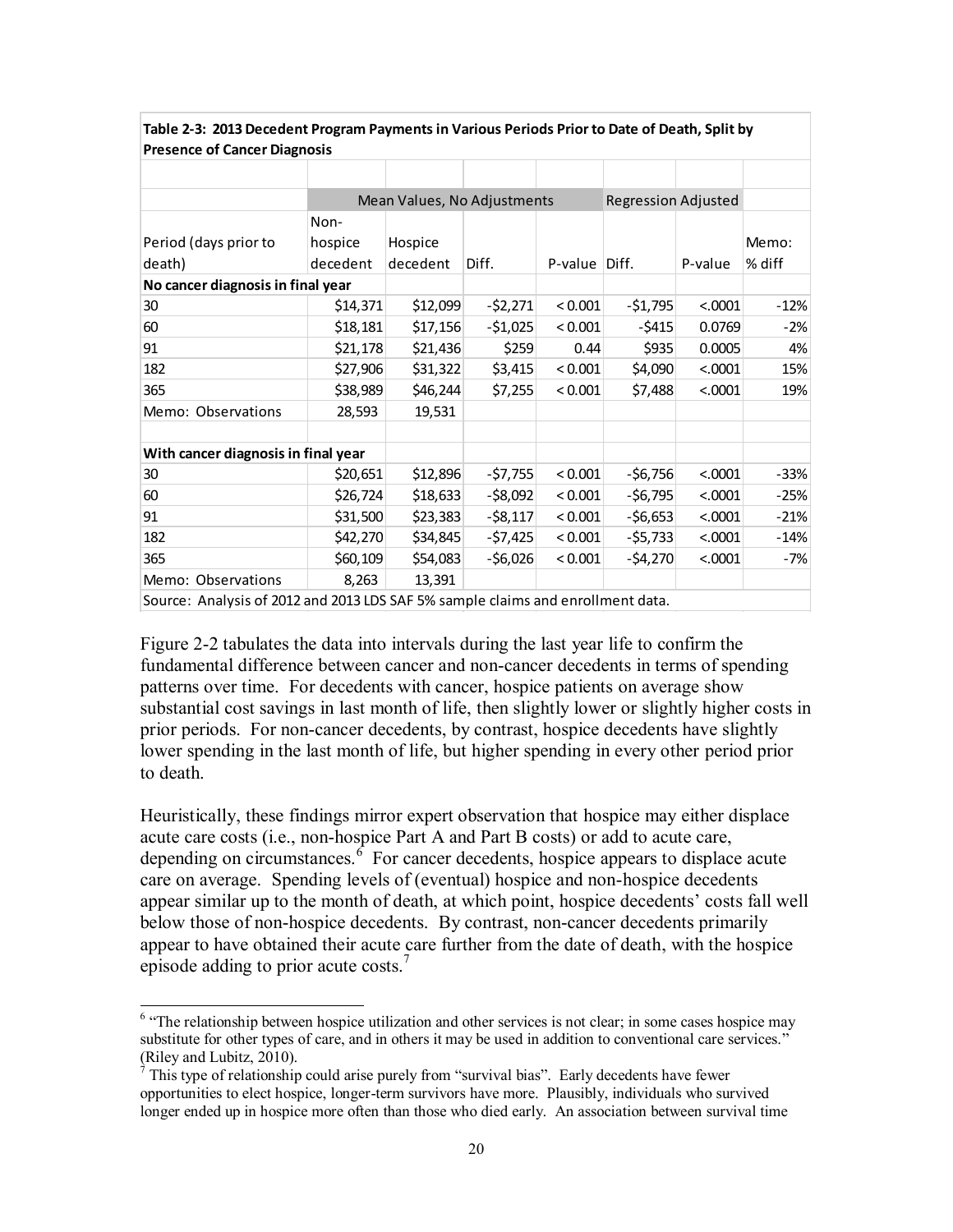

In summary, on average, we appear to be able to match the fixed-period studies reviewed by Abt (2013). The fact that our net cost of hospice decedents at one year is higher than typically reported may be an artifact of the changing mix of hospice decedents (more non-cancer decedents in hospice). We find significant cost savings for (our proxy for) cancer decedents, and significant costs for all others.

**Additional analysis and robustness check.** Table 2-4 summarizes the last-year-of life spending, regression-adjusted, looking separately at the cost of hospice itself, and then at all non-hospice Part A and Part B costs. Shown this way, hospice appears more efficient for cancer decedents. Acute care savings of nearly \$12,000 more than offset the more than \$7000 cost of hospice. For non-cancer decedents, by contrast, acute care savings appear to amount to just \$2500, while hospice itself costs about \$10,000 per decedent, leading to a substantial net cost of hospice use.

| Table 2-4: The Apparent Economics of Hospice, Last Year of Life Spending        |               |          |                 |  |  |  |  |  |  |
|---------------------------------------------------------------------------------|---------------|----------|-----------------|--|--|--|--|--|--|
| Regression-adjusted impact on the components of spending                        |               |          |                 |  |  |  |  |  |  |
| Net effect on<br>Cost of                                                        |               |          |                 |  |  |  |  |  |  |
|                                                                                 | Acute care    | hospice  | <b>Medicare</b> |  |  |  |  |  |  |
|                                                                                 | costs avoided | itself   | outlays         |  |  |  |  |  |  |
| Cancer decedents                                                                | $-511,626$    | \$7,356  | $-54,270$       |  |  |  |  |  |  |
| Non-cancer decedents                                                            | $-52,543$     | \$10,031 | \$7,488         |  |  |  |  |  |  |
|                                                                                 |               |          |                 |  |  |  |  |  |  |
| Source: Analysis of 2012 and 2013 LDS SAF 5% sample claims and enrollment data. |               |          |                 |  |  |  |  |  |  |

 $\overline{a}$ and probability of (eventual) hospice enrollment would appear in the claims data as a longer lag between acute care spending and death for hospice decedents.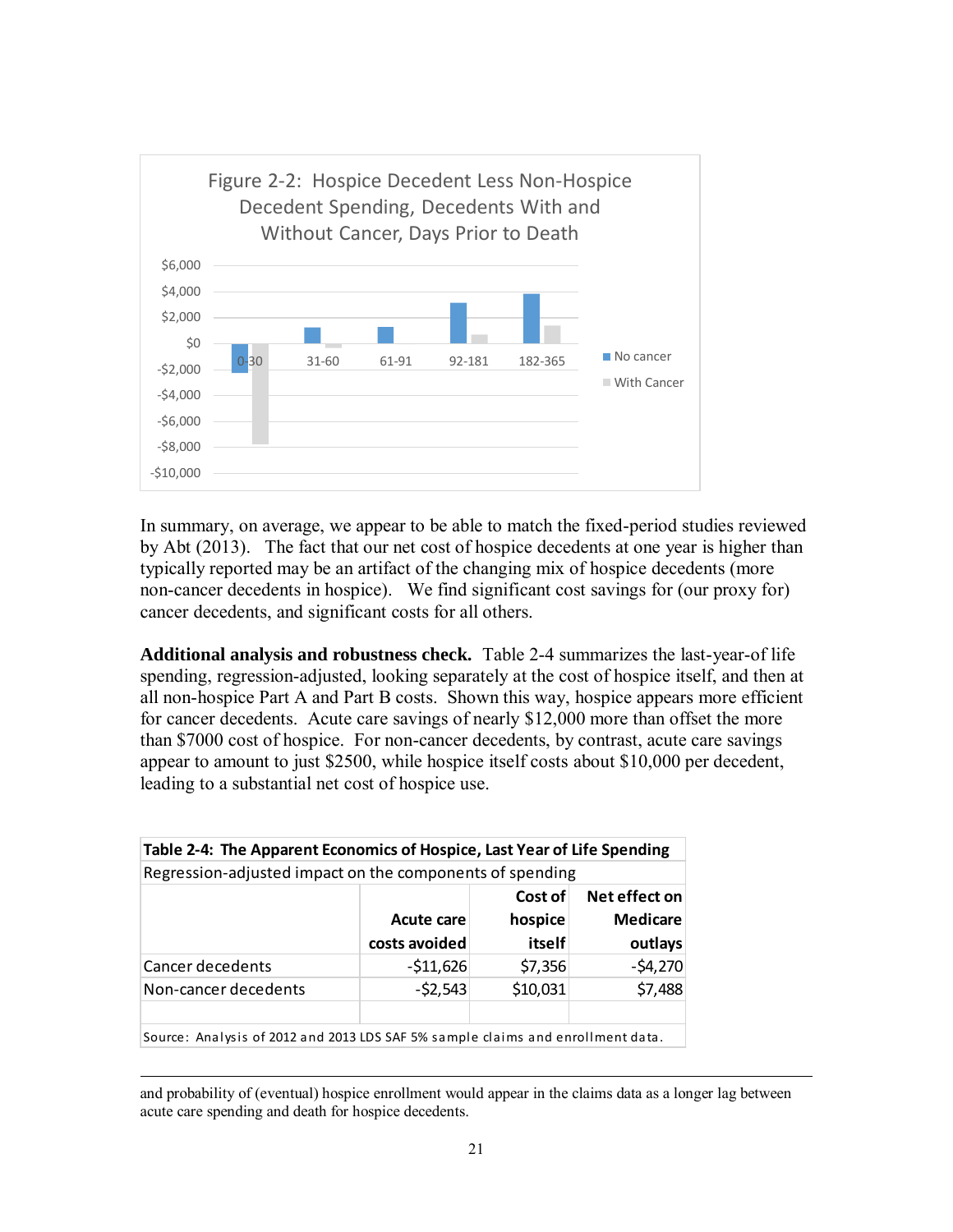Finally, although the mean spending of hospice and non-hospice decedents is similar, the distribution is quite different. In particular, non-hospice decedents have more of both low outliers (low or zero spending) and high outliers (extremely high spending).

The details of the regression methodology already substantially reduce the effect of lowcost cases through the geographic adjustment and diagnosis-based risk adjusters. A large fraction of non-US decedents (e.g., resident in US territories or possessions) show low or zero cost. These are isolated by the fixed effects for CBSA and rural-rest-of-state area. Further, all zero-cost cases are isolated in the "no known cause of death" category because no claims means no diagnosis information.

That said, because the finding of higher costs for non-cancer hospice decedents, we should check that the regression results are robust to dropping various categories of lowcost cases. This includes simply truncating the spending distribution (dropping all cases below some fixed level of spending), even though that approach is known to bias the estimated regression coefficients toward zero. (That is, we expect to see the difference between hospice and non-hospice decedents shrink, as a matter of statistics, as we truncate the spending distribution at higher and higher levels).

Table 2-5 shows the robustness check for the finding that non-cancer hospice decedents have higher cost. (To orient this table, find \$7488 as the difference in cost for the noncancer decedents on Table 2-3). Scenario 4 on that table shows that dropping individuals without 12 months of Part B, individuals outside the US, and individuals with no spending drops the estimated additional cost of hospice decedents by about \$600. Beyond that, setting increasingly high thresholds for spending (at least \$1000 to at least \$5000) compresses the difference between hospice and non-hospice decedent spending, as statistical theory says it should. But even with that, at the highest level tested, lastyear-of-life spending by non-cancer hospice decedents continues to exceed that of noncancer non-hospice decedents.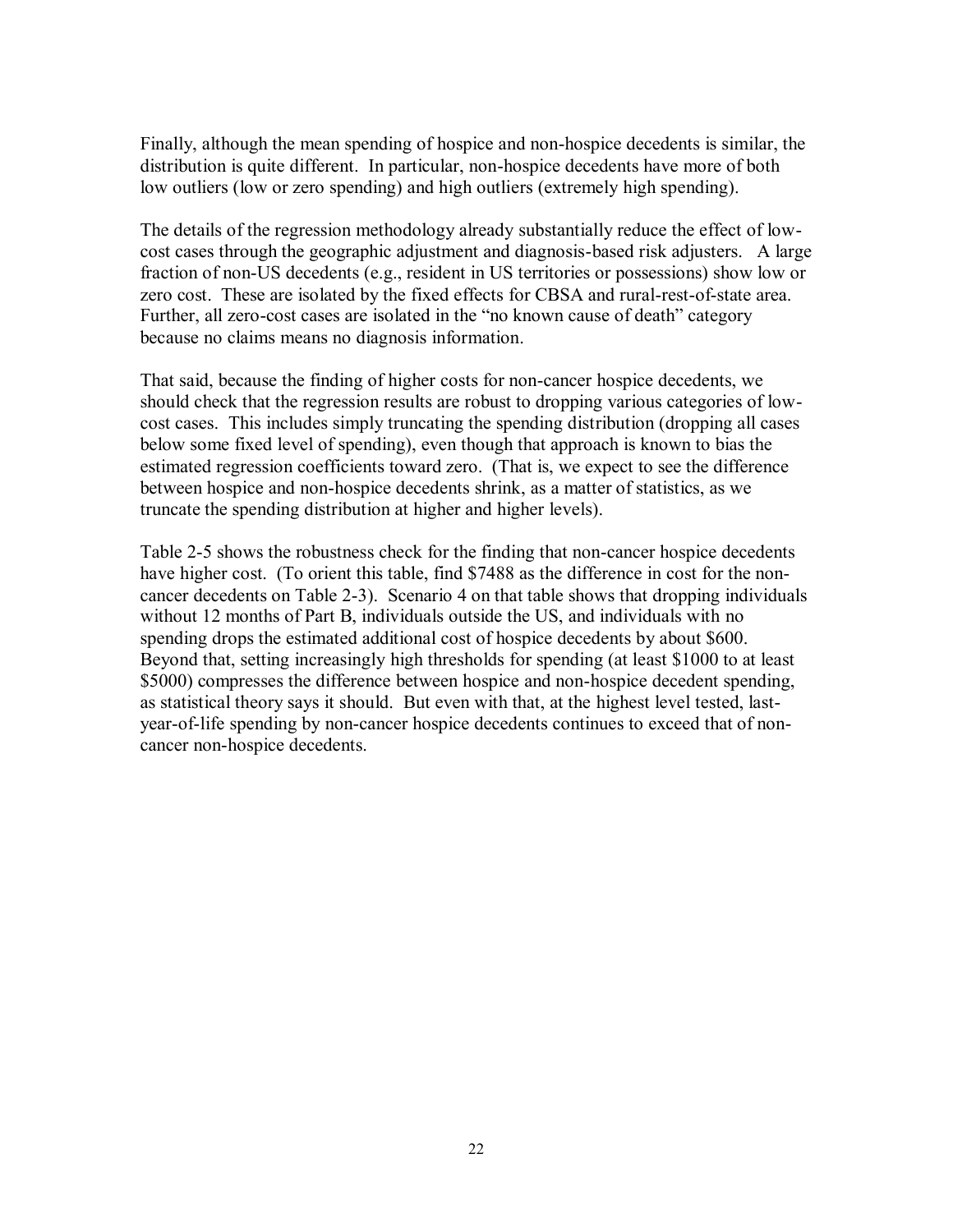| Table 2-5: Check That Findings Regarding Non-Cancer Decedents are Robust           |                 |                 |  |  |  |  |  |
|------------------------------------------------------------------------------------|-----------------|-----------------|--|--|--|--|--|
|                                                                                    |                 |                 |  |  |  |  |  |
|                                                                                    | Additional cost |                 |  |  |  |  |  |
|                                                                                    | of hospice      |                 |  |  |  |  |  |
|                                                                                    | decedents, last |                 |  |  |  |  |  |
| Variant of regression:                                                             | year of life    | p-value         |  |  |  |  |  |
| 1: All observations                                                                |                 | $$7,488$ < 0001 |  |  |  |  |  |
| 2: Require 12 months Part B                                                        |                 | $$7,145$ < 0001 |  |  |  |  |  |
| 3: 2 + US resident                                                                 |                 | $$7,141$ < 0001 |  |  |  |  |  |
| $4:3 +$ spending $>$ \$0                                                           |                 | \$6,892 <.0001  |  |  |  |  |  |
| 5: $3 +$ spending $>$ \$1K                                                         |                 | \$5,555 <.0001  |  |  |  |  |  |
| $6:3 +$ spending $>$ \$2K                                                          |                 | $$4,377$ < 0001 |  |  |  |  |  |
| 7: $3 +$ spending $>$ \$3K                                                         |                 | $$3,506$ < 0001 |  |  |  |  |  |
| $8:3 +$ spending $>$ \$4K                                                          |                 | \$2,911 <.0001  |  |  |  |  |  |
| $9:3 +$ spending $>$ \$5K                                                          |                 | \$2,432 <.0001  |  |  |  |  |  |
|                                                                                    |                 |                 |  |  |  |  |  |
| Source: Analysis of 2012 and 2013 LDS SAF 5% sample claims and enrollment<br>data. |                 |                 |  |  |  |  |  |

#### **2.2.3 Replicating the hospice enrollment period results.**

**Terminal hospitalization and a significant accounting detail.** Throughout this analysis, all costs on each bill have been attributed to the last date on the bill. This hardly mattered for the fixed-period analysis, because the period over which costs were summed had an arbitrary starting point (e.g., 182 days prior to death). The random relationship between bill dates and that fixed interval starting point means that this will capture the correct average cost.<sup>8</sup>

By contrast, that approach matters materially in this section due to the high correlation between hospital discharge date and hospice election date. The majority (54 percent) of short-stay (seven days or less) hospice decedents are literally discharged to hospice (Table 2-6, showing only those hospice elections for 2013 decedents that began in the 2011-2013 period.) That is, the hospice election date is the same as hospital discharge date. More broadly, the majority (62 percent) of all hospice episodes for decedents in a year start within three days of discharge from inpatient or post-acute care (skilled nursing, rehab or long-term hospital stay, or home health episode).

<sup>&</sup>lt;sup>8</sup> Other approaches that may be used are a simple per-capita pro-rating of the total payment, or, for inpatient claims, literally mimicking the day-to-day change in IPPS payment that would occur if discharged on that day. The latter approach loads nearly all payment in the first few days of the stay.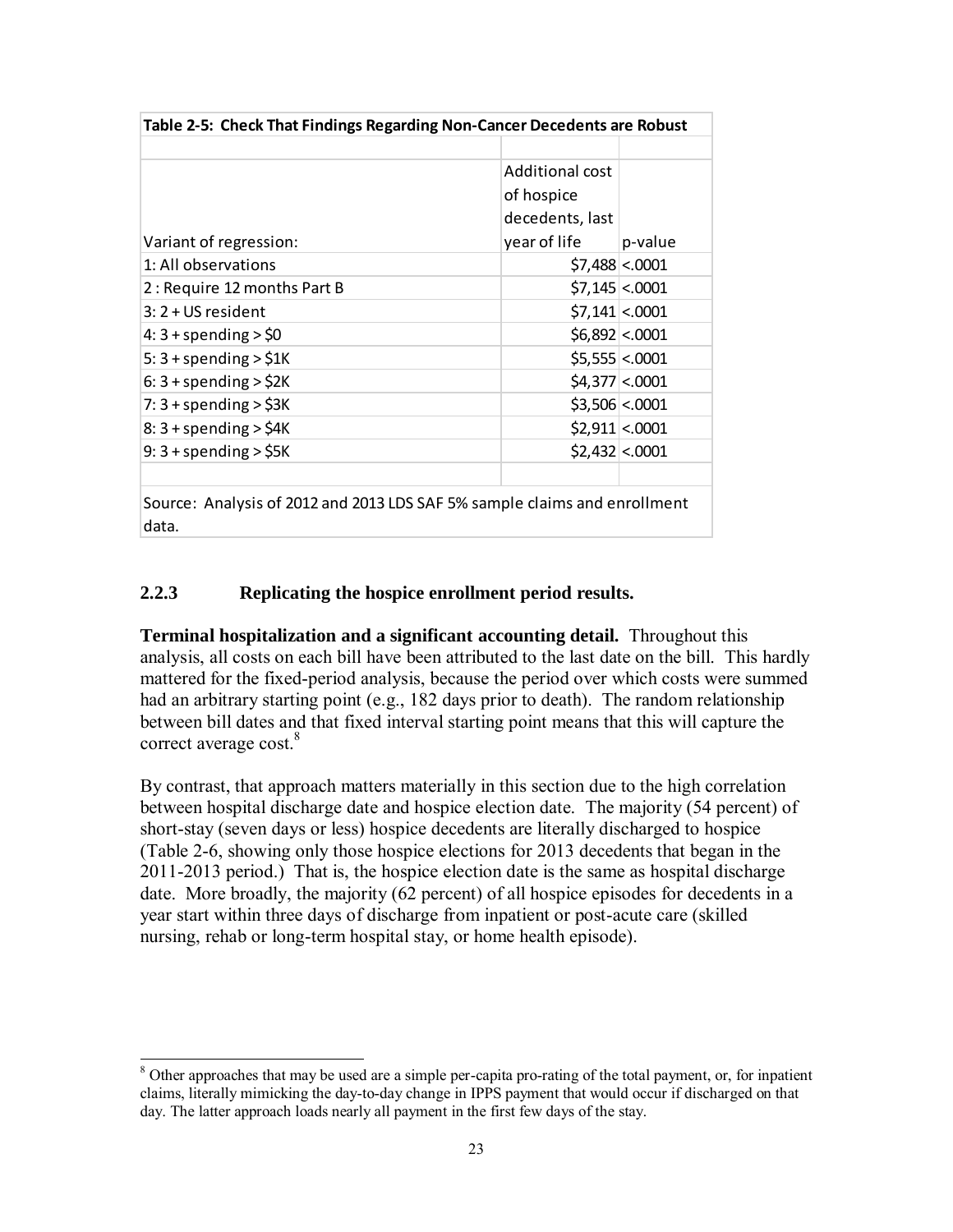| Table 2-6: Fraction of Hospice Elections Following Acute Episodes |           |                           |                   |                          |             |  |  |  |  |  |
|-------------------------------------------------------------------|-----------|---------------------------|-------------------|--------------------------|-------------|--|--|--|--|--|
|                                                                   |           |                           |                   |                          |             |  |  |  |  |  |
|                                                                   |           | Pct. of hospice elections |                   | Percent of hospice       |             |  |  |  |  |  |
|                                                                   |           |                           | within 3 days of: | elections on the day of: |             |  |  |  |  |  |
|                                                                   |           |                           |                   |                          |             |  |  |  |  |  |
|                                                                   |           |                           | Hospital or       |                          | Hospital or |  |  |  |  |  |
| Span of hospice                                                   | Number of | Hospital                  | postacute         | Hospital                 | postacute   |  |  |  |  |  |
| prior to death                                                    | persons   | discharge                 | discharge         | discharge                | discharge   |  |  |  |  |  |
|                                                                   |           |                           |                   |                          |             |  |  |  |  |  |
| Under 7 days                                                      | 11,960    | 61%                       | 77%               | 54%                      | 62%         |  |  |  |  |  |
| 8-14 days                                                         | 4,237     | 47%                       | 66%               | 39%                      | 47%         |  |  |  |  |  |
| 14-28 days                                                        | 3,791     | 37%                       | 58%               | 28%                      | 37%         |  |  |  |  |  |
| 29-91 days                                                        | 5,753     | 28%                       | 51%               | 20%                      | 29%         |  |  |  |  |  |
| 92-182 days                                                       | 2,623     | 22%                       | 43%               | 15%                      | 24%         |  |  |  |  |  |
| Over 182 days                                                     | 3,666     | 20%                       | 41%               | 13%                      | 21%         |  |  |  |  |  |
|                                                                   |           |                           |                   |                          |             |  |  |  |  |  |
| Total                                                             | 32,030    | 42%                       | 62%               | 35%                      | 43%         |  |  |  |  |  |
|                                                                   |           |                           |                   |                          |             |  |  |  |  |  |
|                                                                   |           |                           |                   |                          |             |  |  |  |  |  |

Source: Analysis of 2011 - 2013 LDS SAF 5% sample claims and enrollment data.

For hospice decedents, then, the timing of hospice election is strongly inversely correlated with the timing of acute care spending. Hospice decedents in a year typically incur the costs of an inpatient/postacute episode, then elect hospice. By contrast, the pseudo-enrollment date for non-hospice decedents is assigned randomly and so will be uncorrelated with hospital or postacute bill discharge date.

As a result, the decision to include or exclude costs of bills terminating on the day of hospice election strongly affects our measure of cost for hospice decedents, but not for non-hospice decedents. As shown below, the apparent cost savings from hospice change materially depending on the inclusion or exclusion of such bills from the cost of the hospice episode.

Finally, for our analysis of the robustness of this method, we went back and pro-rated all claims on a per-diem basis to avoid this knife-edge effect of including or excluding claims literally on the hospice election date. Here, however, we present results including and excluding claims with discharge date literally on the hospice election date.

**Results:** Table 2-7 shows the difference in costs between hospice decedents (for the hospice election period, truncated at 365 days) and non-hospice decedents (for a pseudo hospice election period whose distribution of lengths of stay matches the hospice decedents', separately for those with and without cancer).

This provides a good qualitative match to the published literature, although the two sets of estimates appear to bracket the magnitudes of the published studies. For every length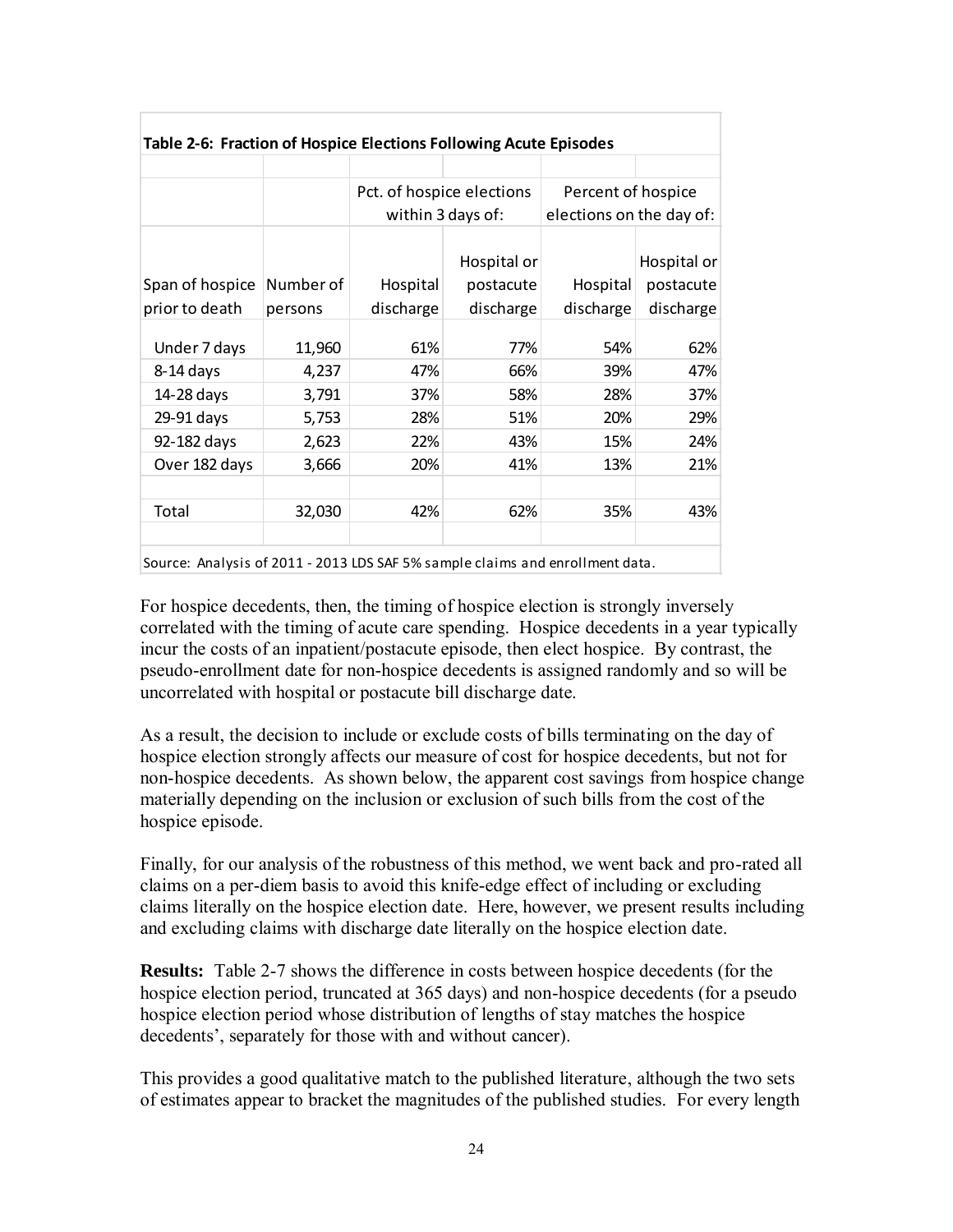of stay through six months, this method shows lower costs for hospice decedents than for non-hospice decedents. Further, estimated costs are substantially lower – somewhere between 12 and 36 percent lower on average, depending on the treatment of bills ending on the day of hospice election. In addition, however, we find that hospice decedents with stays over 6 months have higher costs than non-hospice decedents over a matched time period, and that hospice cancer decedents have much lower costs than non-hospice cancer decedents.

A final finding relevant for the next section is that the exact accounting for bills on the date of hospice admission materially affects the cost estimates. For example, if we include those as part of the hospice episode, the hospice/non-hospice cost difference for non-cancer decedents is no longer statistically significant (Table 2-7). This underscores how many individuals enter hospice immediately following an acute episode.

Note, however, that analysis of the next two sections finds significant potential bias in the enrollment/pseudo-enrollment methodology. That casts doubt on the validity of interpreting these results as evidence of large and uniform hospice cost savings. Table 2- 7 merely demonstrates that we can replicate the cost calculations as shown in the literature, not that these cost differences actually measure Medicare program savings.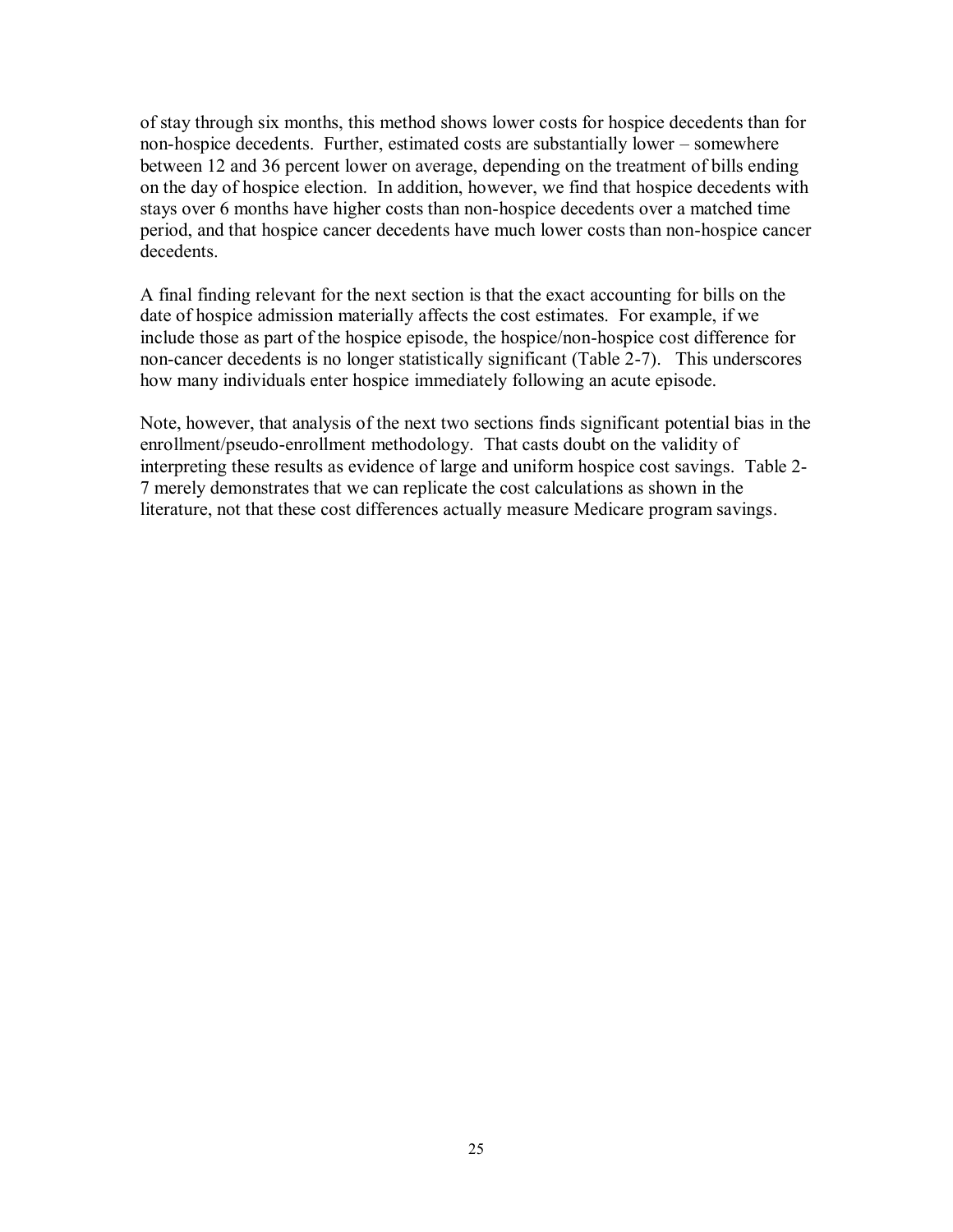| Period) less Non-Hospice Decedents (in an Equivalent Period)                    |                           |            |                       |         |                          |                         |         |  |  |  |
|---------------------------------------------------------------------------------|---------------------------|------------|-----------------------|---------|--------------------------|-------------------------|---------|--|--|--|
| Negative values mean spending is lower for hospice decedents.                   |                           |            |                       |         |                          |                         |         |  |  |  |
|                                                                                 | Exclude non-hospice bills |            |                       |         |                          |                         |         |  |  |  |
|                                                                                 |                           |            |                       |         |                          | Include non-hospice     |         |  |  |  |
|                                                                                 |                           |            | with through date on  |         |                          | bills with through date |         |  |  |  |
|                                                                                 |                           |            | hospice election date |         | on hospice election date |                         |         |  |  |  |
|                                                                                 |                           |            |                       | As % of |                          |                         | As%     |  |  |  |
|                                                                                 |                           |            |                       | non-    |                          |                         | of non- |  |  |  |
|                                                                                 |                           | Diff-      |                       | hspc    | Diff-                    |                         | hspc    |  |  |  |
| Population                                                                      | Cases                     | erence     | Pr >  t               | spend.  | erence                   | $Pr >  t $ spend.       |         |  |  |  |
|                                                                                 |                           |            |                       |         |                          |                         |         |  |  |  |
| No restriction                                                                  | 69,778                    | $-56,558$  | < .0001               | $-38%$  | $-52,103$                | < .0001                 | $-12%$  |  |  |  |
| Baseline restriction*                                                           | 65,227                    | $-56,829$  | < .0001               | $-36%$  | $-52,395$                | < .0001                 | $-12%$  |  |  |  |
| <b>Baseline restriction plus:</b>                                               |                           |            |                       |         |                          |                         |         |  |  |  |
| By any diagnosis of cancer                                                      |                           |            |                       |         |                          |                         |         |  |  |  |
| Cancer decedent                                                                 | 21,074                    | $-511,055$ | < .0001               | $-53%$  | $-56,343$                | < .0001                 | $-30%$  |  |  |  |
| Non-cancer decedent                                                             | 44,153                    | $-54,713$  | < .0001               | $-26%$  | $-5448$                  | 0.11                    | $-2%$   |  |  |  |
| By span of hospice enrollment                                                   |                           |            |                       |         |                          |                         |         |  |  |  |
| Under 7 days                                                                    | 23,845                    | $-57,518$  | < .0001               | $-79%$  | $-5668$                  | 0.0013                  | $-6%$   |  |  |  |
| 8-14 days                                                                       | 8,436                     | $-58,914$  | < .0001               | $-69%$  | $-54,229$                | < .0001                 | $-32%$  |  |  |  |
| 14-28 days                                                                      | 7,429                     | $-59,432$  | < .0001               | $-64%$  | $-55,777$                | < .0001                 | $-39%$  |  |  |  |
| 28-60 days                                                                      | 7,455                     | $-510,383$ | < .0001               | $-52%$  | $-57,792$                | < .0001                 | $-39%$  |  |  |  |
| 60-91 days                                                                      | 3,672                     | $-59,143$  | < .0001               | $-37%$  | $-56,922$                | < .0001                 | $-28%$  |  |  |  |
| 92-182 days                                                                     | 5,199                     | $-54,945$  | < .0001               | $-17%$  | $-53,121$                | 0.0005                  | $-11%$  |  |  |  |
| 183-365 days                                                                    | 9,191                     | \$10,810   | < .0001               | 26%     | \$11,792                 | < .0001                 | 28%     |  |  |  |
| Note: Figures are OLS regression coefficients.                                  |                           |            |                       |         |                          |                         |         |  |  |  |
| * 12 months Part B, US resident, spending > 0                                   |                           |            |                       |         |                          |                         |         |  |  |  |
| Source: Analysis of 2012 and 2013 LDS SAF 5% sample claims and enrollment data. |                           |            |                       |         |                          |                         |         |  |  |  |

**Table 2-7: Difference in Medicare Costs, Hospice Decedents (in Hospice Enrolllment** 

#### **2.2.4 Reconciling the arithmetic of the two types of studies.**

In Section 2.2.2, looking at a fixed period of time prior to death, we found that hospice decedents were costlier than non-hospice decedents, on average, when we looked at any period longer than the last three months of life. Further, there were net last-year-of-life savings only for cancer decedents. In Section 2.2.3, by contrast, looking only at the period of hospice enrollment, hospice decedents' costs are lower for all enrollment periods up to six months, and are lower both for cancer and non-cancer decedents.

Table 2-8 provides the obvious arithmetic reconciliation between the two sets of results: Hospice decedents spend more than non-hospice decedents *in the period prior to enrollment/pseudo-enrollment*. (Table 2-8 looks at everything *except* (i.e., prior to) the enrollment period, for the last year of life. Heuristically, if we were to add Table 2-7 and Table 2-8, we would arrive at total spending for the last year of life.)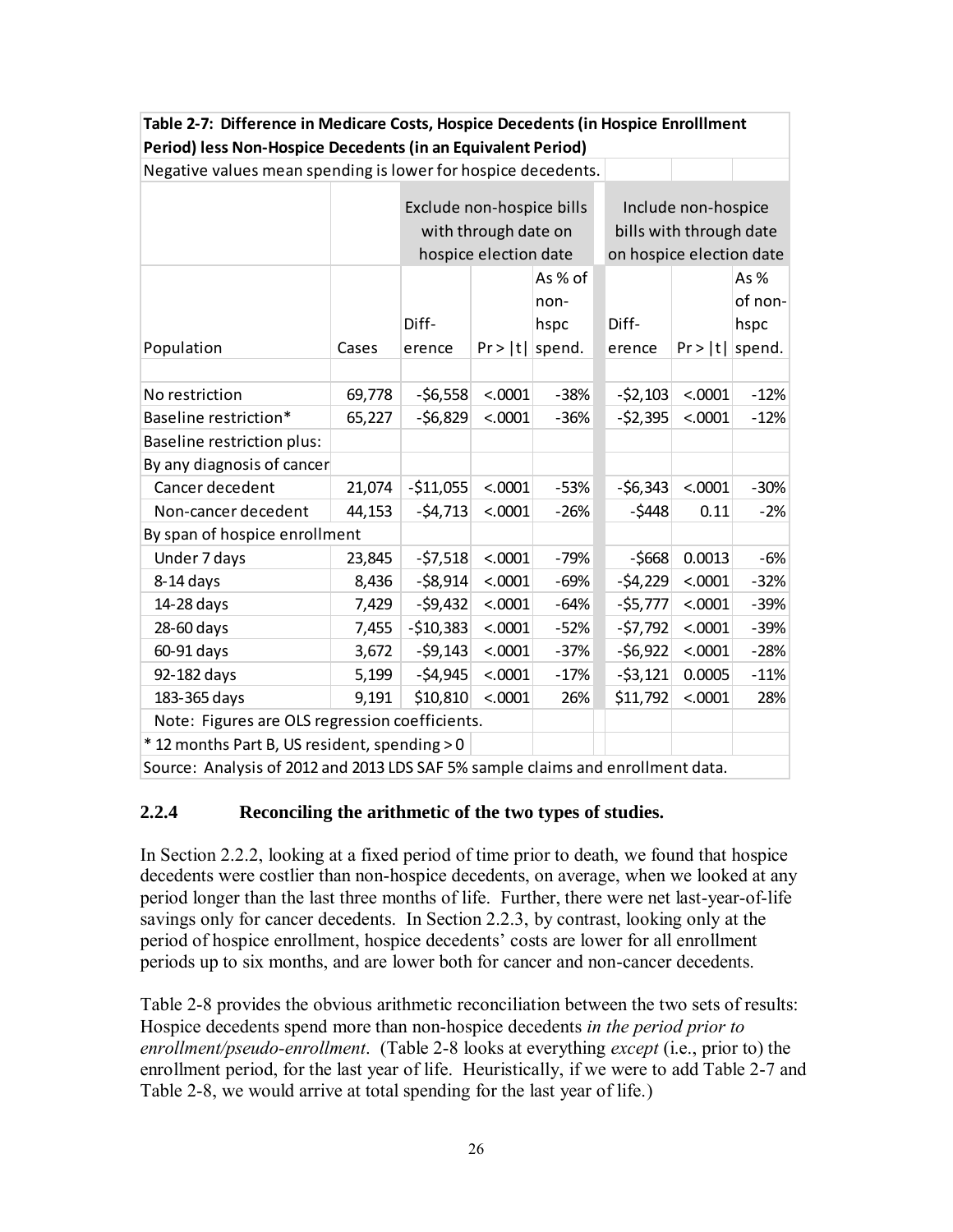Table 2-8 shows uniformly and substantially higher costs for hospice enrollees, *in the period prior to hospice enrollment*. Depending on where we count bills that end on the day of hospice election, hospice decedents' costs in the pre-enrollment period average roughly \$11,000 higher (counting those bills in the pre-enrollment period) or \$6500 higher (counting those bills as part of the hospice enrollment period). Hospice decedents' spending was higher for both cancer and non-cancer decedents (but more so for noncancer decedents), and across all lengths of hospice enrollment. (Recall that analysis of Section 2.2.2. looked at spending month-by-month, while here, this is spending prior to the date of hospice election.)

| Table 2-0. Difference in integratore costs, hospite becedents ress non-hospite                                  |                   |                                                                            |         |                                   |                                                                            |         |                                  |  |  |  |  |
|-----------------------------------------------------------------------------------------------------------------|-------------------|----------------------------------------------------------------------------|---------|-----------------------------------|----------------------------------------------------------------------------|---------|----------------------------------|--|--|--|--|
| Decedents, Remainder of Last Year of Life Outside of Hospice Enrollment (or Pseudo<br><b>Enrollment) Period</b> |                   |                                                                            |         |                                   |                                                                            |         |                                  |  |  |  |  |
| Positive values mean spending is higher for hospice decedents.                                                  |                   |                                                                            |         |                                   |                                                                            |         |                                  |  |  |  |  |
|                                                                                                                 | Obser-<br>vations | Include non-hospice bills<br>with through date on<br>hospice election date |         |                                   | Exclude non-hospice<br>bills with through date<br>on hospice election date |         |                                  |  |  |  |  |
| Population                                                                                                      | Cases             | Diff-<br>erence                                                            | Pr >  t | As % of<br>non-<br>hspc<br>spend. | Diff-<br>erence                                                            | Pr >  t | As%<br>of non-<br>hspc<br>spend. |  |  |  |  |
| No restriction                                                                                                  | 69,778            | \$11,446                                                                   | < .0001 | 43%                               | \$6,991                                                                    | < .0001 | 27%                              |  |  |  |  |
| Baseline restriction*                                                                                           | 65,227            | \$11,031                                                                   | < .0001 | 38%                               | \$6,598                                                                    | < .0001 | 23%                              |  |  |  |  |
| Baseline restriction plus:                                                                                      |                   |                                                                            |         |                                   |                                                                            |         |                                  |  |  |  |  |
| By any diagnosis of cancer                                                                                      |                   |                                                                            |         |                                   |                                                                            |         |                                  |  |  |  |  |
| Cancer decedent                                                                                                 | 21,074            | \$7,169                                                                    | < .0001 | 18%                               | \$2,458                                                                    | < .0001 | 6%                               |  |  |  |  |
| Non-cancer decedent                                                                                             | 44,153            | \$11,605                                                                   | < .0001 | 46%                               | \$7,340                                                                    | < .0001 | 30%                              |  |  |  |  |
| By span of hospice enrollment                                                                                   |                   |                                                                            |         |                                   |                                                                            |         |                                  |  |  |  |  |
| Under 7 days                                                                                                    | 23,845            | \$10,661                                                                   | < .0001 | 28%                               | \$3,811                                                                    | < .0001 | 10%                              |  |  |  |  |
| $8-14$ days                                                                                                     | 8,436             | \$9,666                                                                    | < .0001 | 27%                               | \$4,981                                                                    | < .0001 | 14%                              |  |  |  |  |
| 14-28 days                                                                                                      | 7,429             | \$9,657                                                                    | < .0001 | 29%                               | \$6,002                                                                    | < .0001 | 18%                              |  |  |  |  |
| 28-60 days                                                                                                      | 7,455             | \$8,340                                                                    | < .0001 | 28%                               | \$5,749                                                                    | < .0001 | 19%                              |  |  |  |  |
| 60-91 days                                                                                                      | 3,672             | \$11,761                                                                   | < .0001 | 47%                               | \$9,540                                                                    | < .0001 | 39%                              |  |  |  |  |
| 92-182 days                                                                                                     | 5,199             | \$13,546                                                                   | < .0001 | 81%                               | \$11,723                                                                   | < .0001 | 71%                              |  |  |  |  |
| 183-365 days                                                                                                    | 9,191             | \$5,891                                                                    | < .0001 | 154%                              | \$4,909                                                                    | < .0001 | 131%                             |  |  |  |  |
| Note: Figures are OLS regression coefficients.                                                                  |                   |                                                                            |         |                                   |                                                                            |         |                                  |  |  |  |  |
| *12 months Part B, US resident, spending > 0                                                                    |                   |                                                                            |         |                                   |                                                                            |         |                                  |  |  |  |  |
| Source: Analysis of 2012 and 2013 LDS SAF 5% sample claims and enrollment data.                                 |                   |                                                                            |         |                                   |                                                                            |         |                                  |  |  |  |  |

# **Table 2-8: Difference in Medicare Costs, Hospice Decedents less Non-Hospice**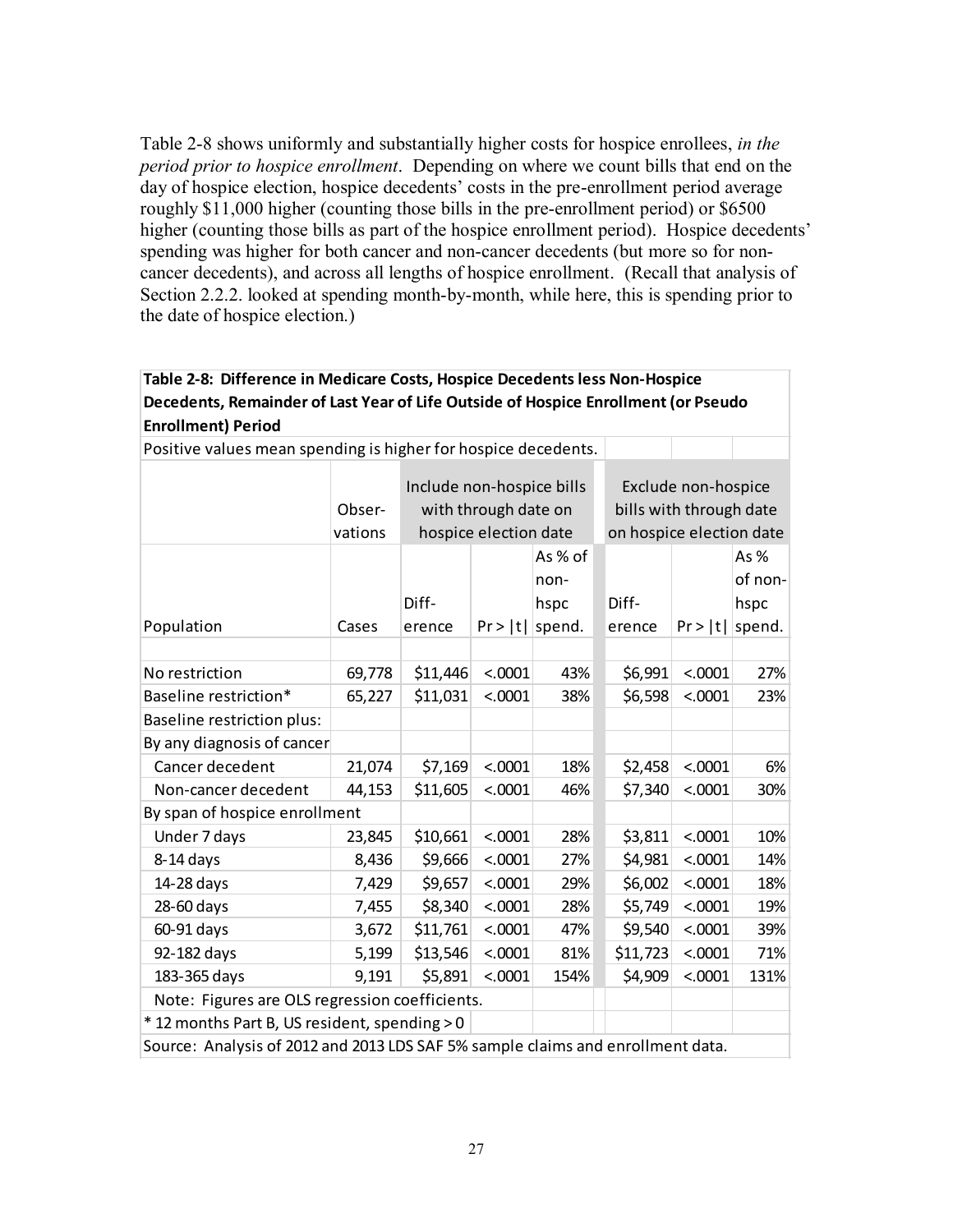Together, these tables show that the enrollment/pseudo-enrollment approach results in *two* large and uniform sets of apparent hospice impacts. We started with spending in the last year of life, where hospice decedents show modestly higher average costs. The year is then split at the point of hospice enrollment (or at an assigned pseudo-enrollment point for non-hospice decedents). Hospice decedents' costs in the *enrollment* period itself appear much *lower* than other decedents' costs in their pseudo-enrollment period (Table 2-7), with the exception of very-long-stay hospice enrollments. Hospice decedents' costs in the *pre-enrollment* period appear much *higher* than other decedents' costs in a similar period (Table 2-8).

The net result of the enrollment/pseudo-enrollment methodology is shown in Figure 2-3. This approach partitions hospice decedents' last year of life so that costs fall into the preenrollment period (top bar). Focusing solely on the enrollment (or pseudo-enrollment) period (bottom bar) then shows much lower costs for hospice decedents.



# **2.2.5 Bias in the enrollment/pseudo enrollment methodology.**

In this section, we show that the enrollment/pseudo-enrollment methodology may produce a substantially biased estimate of the impact of hospice on Medicare spending. First, the method is not robust to arbitrary differences across otherwise identical individuals. Keeping spending constant, but switching choice of post-acute care from hospice to SNF, results in a vastly different estimate of enrollment/pseudo-enrollment period costs. (In effect, merely re-labeling the cost categories materially changes the cost estimate.) Second, we show that these individual differences do not "average out" over the entire dataset. We applied both the enrollment and pseudo-enrollment methods to the hospice decedent population. The estimated enrollment/pseudo-enrollment period costs (for the same population) differed by nearly 30 percent.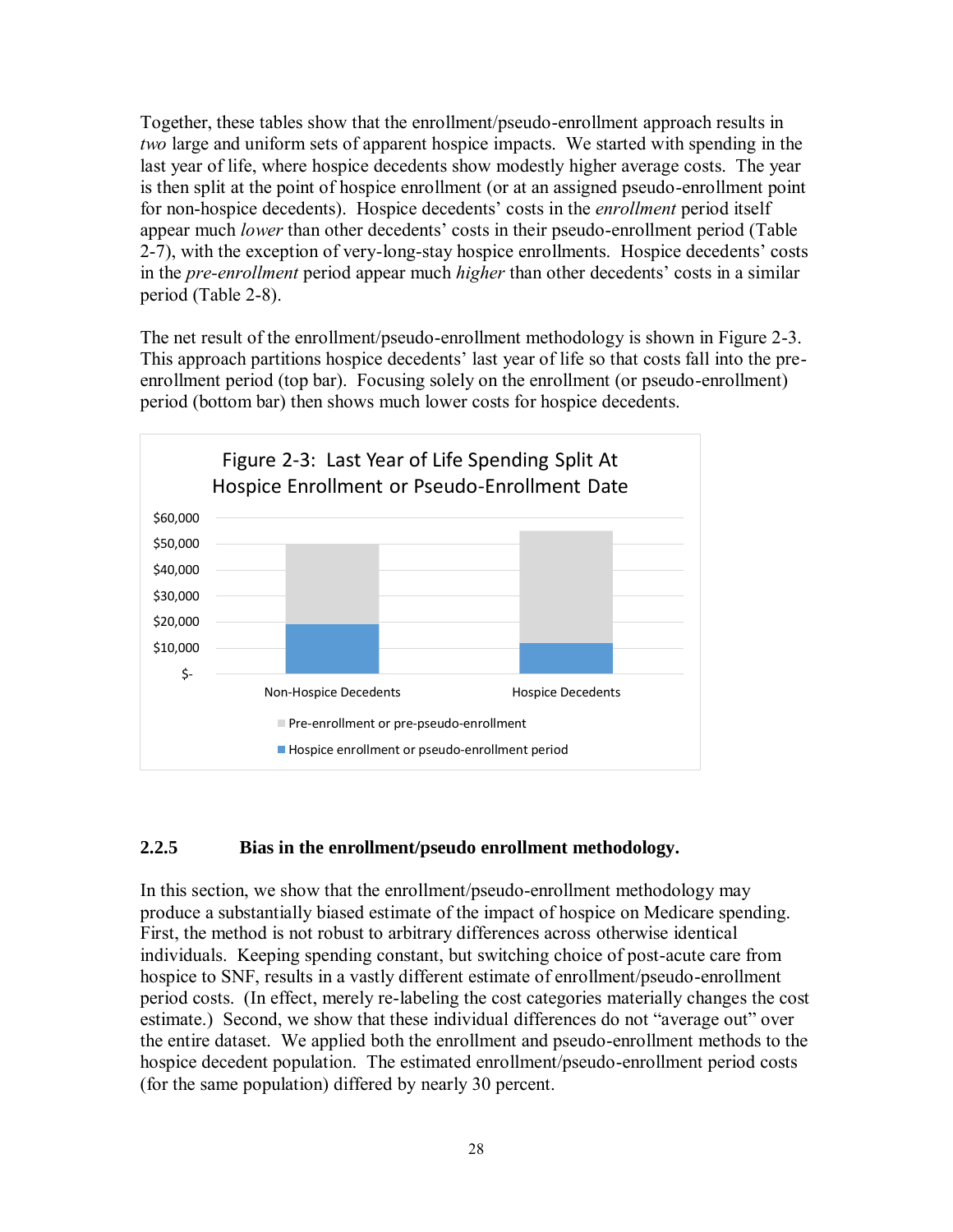The enrollment/pseudo-enrollment approach will give very different cost estimates for seemingly identical individuals and populations. For the population at issue – hospice decedents – the difference is large enough potentially to account for the findings reported in the literature. This raises the possibility – but does not definitively prove – that the estimates of large hospice cost savings reported in the literature are an artifact of the enrollment/pseudo-enrollment methodology, and not an actual impact of hospice use on Medicare spending.

**Analysis.** One unusual aspect of the enrollment/pseudo-enrollment approach is that it applies two different methodologies to the two different populations. The start of the study period for hospice enrollees is endogenously determined (chosen by the hospice enrollees via the hospice election date), but the start of the study period for non-hospice decedents is exogenously imposed (by random assignment of the researcher).

While this results in the same distribution of time periods prior to death, the use of the endogenous (beneficiary-chosen) enrollment means that endogeneity bias may be a threat to the validity of the results. The statistical analysis assumes that hospice choice causes spending. But if the reverse is true -- if a beneficiary's spending prompts choice of hospice – then the resulting estimates will be biased. It is particularly troublesome that the timing of the hospice enrollment decision is clearly negatively correlated with the timing of acute-care spending. That is, the majority of elections for 2013 hospice decedents occurred immediately following discharge from an acute/postacute episode.

More simply, because we used two different methods (enrollment, pseudo-enrollment) to compare two different populations (hospice decedents, other decedents), how can we be sure that the observed difference in costs is due to the difference in the populations, and not the difference in the methods? Put another way, do the two methods produce identical costs for seemingly identical beneficiaries or populations?

First, the two methods produce substantially different costs for seemingly identical individuals. Table 2-9 shows two individuals with identical patterns of end-of-life spending. Both were discharged from the hospital eight days prior to death. One was discharge to hospice care costing \$300 per day. The other was discharged to SNF care costing \$300 per day. In effect, the individuals are identical, and we have simply relabeled hospice spending as SNF spending for the second individual. The hospice enrollee will always show \$2100 in enrollment-period costs. The SNF user will show \$2100 or \$12,100, depending on the pseudo-enrollment date assigned, with an average of \$8444 based on the actual distribution of pseudo-enrollment dates in the file.

This example shows only that costs may differ, and does not address whether or not there is an average effect across the entire population. While this example shows much higher costs under pseudo-enrollment, we can easily construct examples where the reverse is true. In general, because the pseudo-enrollment method produces an average of all of the enrollment time periods, it compresses the results toward the average.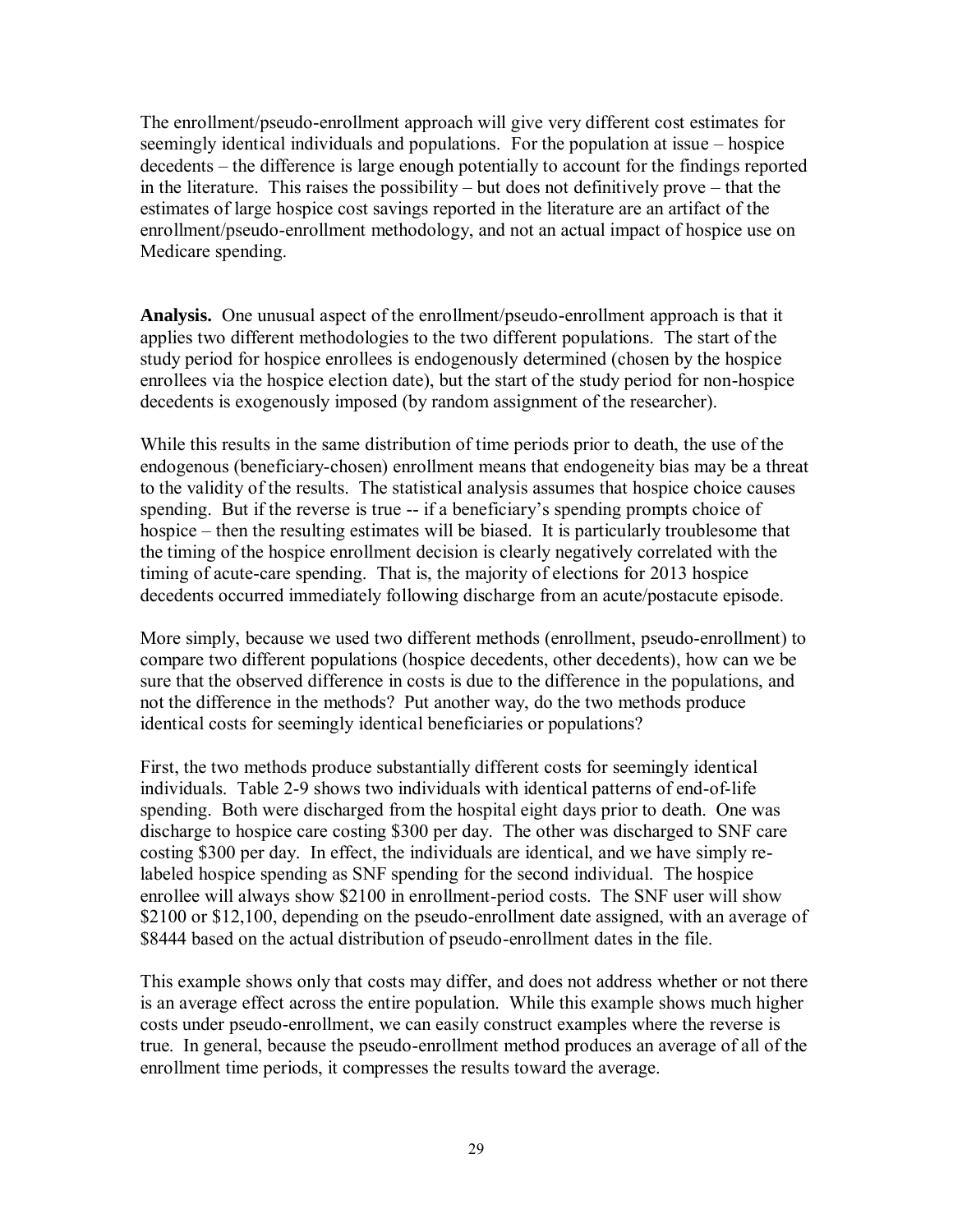| Table 2-9: Example Showing Different Costs for Seemingly Identical Beneficiaries                    |                                          |        |     |                                   |
|-----------------------------------------------------------------------------------------------------|------------------------------------------|--------|-----|-----------------------------------|
|                                                                                                     | <b>Beneficiary</b><br>dies in<br>hospice |        |     | <b>Beneficiary</b><br>dies in SNF |
| Last 7 days (hospice or SNF)                                                                        | \$                                       | 2,100  | S   | 2,100                             |
| Final hospitalization                                                                               | \$                                       | 10,000 | \$  | 10,000                            |
| Last-year-of-life cost                                                                              | \$                                       | 12,100 | \$. | 12,100                            |
| Enrollment period cost                                                                              | \$                                       | 2,100  |     |                                   |
| Pseudo-enrollment period cost if assigned an enrollment date:                                       |                                          |        |     |                                   |
| Under 7 days                                                                                        |                                          |        | \$  | 2,100                             |
| Over 7 days                                                                                         |                                          |        | \$  | 12,100                            |
| Weighted average                                                                                    |                                          |        | \$  | 8,444                             |
| Nata: Caste are C200/day for CNE ar haspies aprollment pariade revaded to the weak for this sysmals |                                          |        |     |                                   |

Note: Costs are \$300/day for SNF or hospice, enrollment periods rounded to the week for this example.

The more important question is, do the two methods differ when averaged across the entire population? To test this, we applied both methods to the same population, the hospice decedents. We used the exact same methods as before, but instead of randomly assigning cancer- and non-cancer pseudo-enrollment periods to the *non-hospice decedents*, we assigned them to the *hospice decedents*. Then we calculated costs, for the same population, using the two different methods – enrollment and pseudo-enrollment.

To make the comparison as close as reasonable to published work, we made two changes from our previous analyses. First, we pro-rated all bills on a per-diem basis. This avoids the knife-edge instability of including or excluding large amounts of spending that happen to fall on the hospice election date. Second, this analysis excludes the long-stay (over-half-year) hospice periods, as long stays were excluded from the published pseudoenrollment studies.

Table 2-10 shows apparent large and uniform hospice cost savings, *for the hospice decedent population compared to itself*. We apply no risk adjustment or regression analysis because we are looking at the same population on both halves of the table. The two different methodologies generate materially different estimates of cost. For the same population, spending appears uniformly and substantially lower when captured with the enrollment method as opposed to the pseudo-enrollment method. For hospice decedents as a whole, the difference in methods results in a 29 percent difference in estimated end-of-life costs. This is of the same magnitude as was reported in the literature for the hospice/non-hospice contrast.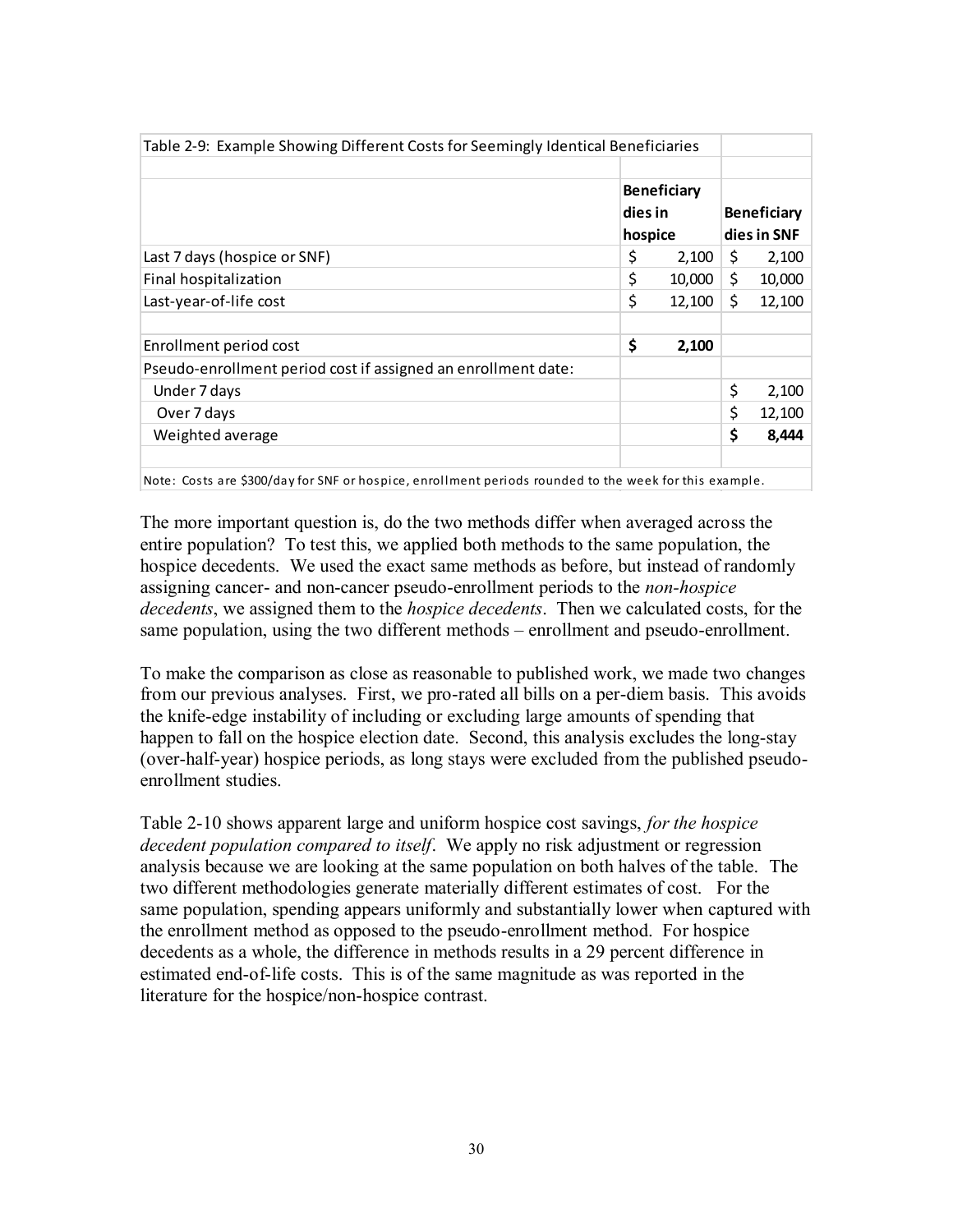| Table 2-10: Difference in Medicare Costs, Hospice Decedents in Hospice Enrollment Period Versus Hospice |            |                               |    |          |                                |                   |          |        |                                                             |
|---------------------------------------------------------------------------------------------------------|------------|-------------------------------|----|----------|--------------------------------|-------------------|----------|--------|-------------------------------------------------------------|
| <b>Decedents in Pseudo-Enrollment Period</b>                                                            |            |                               |    |          |                                |                   |          |        |                                                             |
| Positive values in final column indicate high costs using the pseudo-enrollment methodology             |            |                               |    |          |                                |                   |          |        |                                                             |
|                                                                                                         |            |                               |    |          |                                |                   |          |        |                                                             |
|                                                                                                         |            |                               |    |          |                                |                   |          |        |                                                             |
|                                                                                                         |            | <b>Using Enrollent Period</b> |    |          | Using Pseudo-Enrollment Period |                   |          |        | Pct diff in cost (1-<br>(Enrollment/Pseud<br>o-Enrollment)) |
|                                                                                                         |            |                               |    |          |                                | Pseudo-           |          |        |                                                             |
|                                                                                                         |            | Hospice                       |    |          |                                | hospice           |          |        |                                                             |
|                                                                                                         |            | span                          |    | Program  | Pseudo                         | span              | Program  |        |                                                             |
| Category                                                                                                | count      | (days)                        |    | Payments | count                          | (days)            | payments |        |                                                             |
| All cases                                                                                               | 28567      | 28.5                          |    | \$6,130  | 28588                          | 28.4              | $\zeta$  | 8,652  | 29%                                                         |
| <b>Non-cancer decedents</b>                                                                             |            |                               |    |          |                                |                   |          |        |                                                             |
| Total                                                                                                   | 16193      | 28.1                          | \$ | 5,955    | 16193                          | $28.2 \div$       |          | 8,110  | 27%                                                         |
| 0 to 7 days                                                                                             | 7287       | 3.0                           | \$ | 1,560    | 7376                           | $3.0 \,$ \$       |          | 1,657  | 6%                                                          |
| 8 to 14 days                                                                                            | 2374       | 10.5                          | \$ | 3,413    | 2229                           | $10.5$ \$         |          | 5,056  | 32%                                                         |
| 15 to 28 days                                                                                           | 1935       | 20.4                          | \$ | 4,832    | 1987                           | $20.6$ \$         |          | 8,575  | 44%                                                         |
| 29 to 91 days                                                                                           | 3027       | 53.3                          | \$ | 10,181   | 2998                           | $53.4 \S$         |          | 15,521 | 34%                                                         |
| 91 to 182 days                                                                                          | 1570       | 132.0                         | Ś  | 23,430   | 1603                           | 131.4             | \$       | 27,619 | 15%                                                         |
| over 182 days                                                                                           | (excluded) |                               |    |          |                                |                   |          |        |                                                             |
| <b>Cancer decedents</b>                                                                                 |            |                               |    |          |                                |                   |          |        |                                                             |
| Total                                                                                                   | 12374      | 29.0                          | \$ | 6,359    | 12395                          | $28.7\frac{1}{5}$ |          | 9,360  | 32%                                                         |
| 0 to 7 days                                                                                             | 4741       | 3.2                           | \$ | 1,627    | 4716                           | $3.2 \,$ \$       |          | 1,702  | 4%                                                          |
| 8 to 14 days                                                                                            | 1888       | 10.6                          | \$ | 3,411    | 1997                           | $10.7$ \$         |          | 5,491  | 38%                                                         |
| 15 to 28 days                                                                                           | 1884       | 20.5                          | \$ | 4,997    | 1887                           | $20.6$ \$         |          | 9,474  | 47%                                                         |
| 29 to 91 days                                                                                           | 2774       | 52.4                          | \$ | 10,693   | 2732                           | $52.4 \pm 5$      |          | 17,064 | 37%                                                         |
| 91 to 182 days                                                                                          | 1087       | 128.8                         | \$ | 23,411   | 1063                           | 129.3             | Ŝ.       | 30,598 | 23%                                                         |
| over 182 days                                                                                           | (excluded) |                               |    |          |                                |                   |          |        |                                                             |
|                                                                                                         |            |                               |    |          |                                |                   |          |        |                                                             |
| Note: Counts are not identical due to small differences in the number of enrollment and pseudo-         |            |                               |    |          |                                |                   |          |        |                                                             |
| enrollment periods exceeding 182 days                                                                   |            |                               |    |          |                                |                   |          |        |                                                             |
| Source: Analysis of 2012 and 2013 LDS SAF 5% sample claims and enrollment data.                         |            |                               |    |          |                                |                   |          |        |                                                             |

We believe this finding casts doubt on the validity of the enrollment/pseudo-enrollment

approach. It raises the possibility – but does not prove – that much or all of the estimated cost difference in the published studies using the enrollment/pseudo-enrollment approach could be an artifact of the methodology.

In summary, the use of two different methods on treatment and control groups is usually cause for some concern. Here, the mixing of endogenously-determined start times for hospice decedents and exogenously determined times for non-hospice decedents stood out as a potential weakness. The finding that hospice election time was typically predated by high acute-care spending suggested a potential for endogeneity bias. We checked for that by first showing that the methods will give materially different answers for seemingly similar individuals. (That is, simply re-labeling the cost categories materially changes the cost estimate.) We then applied the two different methods (enrollment/pseudo-enrollment) to one population. We found that they generated a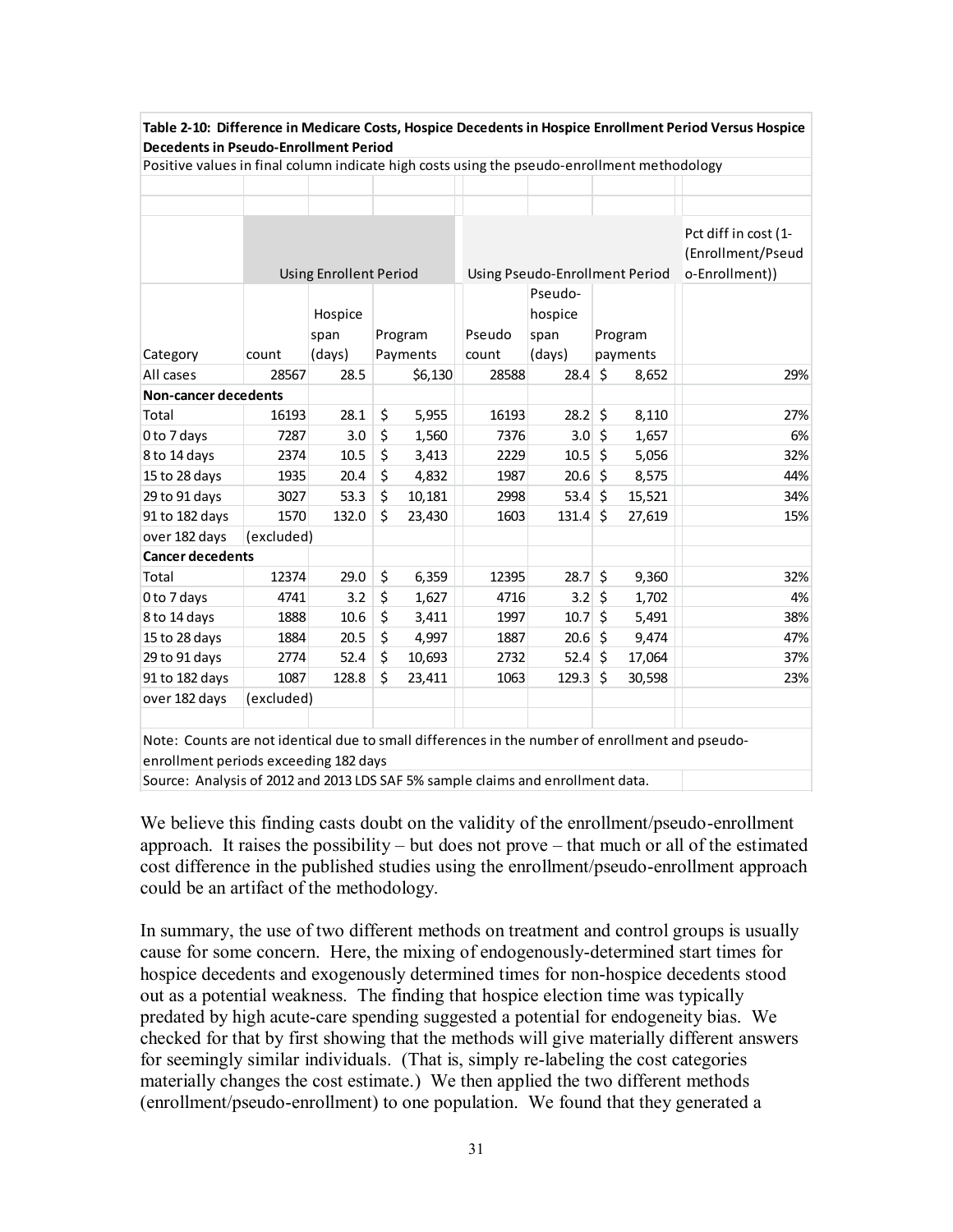difference in costs that was similar to that reported in the literature for the hospice/nonhospice contrast. For these reasons, we suggest that the findings of substantial cost savings from the enrollment/pseudo-enrollment studies should probably be set aside until such time as the robustness of that approach can be convincingly demonstrated.

# **3: A market-level approach to estimating the effect of hospice on cost.**

This section was originally conceived as a sort of tie-breaker to follow the prior analysis. As discussed above, fixed-period (last-year-of-life) studies uniformly show no savings or net costs for hospice. Enrollment/pseudo-enrollment studies show large savings, but the methodology appears suspect. Here, we sketch out a third, completely different approach for estimating the impact of hospice on cost. Instead of separating hospice and nonhospice decedents, we pool all decedents at the market (core-based statistical area, CBSA) level for 11 years, throw away all cross-section and time-trend differences, and estimate the impact the variations in hospice market share have on the market-level ratio of decedent to survivor cost.

# **3.1 Shortcomings of person-level analyses.**

The existing literature on hospice and costs discussed in Section 2 has some substantial shortcomings. Whether fixed-period or pseudo-enrollment, these are all *person-level* studies examining *decedents' costs* for a fairly *short period of time.* This raises three sets of fundamental shortcomings.

First, because these studies contrast hospice users and non-users, they will always be subject to the criticism of potential unobserved biased selection related to cost or choice. That is, the hospice and non-hospice populations may systematically differ in their propensity to consume health care, or in their opportunity to select hospice, in ways that cannot be captured from administrative or other data sources. Interpretation of the results of such studies is muddied further to the extent that probability of hospice enrollment might be a function of longevity within the terminal episode. Because of these factors, one can always argue that the cross-sectional difference in cost between hospice and nonhospice populations may or may not yield an unbiased estimate of the effect of hospice on cost.

Second, these studies ignore a substantial fraction of hospice spending. That ignored portion of spending consists of hospice spending for non-decedents and hospice spending in episodes that are longer than the time period studied. Currently, about a third of Medicare hospice outlays are for individuals not in the last year of life. If hospice election is viewed as a prediction that a beneficiary is approaching death, then these studies ignore the cost of false positive predictions (hospice spending remote from the date of death).

Third, for the hospice enrollment period studies (at least), the exact timing of spending matters. Seemingly minor changes in which dollars are or are not counted as part of the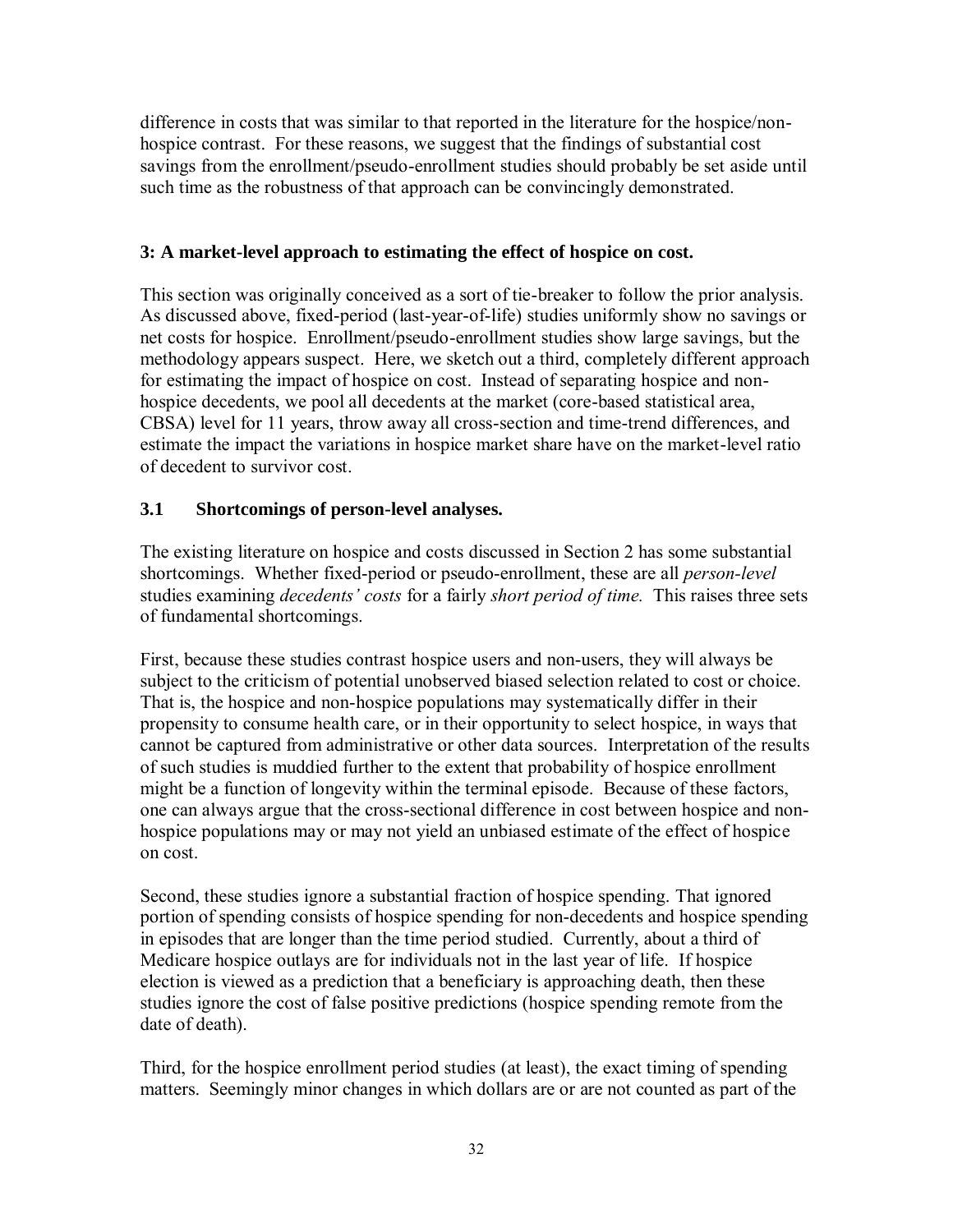hospice "episode" reversed the finding of lower cost in the hospice stay for non-cancer decedents.

For this section of the paper, we tried a different approach, looking for a correlation between cost per decedent and hospice penetration across market areas and over time. We do not separate hospice and non-hospice decedents. Instead, we pool them and look at the influence of hospice market share on the average cost of all decedents in a market. This avoids the need to separate hospice and non-hospice decedents, and (in some formulations) allows total hospice cost (including costs outside the last year of life) to be factored into the analysis.

**3.2 Methods.** We used the same methods as were used in the first section of this paper to summarize costs and person-years of enrollment, separating the last year of life from the remainder of Medicare costs. Instead of doing this nationally, we did this separately for each core-based statistical area (CBSA, formerly MSA) and rural-rest-of-state, allocating all costs by beneficiary place of residence. We also summarized measures characterizing the decedents in each CBSA – demographics, cancer present in the last year of life, and various measures of the extent of hospice use.

Our outcome measure in each CBSA is the ratio of decedent to survivor cost per personyear. Taking the ratio of decedent to survivor cost inherently removes most of the effects of Medicare geographic price variation, and removes the effects of regional practice pattern variation or overall intensity of service delivery. This, along with CBSA fixed effects (described below), means that variation in prices and practice patterns across areas should not matter.

Analysis is a simple panel data approach, often termed least-squares dummy variables (LSDV). Each year-CBSA observation is the average for all persons in that CBSA that year. We weight the individual CBSAs by the number of decedents in each CBSA in each year. We have roughly 450 CBSA areas, and 11 years of data. We included fixed effects (dummy variables) for CBSA and year. The inclusion of the dummy variables removes all purely cross-sectional variation. The inclusion of year removes any national trends.

The estimated impact of hospice is derived entirely from the within-CBSA variation in hospice use and decedent costs (relative to survivors). At root, we are asking whether above-average hospice use in a CBSA (relative to each CBSA's own norm, and national trend) is associated with higher or lower cost of decedents. If hospice reduces Medicare costs, there should be an average association between higher hospice use and lower Medicare end-of-life costs.

The strength of this LSDV approach is that it removes all of the cross-sectional variation, effectively comparing each area to its own average. For example, rural areas historically have lower hospice use and lower Medicare per-capita spending. Similarly, areas of the country with historically high managed care penetration tend to have both higher hospice use and lower per-capita costs. In yet a third example, the mix of causes of death varies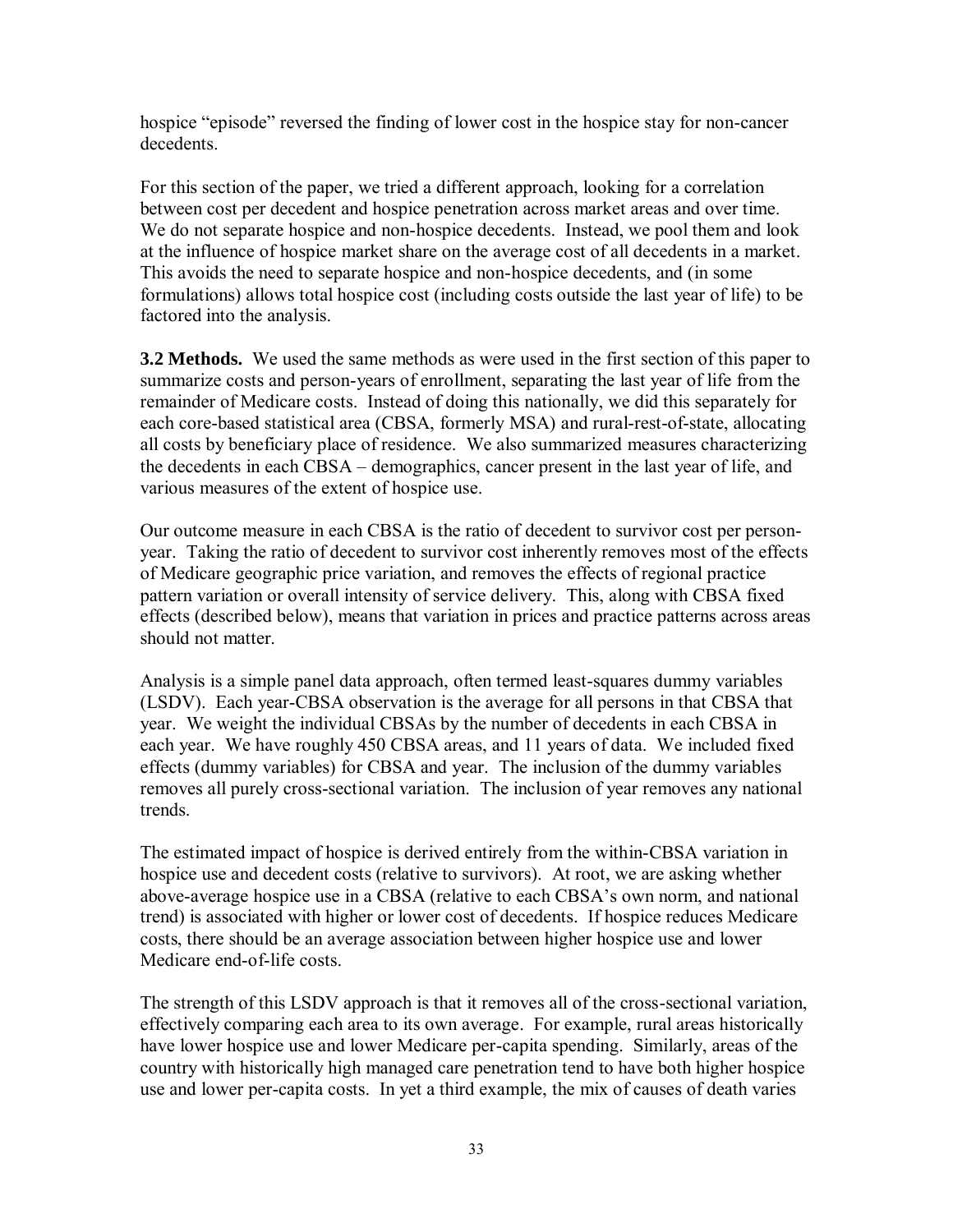across regions of the country, and also affects cost per decedent. Regional variation in these factors is removed before estimating the impact of hospice on costs.

This does not come without a penalty, however. First, because we have just 11 observations per CBSA, we will slightly "overfit" the data, and remove some of the true within-CBSA variation. Second, because cross-sectional and national time-series variations are thrown away, we are obtaining the estimates from observations with a much smaller range of variation. Third, there is likely to be positive serial correlation of the error terms within each CBSA, and so we may overstate true significance tests.

# **3.3 Results**

Table 3-1 shows the results of the analysis. We ran the overall analysis twice, once calculating the ratio of decedent to survivor costs in the normal fashion (top half of table), and then a second time attributing all hospice costs in a market area to the decedents in that market area (bottom half of the table). The second run accounts for the full cost of the hospice benefit per decedent, including costs outside of the last year of life. (Shifting the hospice costs in that fashion raised the decedent-to-survivor ratio about 5 percent, from 5.98 to 6.25). Within each run, we accounted for hospice use overall (Model 1), split by cancer and non-cancer decedents (Model 2), and split by short, medium, and long-stay hospice patients (Model3).

Qualitatively, the fixed-effects (LSDV) estimate replicate key findings of the fixedperiod studies and rejects the hypothesis that hospice results in an overall reduction in Medicare cost. Across formulations, we find that:

- Older decedents are less costly.
- Cancer decedents in general are costly.
- There are significant racial differences in average end-of-life costs.
- And for hospice:
	- o Model 1: Higher hospice use is associated with higher cost.
	- o Model 2: That is due solely to non-cancer hospice use.
	- o Model 3: That is mostly attributable to very long hospice stays.

The only material effect of loading all hospice cost onto decedents is that the effect sizes are larger. In addition, long hospice stays were statistically significant predictors of higher ratio of decedent to survivor costs.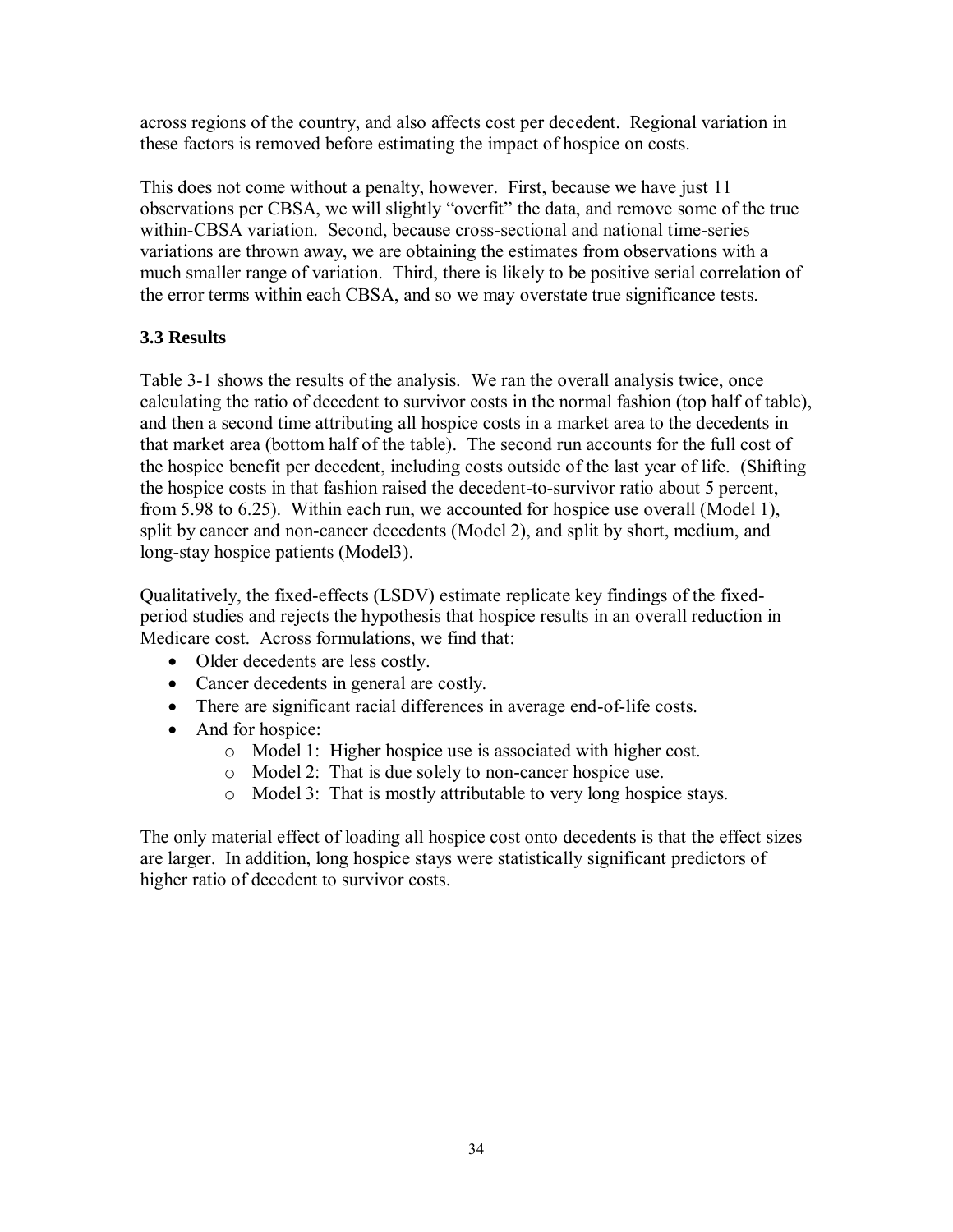| Table 3-1: Panel Data Fixed Effects (Least Squares Dummy Variables) Estimated of Impact of Hospice |  |                    |         |                                                        |         |                    |  |  |
|----------------------------------------------------------------------------------------------------|--|--------------------|---------|--------------------------------------------------------|---------|--------------------|--|--|
| on Ratio of Decedent to Survivor Cost                                                              |  |                    |         |                                                        |         |                    |  |  |
| Observations are CBSA-year averages                                                                |  |                    |         |                                                        |         |                    |  |  |
| The predicted or left-hand-side variable is the ratio of decedent to survivor cost.                |  |                    |         |                                                        |         |                    |  |  |
| Positive parameter values = higher decedent cost.                                                  |  |                    |         |                                                        |         |                    |  |  |
|                                                                                                    |  | Model 1            | Model 2 |                                                        | Model 3 |                    |  |  |
| parameter                                                                                          |  |                    |         | Effect   P value   Effect   P value   Effect   P value |         |                    |  |  |
|                                                                                                    |  |                    |         |                                                        |         |                    |  |  |
| Ignoring hospice costs outside of last year of life                                                |  |                    |         |                                                        |         |                    |  |  |
| decedent age                                                                                       |  | $-0.11 \le 0.0001$ | $-0.11$ | < .0001                                                |         | $-0.11 \le 0.0001$ |  |  |
| decedent male                                                                                      |  | $0.35$ 0.2026      | 0.35    | 0.1950                                                 | 0.36    | 0.1892             |  |  |
| decedent medicaid                                                                                  |  | $0.30 \mid 0.2563$ | 0.30    | 0.2572                                                 | 0.27    | 0.3143             |  |  |
| decedent race African-American                                                                     |  | 1.29 0.0124        | 1.34    | 0.0096                                                 | 1.26    | 0.0147             |  |  |
| decedent race other                                                                                |  | $-3.13$ 0.0472     | $-2.95$ | 0.0613                                                 | $-3.20$ | 0.0425             |  |  |
| fraction deaths with cancer                                                                        |  | $1.41 \times 0001$ | 2.05    | < .0001                                                | 1.43    | < .0001            |  |  |
| Alternative specification of fraction of decedents using hospice:                                  |  |                    |         |                                                        |         |                    |  |  |
| 1: fraction using hsp                                                                              |  | $0.51$ 0.0231      |         |                                                        |         |                    |  |  |
| 2: fraction using hsp with cancer                                                                  |  |                    | $-0.44$ | 0.3021                                                 |         |                    |  |  |
| 2: fraction hsp noncancer                                                                          |  |                    | 1.03    | 0.0006                                                 |         |                    |  |  |
| 3: fraction with short hospice stay (two weeks or less)                                            |  |                    |         |                                                        |         | $0.28 \, 0.3665$   |  |  |
| 3: fraction with medium hospice stay (15 days to 6 months)                                         |  |                    |         |                                                        | 0.37    | 0.2508             |  |  |
| 3: fraction with long hospice stay (>6 months)                                                     |  |                    |         |                                                        | 1.84    | < .0001            |  |  |
|                                                                                                    |  |                    |         |                                                        |         |                    |  |  |
| Loading all hospice costs onto decedents (including costs outside of last year of life)            |  |                    |         |                                                        |         |                    |  |  |
| decedent age                                                                                       |  | $-0.11$ < 0.0001   | $-0.11$ | < .0001                                                | $-0.11$ | < .0001            |  |  |
| decedent male                                                                                      |  | $0.36$ 0.2125      | 0.37    | 0.2036                                                 | 0.38    | 0.1891             |  |  |
| decedent medicaid                                                                                  |  | $0.25$ 0.3870      | 0.24    | 0.3885                                                 | 0.18    | 0.5194             |  |  |
| decedent race African-American                                                                     |  | 1.50   0.0063      | 1.56    | 0.0046                                                 | 1.41    | 0.0099             |  |  |
| decedent race other                                                                                |  | $-3.99$ 0.0175     | $-3.78$ | 0.0245                                                 | $-4.16$ | 0.0129             |  |  |
| fraction deaths with cancer                                                                        |  | $1.16$ 0.0001      | 1.93    | < .0001                                                | 1.18    | < .0001            |  |  |
| Alternative specification of fraction of decedents using hospice:                                  |  |                    |         |                                                        |         |                    |  |  |
| 1: fraction using hsp                                                                              |  | $1.03$ < 0001      |         |                                                        |         |                    |  |  |
| 2: fraction using hsp with cancer                                                                  |  |                    | $-0.11$ | 0.8152                                                 |         |                    |  |  |
| 2: fraction hsp noncancer                                                                          |  |                    | 1.65    | < .0001                                                |         |                    |  |  |
| 3: fraction with short hospice stay (two weeks or less)                                            |  |                    |         |                                                        | 0.34    | 0.3121             |  |  |
| 3: fraction with medium hospice stay (15 days to 6 months)                                         |  |                    |         |                                                        | 1.02    | 0.0026             |  |  |
| 3: fraction with long hospice stay (>6 months)                                                     |  |                    |         |                                                        | 3.60    | < .0001            |  |  |
|                                                                                                    |  |                    |         |                                                        |         |                    |  |  |
| Note: Model includes dummy variables for CBSA and year                                             |  |                    |         |                                                        |         |                    |  |  |
| Source: Analysis of 2012 and 2013 LDS SAF 5% sample claims and enrollment data.                    |  |                    |         |                                                        |         |                    |  |  |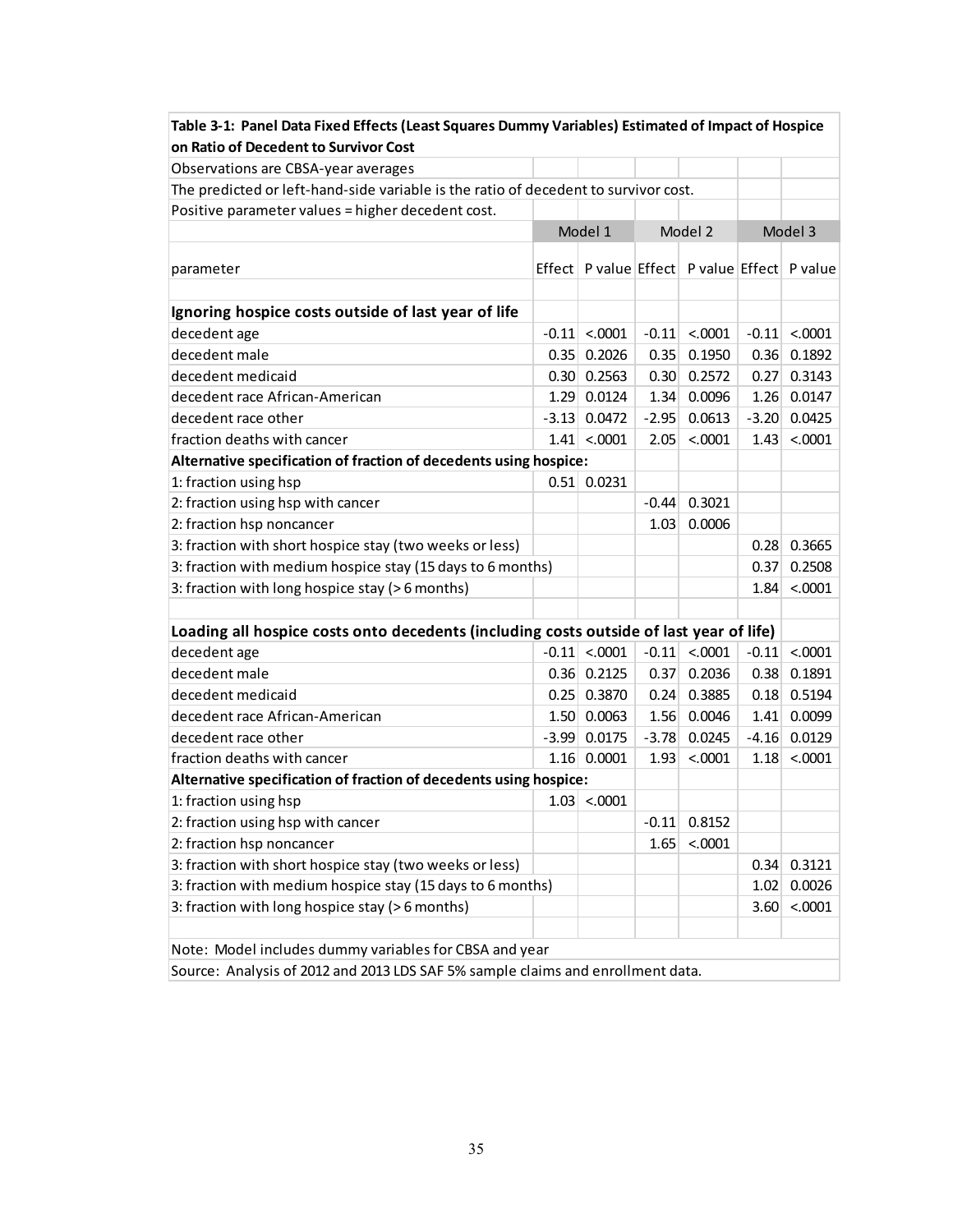#### **4 Brief Summary.**

#### **The preponderance of evidence suggests that the hospice benefit has not reduced Medicare spending. That is based on the following analyses.**

In section 1, we documented that Medicare hospice use grew substantially for the past decade and that Medicare end-of-life costs rose. This continues a pattern that began in the mid-1990s, first noted by CMS Office of the Actuary staff (Calfo, Smith, and Zezza, undated).

In Section 2, we showed that recent findings of large and uniform hospice cost savings in some studies are plausibly an artifact of the enrollment/pseudo-enrollment methodology. The remainder of the literature examined costs over a fixed period of time, either the last year or half-year of life. Those fixed-period studies show no hospice cost savings on average, possibly modestly higher costs, with the costs concentrated in non-cancer and longer-stay decedents.

In Section 3, we validated the main findings of the fixed-period hospice cost studies using a different approach. We studied the cost of all decedents, at the market-area level, as a function of the extent and composition of hospice enrollment. This alternative approach reproduced the main findings of the fixed-period studies. Hospice appears to raise end-of-life costs modestly. It may save costs for cancer decedents on average, but not for others, and not for individuals with long hospice stays.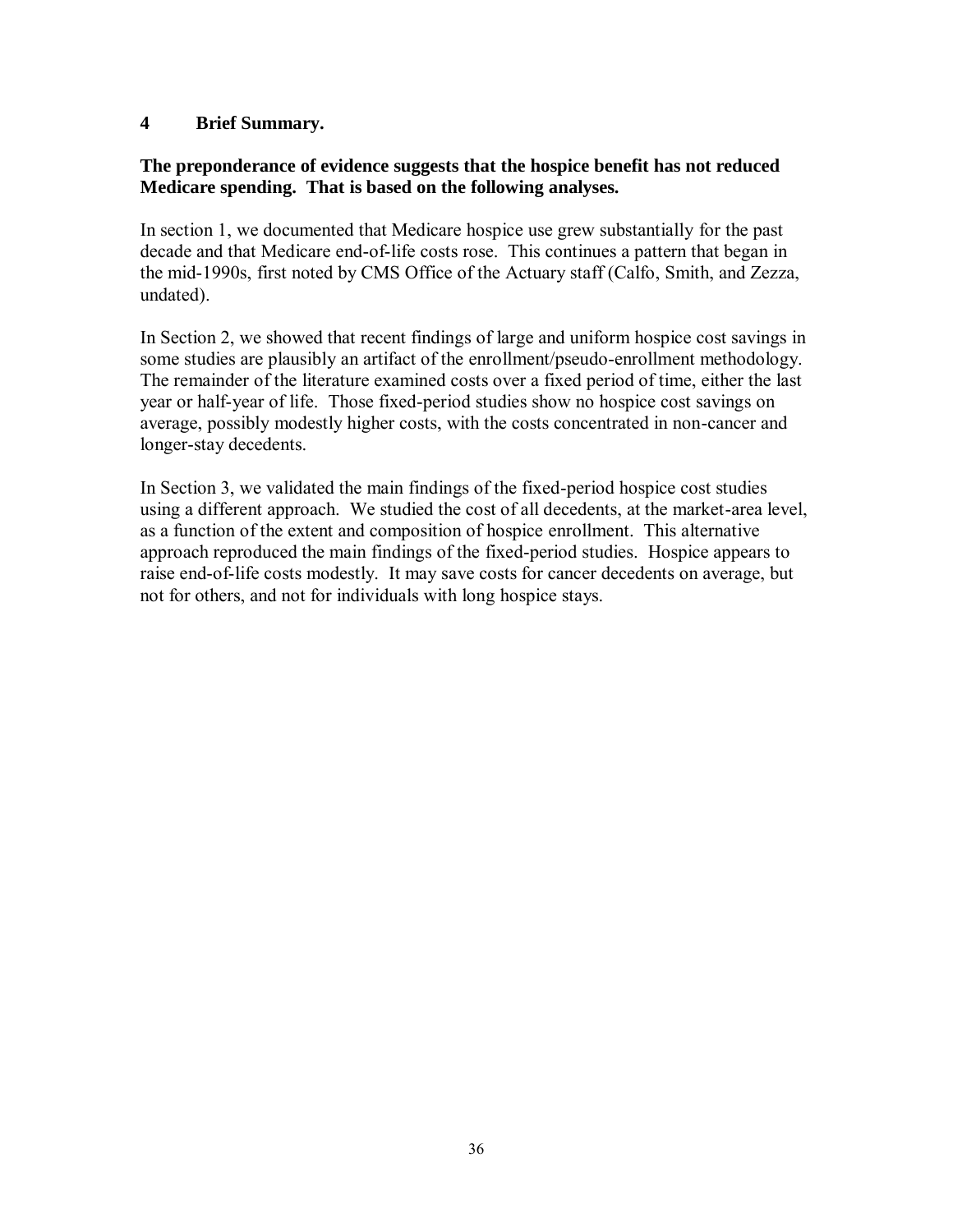#### **References**

Abt Associates, Inc. (2013), *Medicare Hospice Payment Reform: A Review of the Literature*, Report HSM-500-2005-00018I, Prepared by: Michael E. Rezaee, MPH Jeremy Luallen, PhD Alyssa Pozniak, PhD Jessie Gerteis, MPH Alrick Edwards Bethany Bradshaw Alan White, PhD Henry Goldberg Michael Plotzke, PhD (Abt Associates) in partnership Pedro Gozalo, PhD Joan Teno, MD, MS Brown University Center for Gerontology and Healthcare Research (Cambridge, MA, April 19, 2013). Accessible at: http://www.cms.gov/Medicare/Medicare-Fee-for-Service-Payment/Hospice/Downloads/Hospice-Payment-Reform-Literature-Review.pdf

Blecker, S., Anderson, G.F., Herbert, R., Wang, N., & Brancati, F.L. (2011). Hospice care utilization in Medicare beneficiaries with heart failure. *Medical Care*, 49, 985-991.

Calfo, S, Smith, J, Zezza, M *Centers for Medicare & Medicaid Services, Office of the Actuary Last Year of Life Study* (CMS, Baltimore MD, undated circa August 2008). Accessible at: https://www.cms.gov/Research-Statistics-Data-and-Systems/Research/ActuarialStudies/Last\_Year\_of\_Life.html.

Campbell, D.E., Lynn, J., Louis, T.A., & Shugarman, L.R. (2004). Medicare program expenditures associated with hospice use. *Annals of Internal Medicine,* 140, 269-277.

Emanuel, E. J., Ash, A., Yu, W., Gazelle, G., Levinsky, N. G., Saynina, O. et al. (2002). Managed care, hospice use, site of death, and medical expenditures in the last year of life. *Archives of Internal Medicine*, 162, 1722-1728.

Hogan, C., Lunney, J., Gabel, J., Lynn J. (2001). Medicare beneficiaries' costs of care in the last year of life. *Health Aff (Millwood)*, 20(4):188-95.

Kelley, A.S., Deb P., Du W., Aldridge Carlson, M.D., & Morrison R.S. (2013). Hospice enrollment saves money for Medicare and improves care quality across a number of different lengths-of-stay. *Health Affairs*, 32(3), 552-561.

Lubitz, J. D., and G. F. Riley. 1993. ''Trends in Medicare Payments in the Last Year of Life.'' *New England Journal of Medicine*, 328 (15): 1092–6.

Pyenson, B., Connor, S., Fitch, K., & Kinzbrunner, B. (2004). Medicare cost in matched hospice and non-hospice cohorts. *Journal of Pain and Symptom Management,* 28, 200-210.

Riley GF, Lubitz JD. (2010) Long-Term Trends in Medicare Payments in the Last Year of Life. *Health Services Research*, 45(2):565-576. doi:10.1111/j.1475-6773.2010.01082. Accessible at: http://www.ncbi.nlm.nih.gov/pmc/articles/PMC2838161

Scitovsky. A (2005), The High Cost of Dying": What Do the Data Show? *Milbank Quarterly,* 83(4), Doi 10.1111/j.1468-0009.2005.00402.x. Accessible at: http://www.ncbi.nlm.nih.gov/pmc/articles/PMC2690284/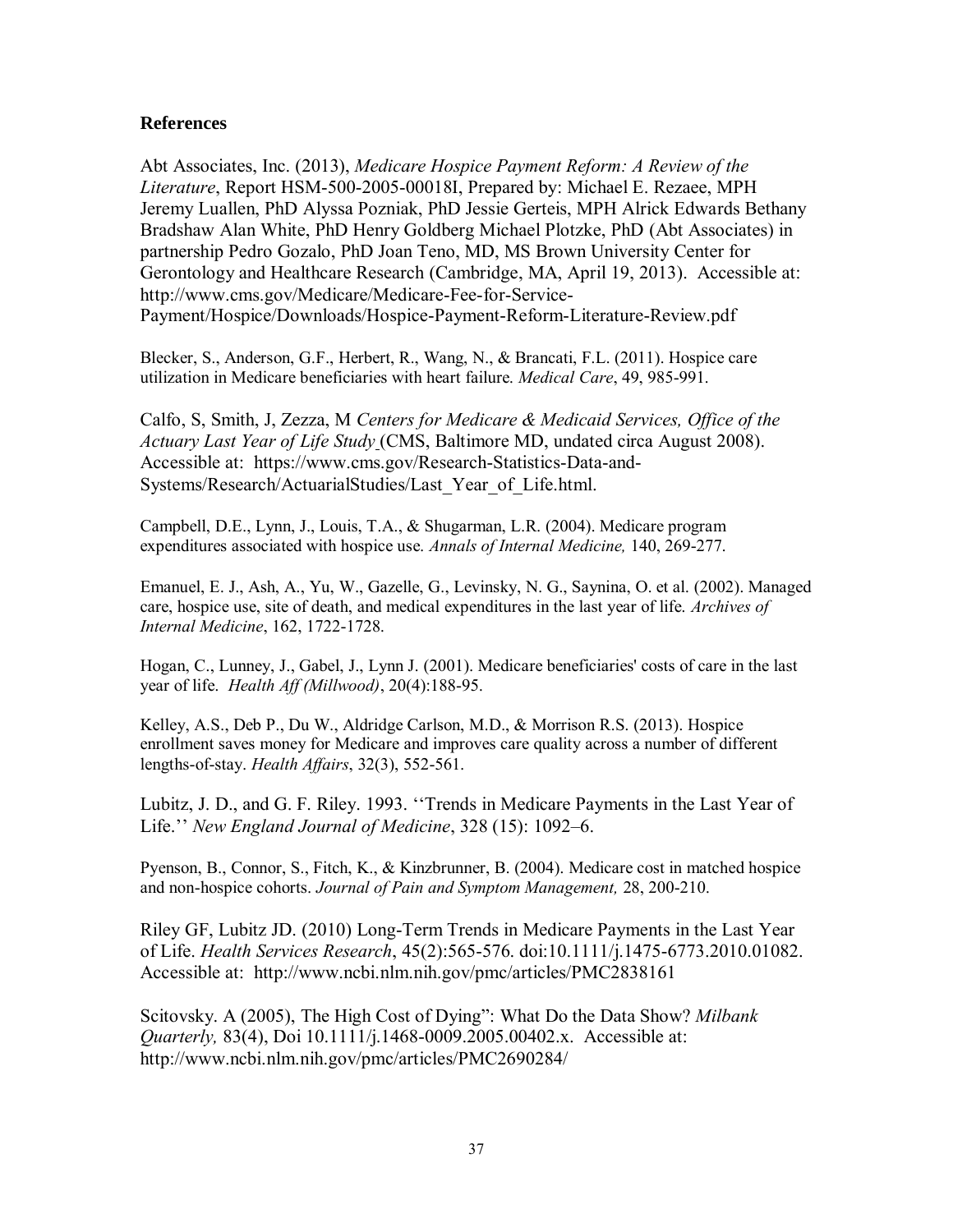Taylor, D.H., Jr., Ostermann, J., Van Houtven, C.H., Tulsky, J.A., & Steinhauser, K. (2007). What length of hospice use maximizes reduction in medical expenditures near death in the US Medicare program? *Social Science & Medicine*, 65, 1466-1478.

Weckmann, M.T., Freund, K., Camden, B., & Broderick, A. (2012). Medical manuscripts impact of hospice enrollment on cost and length of stay of a terminal admission. *American Journal of Hospice and Palliative Care, September 5, 1-3.* [Epub ahead of print]. doi: 10.1177/1049909112459368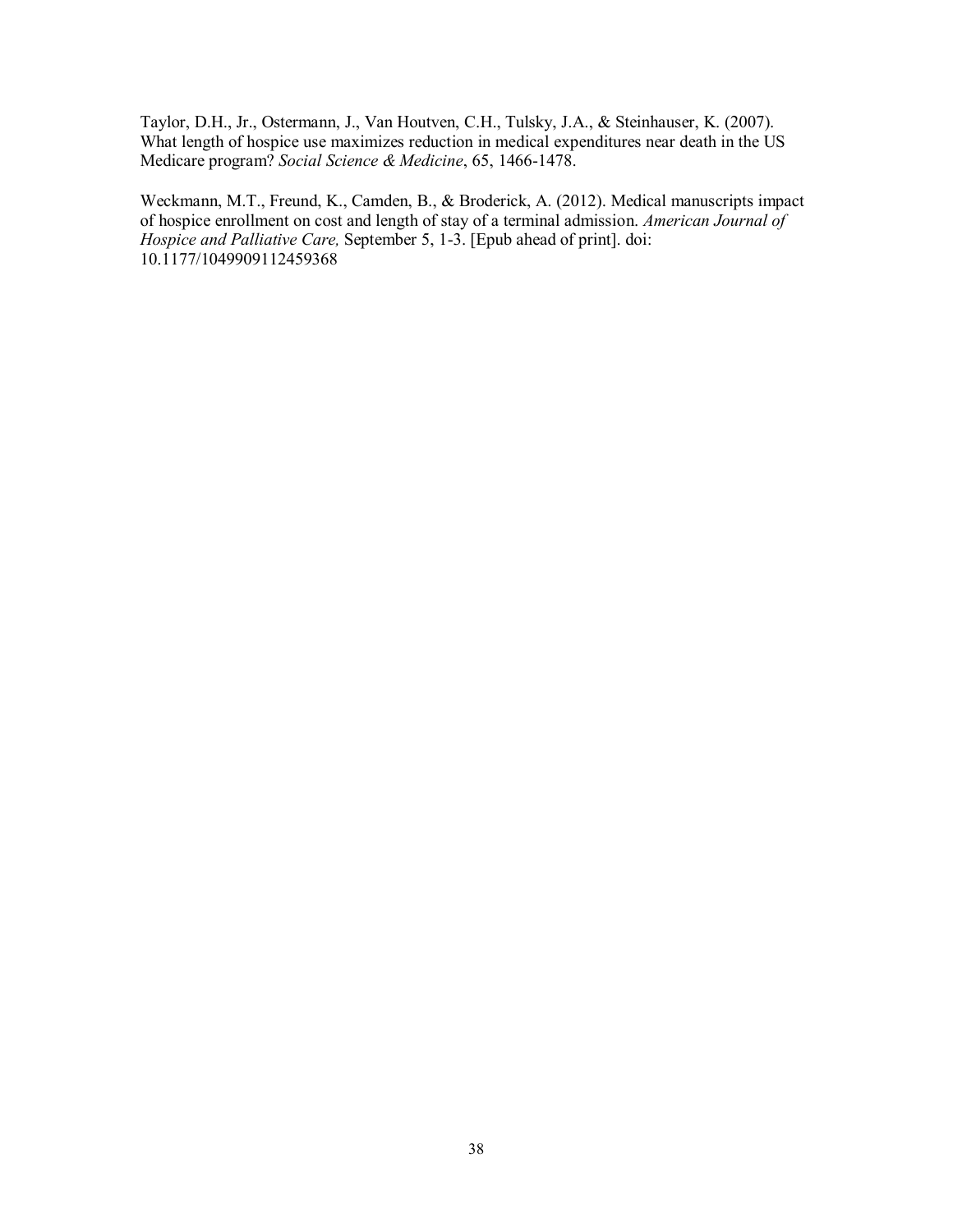#### **Addendum A: The enrollment/pseudo-enrollment methodology generates spurious estimates of cost savings.**

In the body of this report, we concluded that the large cost savings from hospice reported in two published studies were probably an artifact of the methodology used in those studies. That is, the savings estimates were not real, but instead were generated by the methodology itself. This addendum provides additional analysis that further supports this finding.

The enrollment/pseudo-enrollment approach looks at costs only during the hospice enrollment period (for hospice decedents), and compares that to costs in a randomlyassigned pseudo-enrollment period (for non-hospice decedents). Uniquely, that approach appeared to find large hospice cost savings. By contrast, studies that looked at some fixed period of time for both hospice and non-hospice decedents (last year or last six months of life) found either no savings or modest net costs for hospice.

We suspected that the use of different methods for hospice and non-hospice decedents actually created the measured difference in costs. The start of the study period for hospice decedents is endogenously determined (chosen by the beneficiary), and is strongly correlated with costs (typically excludes significant prior acute care costs). By contrast, for non-hospice decedents, the start of the pseudo-enrollment period is exogenous determined (randomly assigned by the researcher) and may or may not include significant acute-care spending.

In the main report, we showed that these two methods (enrollment and pseudoenrollment) generated quite different costs for seemingly identical individuals. Further, we demonstrated that these differences do not "average out" for the hospice population as a whole. For hospice decedents, costs during their actual enrollment period and during a randomly-assigned pseudo-enrollment period differed by about 30 percent, or roughly the size of the cost savings reported by those two studies. Because of this, and because those findings of large cost savings are so strongly at odds with all other evidence, we suggested that those savings were probably an artifact of methods. That is, the savings were not real; they were created by a flawed methodology.

A shortcoming of that analysis of the enrollment/pseudo-enrollment methodology is that only one population -- hospice decedents -- had an enrollment date. The best we could do was to show that the estimated cost per decedent for that population depended strongly on whether actual enrollment dates or pseudo-enrollment dates were used.

Here, by contrast, we identify two decedent populations with well-defined episode start dates. With two such populations, we can now show the estimated cost savings will flipflop depending on which population uses actual enrollment dates and which uses pseudoenrollment dates. The enrollment/pseudo-enrollment methodology will generate the contradictory finding that *either* population is less expensive than the other. This demonstrates that the methodology will generate large, but illusory estimates of cost savings.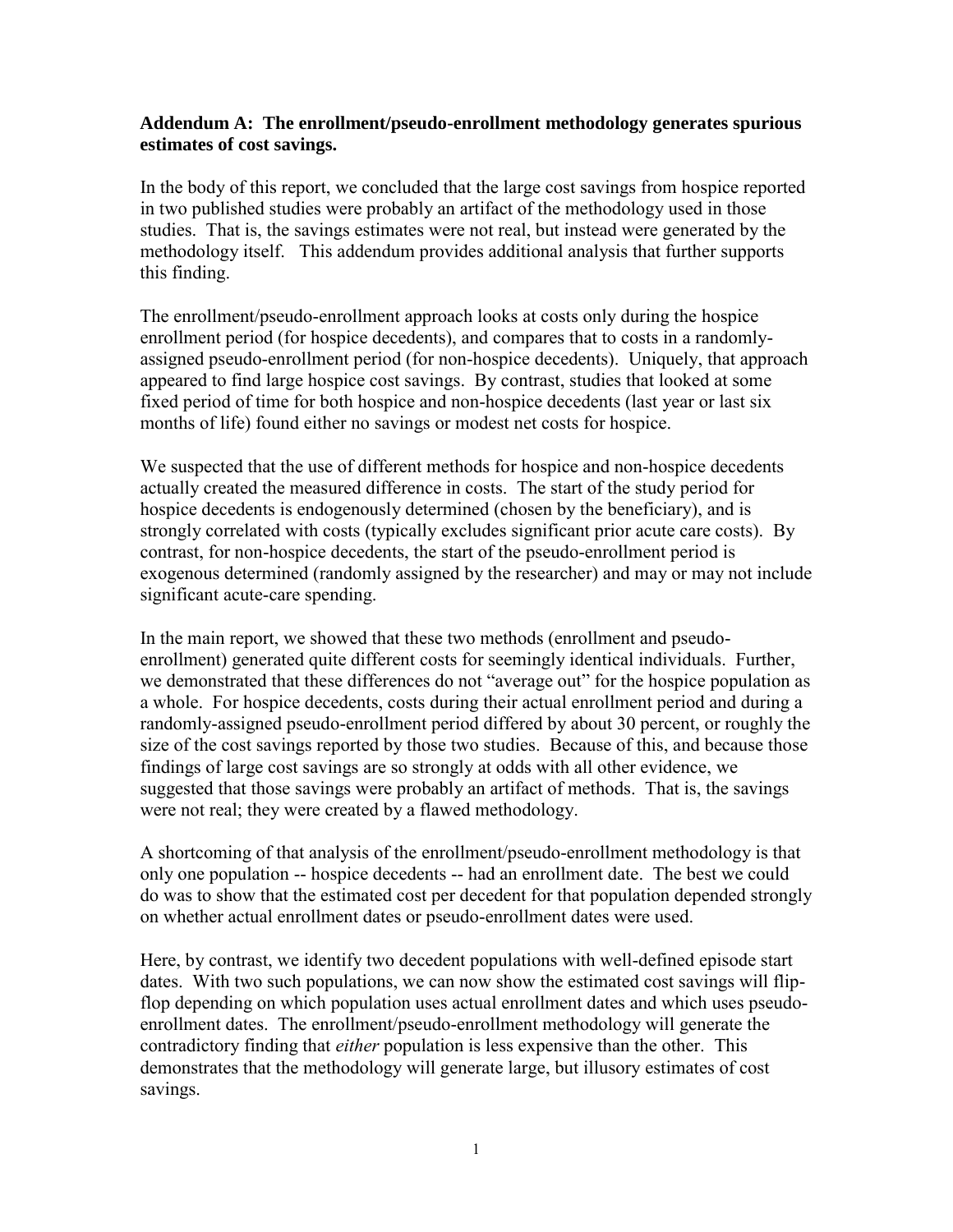To show this, we used individuals who died in a skilled nursing facility (SNF) or under home health agency (HHA) care in 2013. In effect, we took the typical end-of-life pathway of hospital-hospice-death, and substituted SNF and HHA for hospice. The start of the terminal SNF or terminal HHA episode is the "enrollment date" for that site of care.

There are two key points to bear in mind before presenting the results. First, as with hospice decedents, the "enrollment date" for SNF and HHA decedents tends to leave expensive acute care in the pre-enrollment period. So the same spending pattern that drove the hospice findings is present for these two populations. Second, unlike the hospice analysis, there is no facile explanation for large differences in costs between the two populations. No one stands ready to claim that "SNF cost savings" or "HHA cost savings" explain the results.

We replicated the hospice analysis of the main report using these two populations (SNF and HHA decedents). We did the cost calculation twice. First, we used actual SNF enrollment dates as the basis for the calculation, and imposed pseudo-enrollment periods on HHA decedents. Next, we turned the method around and used actual HHA enrollment dates, and imposed pseudo-enrollment dates on the SNF decedents.

Table A-1 shows the results. When we use actual enrollment periods for the SNF decedent population (and assign pseudo-enrollment periods to HHA decedents), it appears that dying in the SNF reduces end-of-life costs by 36 percent, relative to dying in the care of a home health agency. But when we use actual enrollment periods for HHA (and assign pseudo-enrollment periods to SNF), dying in the care of an HHA appears to reduce end-of-life costs by 20 percent, compared to SNF.

This is clearly logically inconsistent. We could not simultaneously have true cost savings for SNF over HHA, and true cost savings for HHA over SNF. The only plausible conclusion is that the apparent savings are actually an artifact of the enrollment/pseudoenrollment methodology and do not represent true cost savings. For all three populations (hospice, SNF, HHA decedents), using the actual enrollment dates yields a much lower estimate of cost than using a researcher-assigned pseudo-enrollment date.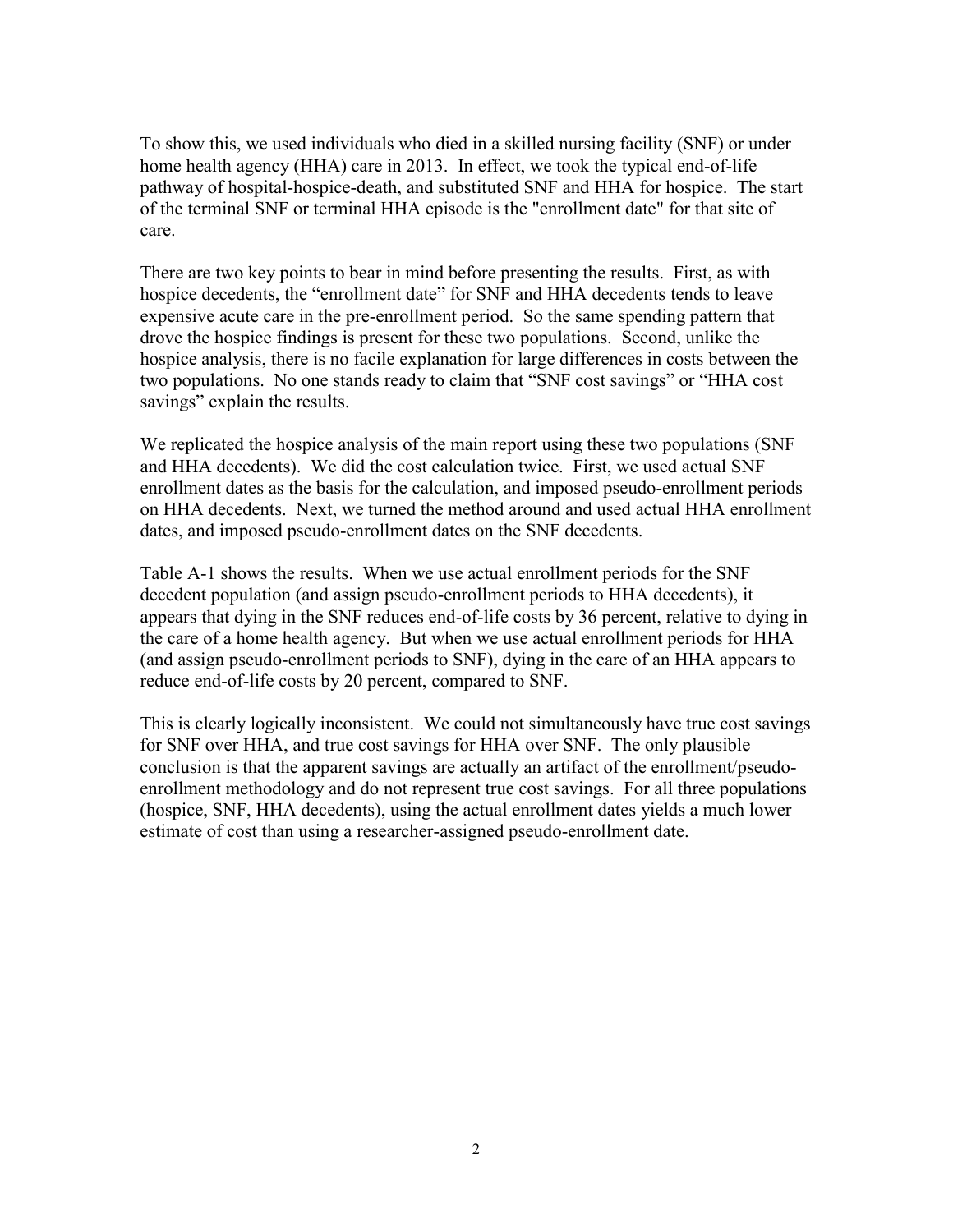| Table A-1: Enrollment/Pseudo-Enrollment Method Generates Spurious Estimates of Savings                      |         |        |       |        |  |  |
|-------------------------------------------------------------------------------------------------------------|---------|--------|-------|--------|--|--|
| Individuals dying in SNF or in HHA.                                                                         |         |        |       |        |  |  |
| With actual and pseudo-enrollment periods modeled on length of final SNF stay and length of final HHA stay. |         |        |       |        |  |  |
| All enrollment or pseudo-enrollment periods of 182 days or fewer.                                           |         |        |       |        |  |  |
|                                                                                                             |         |        |       |        |  |  |
|                                                                                                             |         |        |       | Memo:  |  |  |
|                                                                                                             | Cost in |        |       |        |  |  |
|                                                                                                             | period  |        | Cases | period |  |  |
| Using actual SNF enrollment period, constructing pseudo-enrollment for HHA                                  |         |        |       |        |  |  |
| SNF patients, costs in SNF "enrollment period"                                                              | \$      | 9,616  | 4082  | 23.4   |  |  |
| HHA patients, cost in HHA "pseudo enrollment period"                                                        | \$      | 15,006 | 1554  | 23.2   |  |  |
| Extent to which SNF appears to reduce end-of-life costs, compared to HHA.                                   |         | $-36%$ |       |        |  |  |
| Memo: SNF costs in SNF "pseudo-enrollment period".                                                          | \$      | 14,490 | 4070  | 22.5   |  |  |
|                                                                                                             |         |        |       |        |  |  |
|                                                                                                             |         |        |       |        |  |  |
| Using actual HHA enrollment period, constructing pseudo-enrollment for SNF                                  |         |        |       |        |  |  |
| HHA patients, costs in HHA "enrollment period"                                                              | \$      | 17,073 | 1485  | 44.1   |  |  |
| SNF patients, costs in SNF "pseudo-enrollment period"                                                       | \$      | 21,417 | 3691  | 45.1   |  |  |
| Extent to which HHA appears to reduce end-of-life costs, compared to SNF                                    |         | $-20%$ |       |        |  |  |
| Memo: HHA costs in HHA "pseudo-enrollment period".                                                          | Ś.      | 20,708 | 1501  | 45.6   |  |  |
|                                                                                                             |         |        |       |        |  |  |
| Source: Analysis of Medicare 2012 and 2013 5% sample data.                                                  |         |        |       |        |  |  |
| Note: Case counts vary due to cutoff based on 182 days of actual enrollment or pseudo-enrollment            |         |        |       |        |  |  |
| Note: SNF = skilled nursing facility, HHA = home health agency.                                             |         |        |       |        |  |  |

In short, this method favors whichever population uses its own actual enrollment dates. And the reason for that appears fairly clear. The enrollment date tends to leave expensive acute care costs outside of the time interval over which costs are captured. The pseudoenrollment date does not. $<sup>1</sup>$ </sup>

In conclusion: The main report showed that switching from actual enrollment dates to pseudo enrollment dates dramatically raised estimated end-of-life costs for hospice patients. We suggested that hospice "savings" measured with that approach were therefore likely to have been created by the methodology, and were not an estimate of actual savings.

Here we have demonstrated that this is a generic flaw in this methodology. Not only did we show the same phenomenon for SNF and HHA decedents, we showed that we can use this methodology to create end-of-life "savings" in either setting (versus the other),

 $\overline{a}$ 

 $<sup>1</sup>$  A simple numerical example illustrates the logic. Assume a total time period of 10 days, split into acute</sup> and post-acute periods. In this example, beneficiaries spend \$2/day during acute care, and \$1/day during post-acute care. Assume 10 beneficiaries. Beneficiary 1 enrolls on day 1, beneficiary 2 enrolls on day 2, and so on. Using actual enrollment dates, cost per episode is \$5.50. Using pseudo-enrollment dates, the expected value of cost per episode is \$7.15. Why? Actual enrollment and pseudo-enrollment include the same number of days. But actual enrollments only include \$1 days, while the pseudo-enrollments include a mix of \$1 and \$2 days. In this numerical example, average cost per pseudo-episode *must* be higher than average cost per true episode. Our findings indicate that this is true empirically, when using actual costs and the actual distribution of episode lengths.